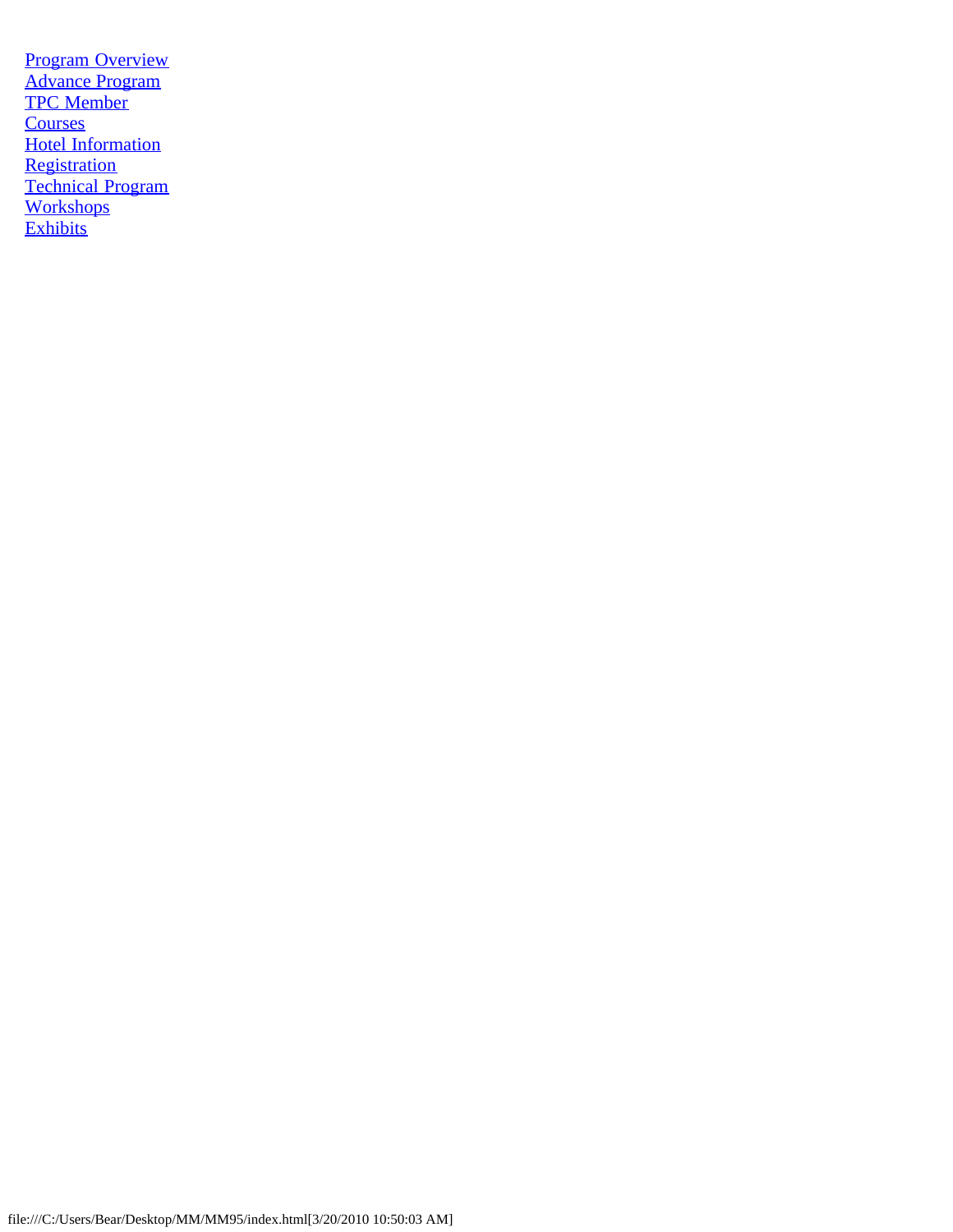### <span id="page-1-0"></span>MM95ProgramOverview.tioga

### Tuesday NOVEMBER 7

- 8:45 am 10:30 am 1. Conference Opening and Plenary Silicon Snake Oil: What Multimedia is Offering Speaker: Clifford Stoll
- 11:00 am 12:30 pm
- 2A. Papers: Video Indexing and Retrieval Chair: Forouzan Golshani, Arizona State University Chair: Brian Smith, Cornell University
- 2B. Papers: Supporting Collaboration Environments Chair: Kevin Jeffay, University of North Carolina
- 2P. Panel: Policy Issues in the Development of Digital Media Chair: Barbara Simons, IBM Almaden
- 2:00 pm 3:30 pm
- 3A. Papers: Cyber Communities Chair: Hiroshi Ishii, MIT Media Lab
- 3B. Papers: Multimedia Storage Servers Chair: William Tetzlaff, IBM T.J. Watson Research Center
- 3P. Panel: Curriculum, Education and Training about Multimedia Chair: Ed Fox, Virginia Polytechnic Institute and State University
- 4:00 pm 5:30 pm
- 4A. Papers: Authoring Flexible Documents Chair: Franca Garzotto, Politecnico di Milano, Italy
- 4B. Papers: Video Processing Chair: Harrick Vin, University of Texas at Austin
- 4P. Panel: Multimedia on a Shoestring: Low Bandwidth Implementations Chair: John Danskin, Dartmouth College

### Wednesday NOVEMBER 8

9:00 am - 10:30 am

- 5A. Papers: Speech and Audio Interfaces Chair: Eve M. Schooler, California Institute of Technology
- 5D. Demonstrations: Networked Video Chair: Wolfgang Effelsberg, University of Mannheim, Germany
- 5P. Panel: Personal Narrative Spaces Chair: Sha Xin Wei, Stanford University
- 11:00 am 12:30 pm
- 6A. Papers: Multimedia Network Tools Chair: Jonathan Rosenberg, c|net
- 6D. Demonstrations: Video-centric Information Systems Chair: Cecelia Buchanan, Washington State University
- 6P. Panel: User Interface Challenges of Media Design Chair: Penny Bauersfeld

2:00 pm - 3:30 pm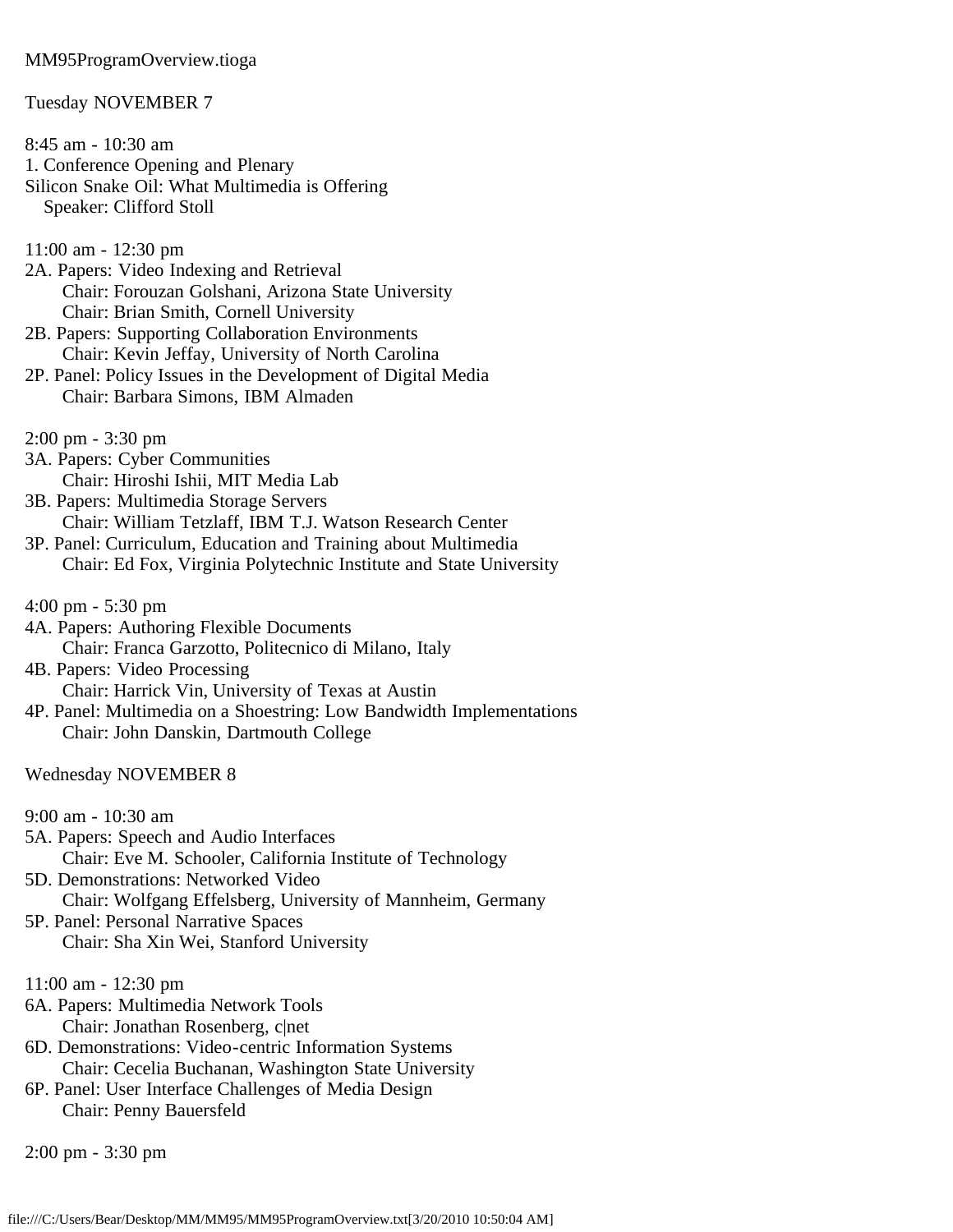- 7A. Papers: Video and Image Collections Chair: David Boyer, Bellcore
- 7D. Demonstrations: Enabling Hardware and Software Chair: Dean Jacobs, University of Southern California
- 7P. Panel: Multimedia, Museums and Cultural Learning Chairs: Ranjit Makkuni, Xerox PARC Mike Sipusic, University of California, Berkeley
- 4:00 pm 5:30 pm
- 8A. Papers: Multimedia Networking Chair: Abel Weinrib, Intel
- 8D. Demonstrations: Video Indexing Chair: Maria Jose Perez-Luque, University of Navarre, Spain
- 8P. Panel: Multimedia and Education: Magic, Myth or Miracle Cure? Chair: Rachelle Heller, George Washington University

Thursday NOVEMBER 9

- 9:00 am 10:30 am
- 9A. Papers: Video in Hypermedia Chair: Laura Teodosio, BAM! Software, Inc.
- 9B. Papers: Synchronization... it's about Time Chair: Arding Hsu, Siemens Corporate Research
- 9P. Panel: What's that Character doing in your Interface? Chair: Abbe Don, Abbe Don Interactive Inc.
- 11:00 am 12:30 pm
- 10A. Papers: LEARNing with MultiMedia Chair: Vicki de Mey, Apple Computer
- 10B. Papers: Media Encoding Chair: Brian Smith, Cornell University Chair: Forouzan Golshani, Arizona State University
- 10P. Panel: Broadband Data Services to the Home Chair: Gita Gopal, HP Laboratories
- 2:00 pm 3:00 pm
- 11. Award Papers Chair: Polle T. Zellweger, Xerox PARC

3:30 pm - 5:15 pm

12. Plenary and Closing Follow the Artists Speaker: Carol Peters, daVinci Time & Space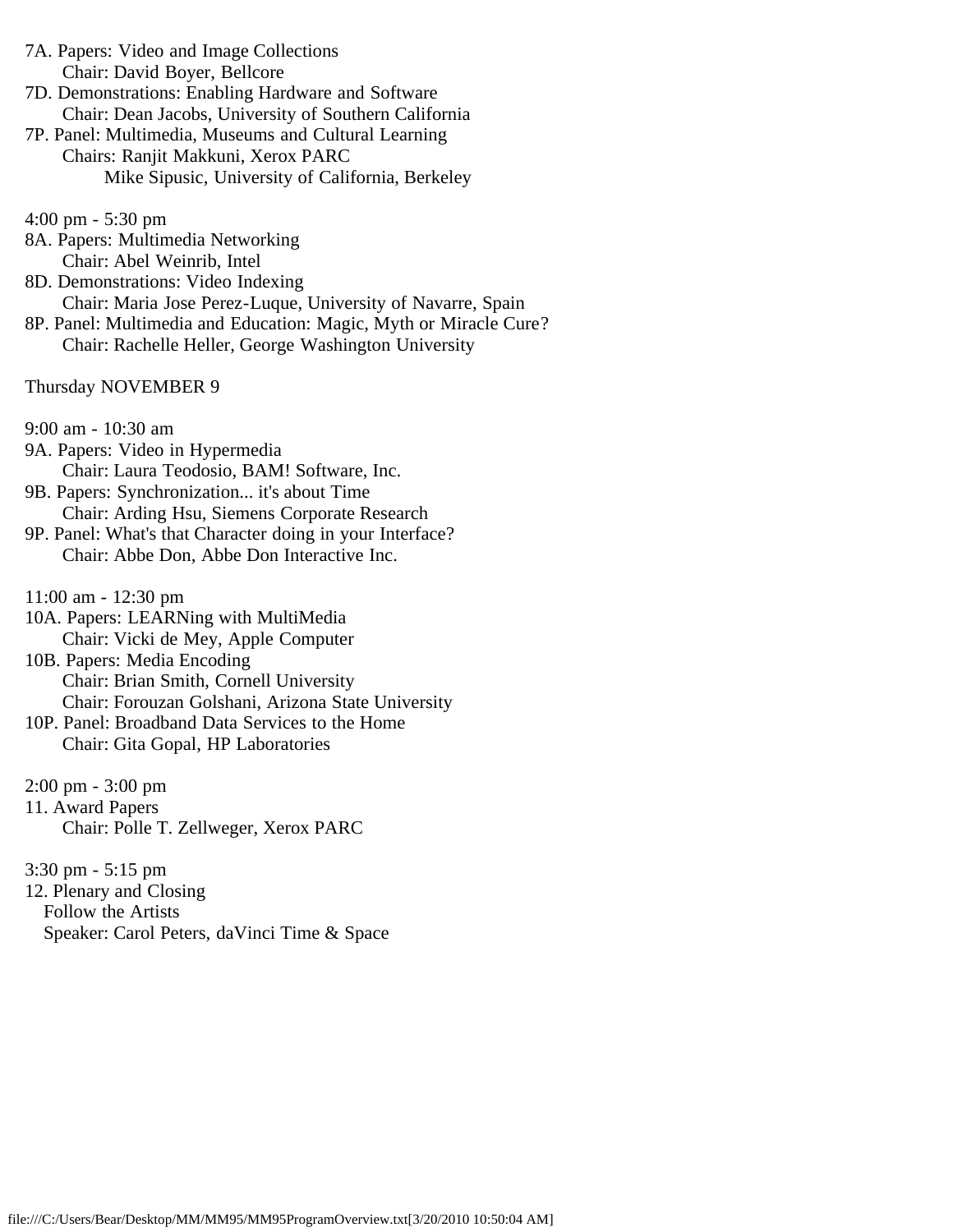<span id="page-3-0"></span> ACM MULTIMEDIA'95 November 5-9, 1995 Hyatt Regency (Embarcadero) San Francisco, CA

### THE THIRD ACM INTERNATIONAL MULTIMEDIA CONFERENCE AND EXHIBITION

### Sponsored by the ACM SIGMM, SIGCHI, SIGGRAPH, SIGBIT, SIGBIO, SIGCOMM, SIGIR, and SIGOIS

In cooperation with SIGAPP, SIGCAPH, SIGMOD, and SIGOPS

ADVANCE PROGRAM

\*\*\*\*\*\*\*\*\*\*\*\*\*\*\*\*\*\*\*\*\*\*\*\*\*\*\*\*\*\*\*\*\*\*\*\*\*\*\*\*\*\*\*\*\*\*\*\*\*\*\*\*\*\*\*\*\*\*\*\*\*\*\*\*\*\*\*\*\*\*\*\*\*\*\*

Technical Program At a Glance

Tuesday November 7

7:00 am - 4:00 pm Registration 8:45 am - 10:30 am 1. Conference Opening & Plenary 11:00 am - 12:30 pm 2A. Video Indexing and Retrieval 2B. Supporting Collaboration Environments 2P. The Information Superhighway: Electronic Democracy or Electronic Tranquilizer? 12:30 pm - 2:00 pm Lunch Break 2:00 pm - 3:30 pm 3A. Cyber Communities 3B. Multimedia Storage Servers 3P. Curriculum, Education and Training about Multimedia 4:00 pm - 5:30 pm 4A. Authoring Flexible Documents 4B. Video Processing 4P. Multimedia on a Shoestring: Low Bandwidth Implementations 7:00 pm - 10:00 pm Off-site conference reception, Yerba Buena Art Center Wednesday November 8 7:00 am - 4:00 pm Registration 9:00 am - 10:30 am 5A. Speech and Audio Interfaces 5D. Demonstrations: Networked Video 5P. Personal Narrative Spaces 11:00 am - 12:30 pm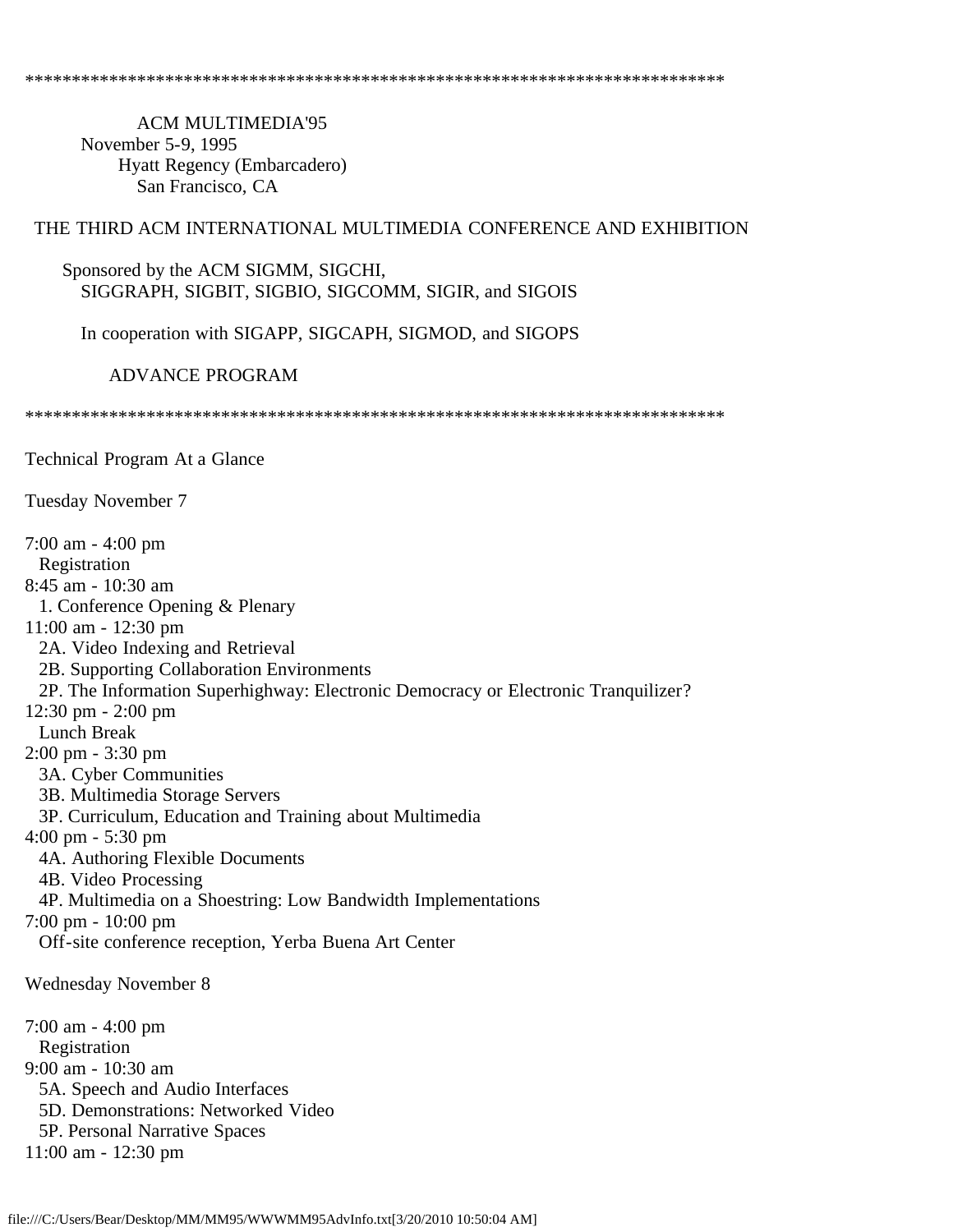6A. Multimedia Network Tools 6D. Demonstrations: Video-Centric Information Systems 6P. User Interface Challenges of Multimedia Design 12:30 pm - 2:00 pm Lunch Break 2:00 pm - 3:30 pm 7A. Video and Image Collections 7D. Demonstrations:Enabling Hardware and Software 7P. Multimedia Museums and Cultural Learning 4:00 pm - 5:30 pm 8A. Multimedia Networking 8D. Demonstrations: Video Indexing 8P. Multimedia and Education: Magic, Myth or Miracle Cure? 7:00pm - 10:00 pm Interactive Demonstrations Thursday November 9 7:00 am - 4:00 pm Registration 9:00 am - 10:30 am 9A. Video in Hypermedia 9B. Synchronization... it's about Time 9P. What's that Character Doing in Your Interface? 11:00 am - 12:30 pm 10A. Learning with MultiMedia 10B. Media Encoding 10P. Panel: Broadband Data Services to the Home 12:30 pm - 2:00 pm Lunch Break 2:00 pm - 3:00 pm 11. Award Papers 3:30 pm - 5:15 pm 12. Plenary & Closing

## TECHNICAL PROGRAM

Tuesday, November 7

8:45 am - 10:30 am

1. Opening Plenary Silicon Snake Oil: What Multimedia is Offering Speaker: Clifford Stoll

 Clifford Stoll is the bestselling author of "The Cuckoo's Egg", the story of how he tracked and eventually caught a German spy ring operating over the Internet. Involved with computer networks since their inception, Cliff is widely known both online and off -- as astronomer, computer security expert, and network maven. Despite this, Cliff admits to being "deeply ambivalent" about the information hihgway.

11:00 am - 12:30 pm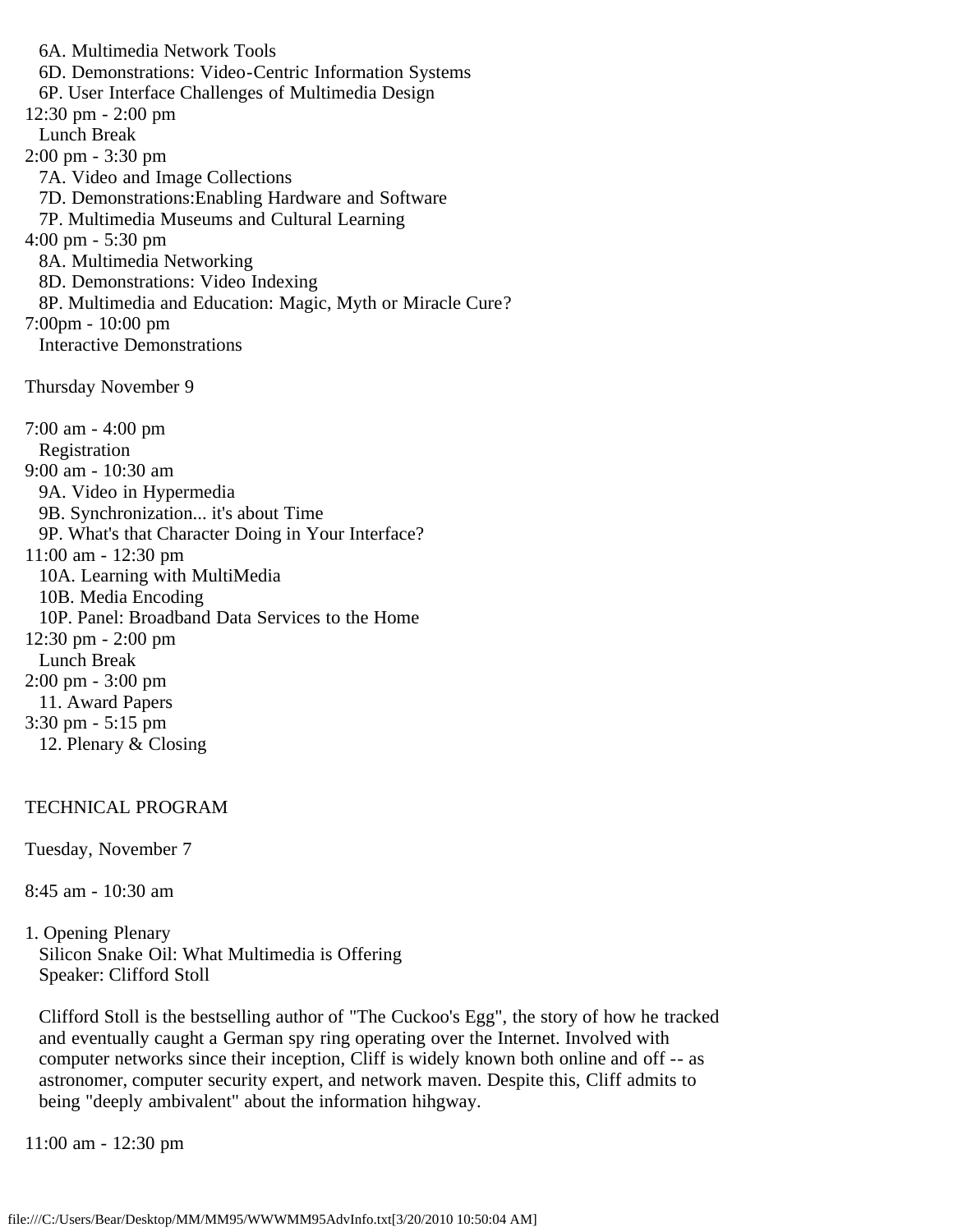2A. Video Indexing and Retrieval Video parsing, retrieval and browsing: An integrated and content-based solution H.J. Zhang, C.Y. Low, S.W. Smoliar and D. Zhong, National University of Singapore

 An intuitive and efficient access interface to real-time incoming video based on automatic indexing

 Yukinobu Taniguchi, Akihito Akutsu, Yoshinobu Tonomura and Hiroshi Hamada, NTT Human Interface Laboratories, Japan

 Automatic content-based retrieval of broadcast news M. G. Brown, J. T. Foote, G. J. F. Jones, K. Sparck Jones and S. J. Young, Olivetti Research Limited and Cambridge University, UK

2B. Supporting Collaboration Environments

 Dealing with timing variability in the playback of interactive session recordings Nelson R. Manohar and Atul Prakash, University of Michigan

 Multimedia application sharing in a heterogeneous environment Klaus H. Wolf, Konrad Froitzheim and Peter Schulthess, University of Ulm, Germany

 Automating envisionment of virtual meeting room histories Allen Ginsberg and Sid Ahuja, AT&T Bell Laboratories

2P. Panel: The Information Superhighway: Electronic Democracy or Electronic Tranquilizer?

Chair: Barbara Simons, IBM Almaden

 Events are moving so rapidly with respect to the Information Superhighway or National Information Infrastructure (NII) that it's almost impossible to write an abstract dealing with policy issues several months in advance of an event. Laws are being proposed (as of this writing, the Exon Amendment has been incorporated into the Telecommunications Bill, but the final vote has not yet been taken), books are being written by authors with very diverse views such as Clifford Stoll and Nicholas Negroponte, large sums of money are being invested, and major pronouncements are being made. Yet the terms of the discussions tend to be vague. How does the Internet relate to this yet-to-be-defined NII? Who will have access and to what? How will it be used? What are the potential abuses and how will we be protected from them?

 This panel will discuss current policy issues and concerns. We hope to have considerable input from the audience.

2:00 pm - 3:30 pm

## 3A. Cyber Communities

 The Jupiter audio/video architecture: secure multimedia in network places Pavel Curtis, Michael Dixon, Ron Frederick and David A. Nichols, Xerox PARC

 Low disturbance audio for awareness and privacy in media space applications Ian Smith and Scott E. Hudson, Georgia Institute of Technology

 Visual Who: Animating the affinities and activities of an electronic community Judith S. Donath, MIT Media Lab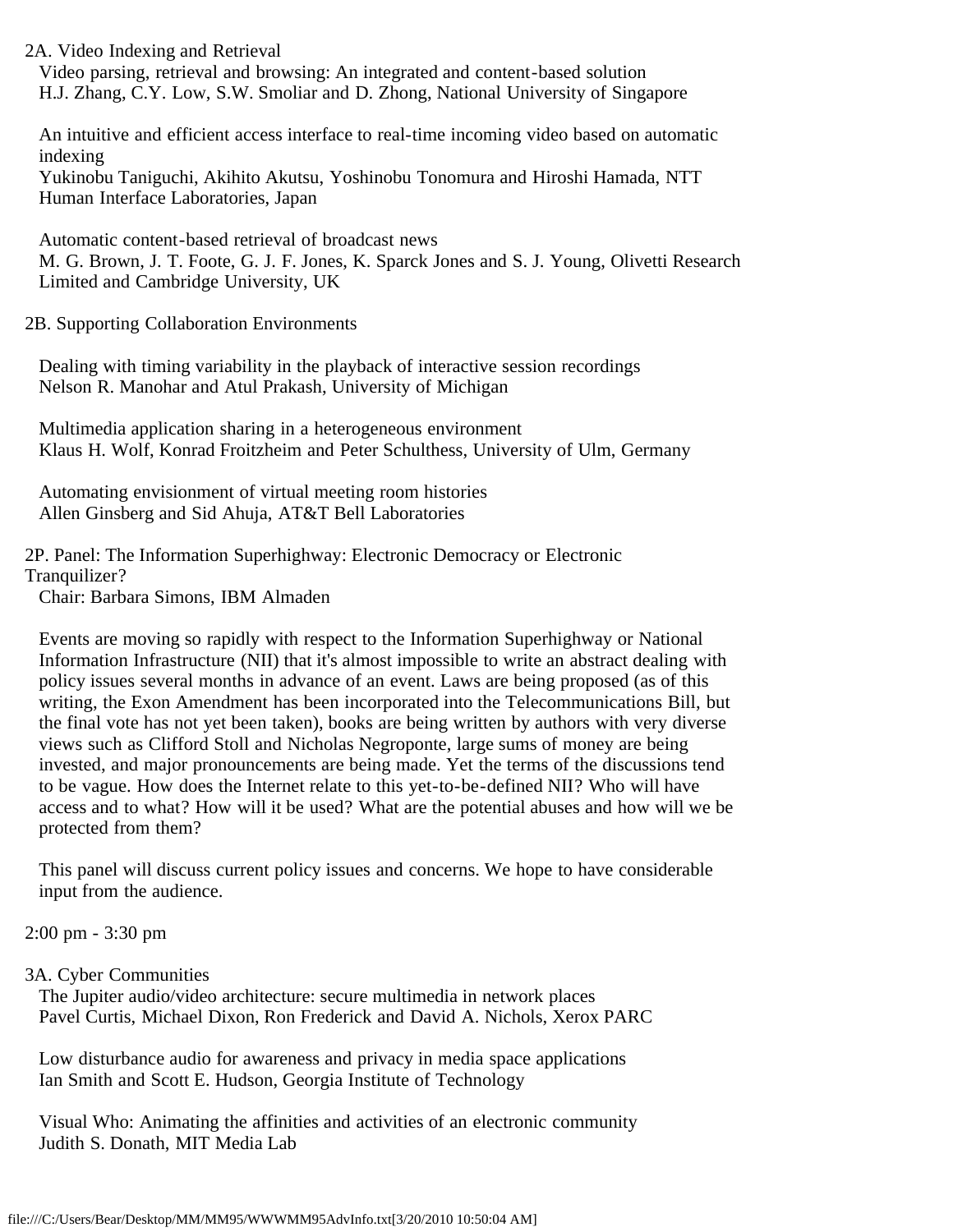3B. Multimedia Storage Servers

 Disk farms vs. storage hierarchies for video service Ann L. Chervenak, David A. Patterson and Randy H. Katz, Georgia Institute of Technology and University of California, Berkeley

 Using rotational mirrored declustering for replica placement in a disk-array-based video server

 Ming-Syan Chen, Hui-I Hsiao, Chung-Sheng Li and Philip S. Yu, IBM Thomas J. Watson Research Center

 Efficient support for scan operations in video servers Prashant J. Shenoy and Harrick M. Vin, University of Texas at Austin

3P. Panel: Curriculum, Education and Training about Multimedia Chair: Ed Fox, Virginia Polytechnic Institute and State University

 There is a growing demand for people with knowledge and skills in the areas of multimedia information, systems, and technology. Universities are just beginning to help in this regard, and a curriculum effort by SIGMM may be in order to provide guidance and support. This panel will lead a discussion with the audience regarding when and how to develop such a curriculum, dealing with issues such as:

At what level should courses be offered (senior, graduate, ...);

 Should such courses be taught by CS, Arts, Communications, or other disciplines --- or by interdisciplinary teams;

 What are the needs of industry --- research, development --- that should be concentrated upon;

 What courseware, toolkits, demonstrations, online resources, textbooks, projects, etc. can assist with education.

```
4:00 pm - 5:30 pm
```
4A. Authoring Flexible Documents Multimedia documents with elastic time Michelle Y. Kim and Junehwa Song, IBM T.J. Watson Research Center

 Commands as media: design and implementation of a command stream Jonathan L. Herlocker and Joseph A. Konstan, University of Minnesota

 Control layer primitives for the layered multimedia data model Michael J. Wynblatt and Gary Schloss, SUNY at Stony Brook

# 4B. Video Processing

 A resolution independent video language Jonathan Swartz and Brian C. Smith, Cornell University

 A robust method for detecting cuts and dissolves in video sequences Kevin Mai, Justin Miller and Ramin Zabih, Cornell University

 Multiple perspective interactive video Patrick H. Kelly, Arun Katkere, Don Y. Kuramura, Saied Moezzi, Shankar Chatterjee and Ramesh Jain, University of California, San Diego

4P. Panel: Multimedia on a Shoestring: Low Bandwidth Implementations Chair: John Danskin, Dartmouth College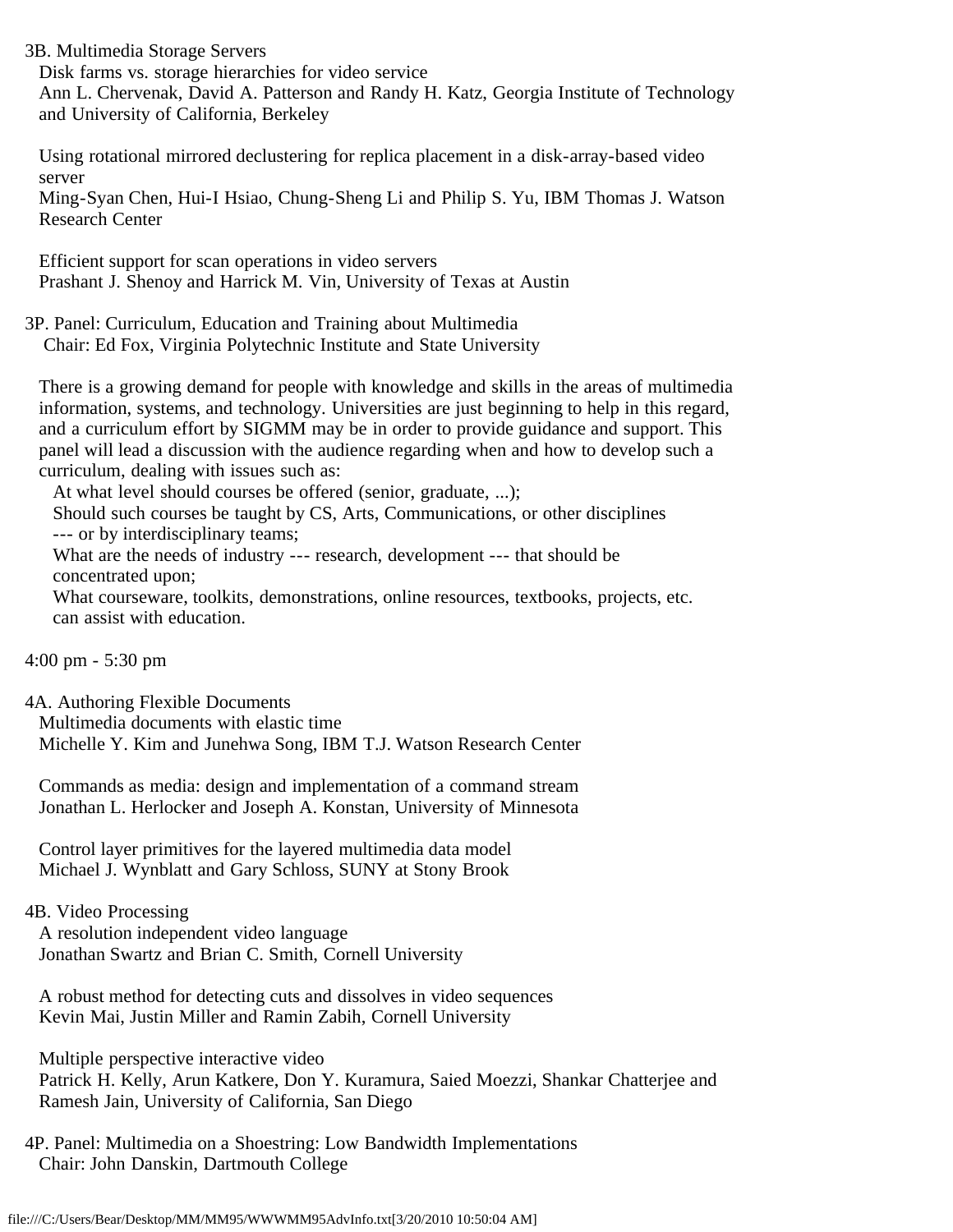If Multimedia is to accessible to the masses, it will have to work across slow networks like the standard telephone system. We are also seeing a tremendous increase in wireless (cellular modem) applications, especially for personal digital assistants. These machines present a tremendous new market for the multimedia community, but the network bandwidth problems associated with these machines are severe.

 We will discuss problems, solutions and approaches associated with implementing multimedia applications over low bandwidth network connections such as cellular modems and phone lines.

6:30 pm - 9:00 pm

Off-site conference reception

Wednesday, November 8

9:00 am - 10:30 am

5A. Speech and Audio Interfaces Surfing the Web by voice Charles T. Hemphill and Philip R. Thrift, Texas Instruments

 Hearing Aid: Adding verbal hints to a learning interface Elizabeth Stoehr and Henry Lieberman, MIT Media Lab

 Query by humming: Musical information retrieval in an audio database Asif Ghias, Jonathan Logan, David Chamberlin and Brian C. Smith, Cornell University

5D. Demonstrations: Networked Video MBONE VCR - A video conference recorder for the MBONE Wieland Holfelder, ICSI

 A distributed real-time MPEG audio video player Shanwei Cen and Jonathan Walpole, Oregon Graduate Institute 5P. Personal Narrative Spaces Chair: Sha Xin Wei, Stanford University

 Emerging multimedia technologies have blurred the lines between classically distinct categories of theater and narrative: stage-spaces in which humans and artifacts interact, and spaces of symbols like a page of text or a digital video to be interpreted by an observer. This panel brings together practitioners to take stock of the state of the art and point out some exciting lines of work in the field of interactive media.

 What will we face do when we freely inter-mix computational artifacts with human agents in our living, writing or performance spaces? How will we make sense of such hybrid spaces and how will we share these interpretations?

 These questions are intimately tied with techno-scientific issues as well as literary and social issues. How should media models evolve to meet the needs of these personal narrative spaces? What are some design limitations of our tools or frameworks? What are some potential functions that inhabitants, browsers, composers, and architects can tap in emerging frameworks? What are some worthy challenges for researchers and developers interested in interactive multimedia?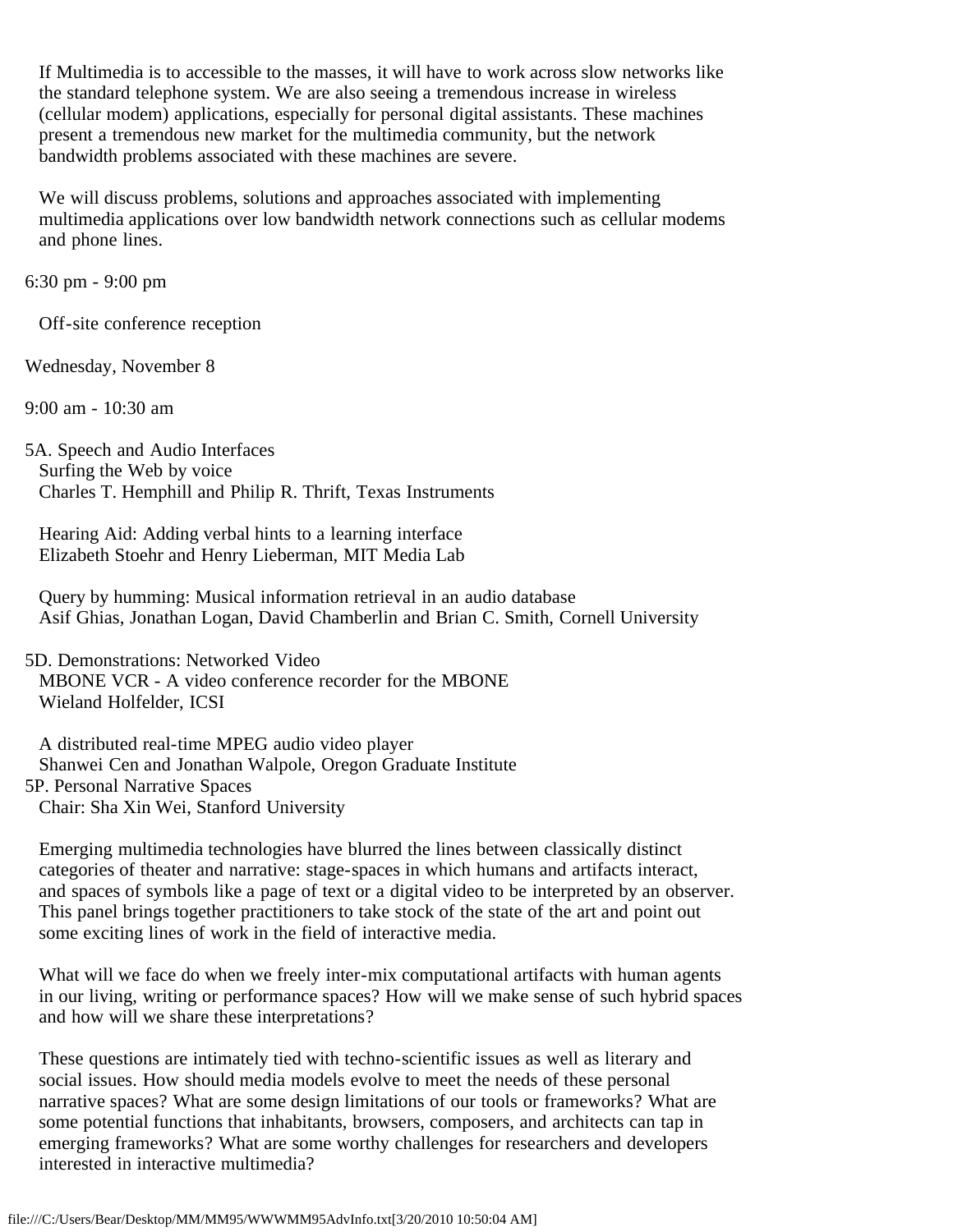### 11:00 am - 12:30 pm

6A. Multimedia Network Tools

 Managing real-time services in multimedia networks using dynamic visualization and high-level controls Mun Choon Chan, Giovanni Pacifici and Rolf Stadler, Columbia University

 An application level video gateway Elan Amir, Steven McCanne and Hui Zhang, University of California, Berkeley and Carnegie Mellon University

 Multimedia traffic analysis using CHITRA95 Marc Abrams, Stephen Williams, Ghaleb Abdulla, Shashin Patel, Randy Ribler and Edward A. Fox, Virginia Polytechnic Institute and State University

6D. Demonstrations: Video-centric Information Systems GUARDIAN: A knowledge-based home health-care system for children with leukemia Michelle Y. Kim, IBM T.J. Watson Research Center

CITYQUILT: A navigable movie Tirtza Even

6P. User Interface Challenges of Multimedia Design Chair: Penny Bauersfeld

 Multimedia product and applications pose particularly difficult challenges for user interface (UI) designers. Not only must designers address the typical interface challenges of software or hardware products, they face a multitude of other issues introduced by each media type. Some typical UI considerations, such as functionality, structure navigation, and visual design may be increasingly complicated by powerful media content or control. In addition, media projects may be intended for audiences very different than standard personal computer users with varying expectations about interaction or functionality. Usability and design concerns are not easily addressed.

 Interface designers new to multimedia applications often do not have the knowledge necessary to focus on media design. Similarly, multimedia developers who have little experience in designing user interface are challenged to make their products accessible and interactive. Multimedia UI design is, in fact, becoming its own discipline, where experts must know both the media world and user interface design.

2:00 pm - 3:30 pm

7A. Video and Image Collections Integrated video archive tools Rune Hjelsvold, Stein Langorgen, Roger Midtstraum and Olav Sandsta, Norwegian Institute of Technology, Norway

 Automatic recognition of film genres Stephan Fischer, Rainer Lienhart and Wolfgang Effelsberg, University of Mannheim, Germany

 An integrated color-spatial approach to content-based image retrieval Wynne Hsu, T.S. Chua and H.K. Pung, National University of Singapore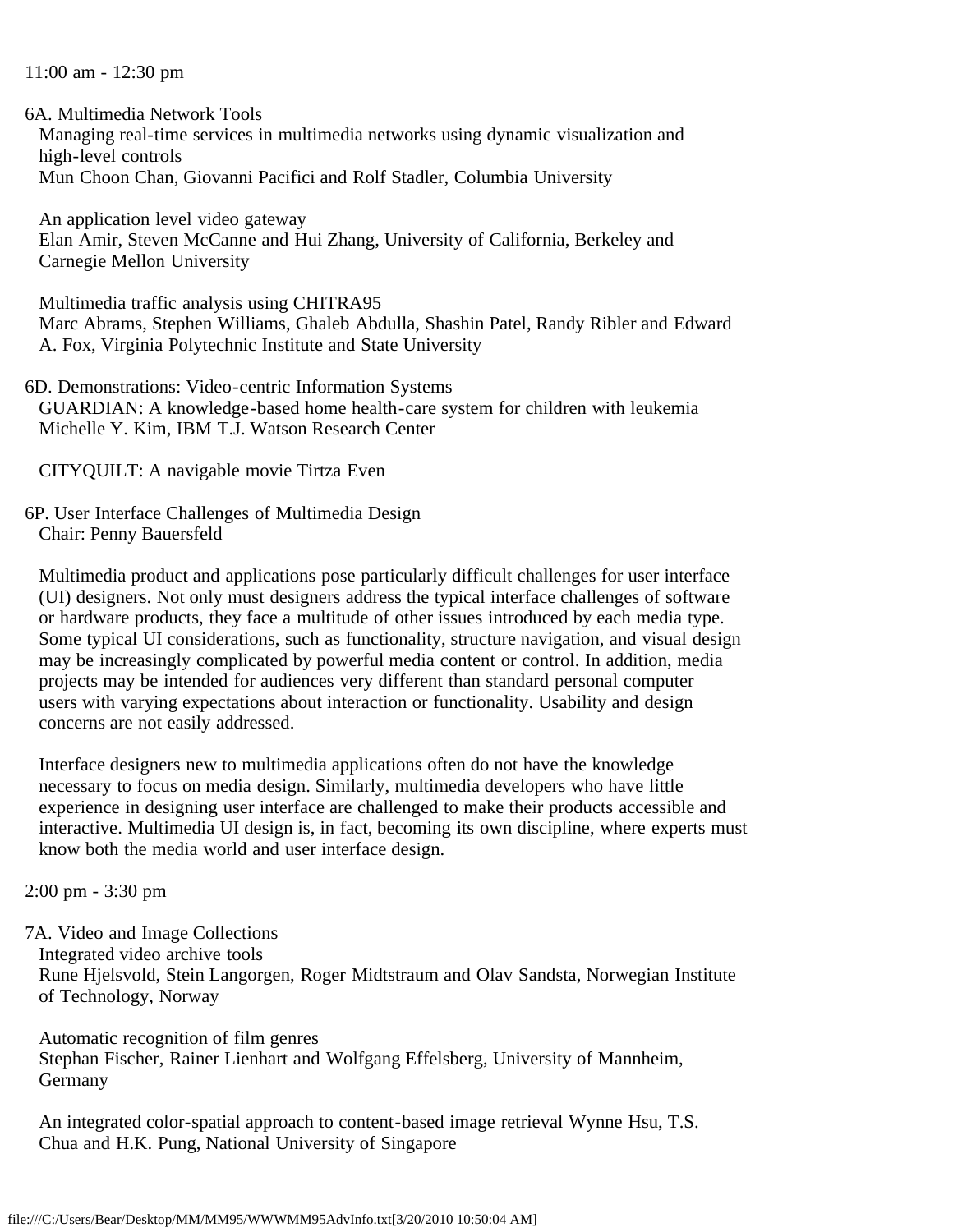7D. Demonstrations: Enabling Hardware and Software Montage multipoint audio and video S.R. Ahuja and R.D. Gaglianello, AT&T Bell Laboratories

 The programmers' playground demo T. Paul McCartney, Kenneth J. Goldman and Bala Swaminathan, Washington University

7P. Museums, Multimedia, and Cultural Learning Co-Chairs: Ranjit Makkuni (Xerox PARC) and Mike Sipusik (UC Berkeley)

 Museums provide people with a rich setting for cultural learning. Museums are the repositories of artifacts from diverse cultures. However, we should not forget that these artifacts are located in-situ a cultural practice, and need to be seen in their original cultural context where interrelations between form, process, myth, symbol, philosophy, ritual and celebration get articulated. Modern multimedia systems in museums have begun to address the issues of "re-contextualising" the cultural artifact in its original context. Members of the panel will show examples of cultural learning systems, and the design challenges of re-contextualisation.

 Panelists consist of designers of learning systems, education researchers, museum administrators.

4:00 pm - 5:30 pm

8A. Multimedia Networking

 Fast lossy Internet image transmission Geoffrey M. Davis and John M. Danskin, Dartmouth College

 A reliable dissemination protocol for interactive collaborative applications Rajendra Yavatkar, James Griffioen and Madhu Sudan, University of Kentucky

 A generalized admissions control strategy for heterogeneous, distributed multimedia systems

Saurav Chatterjee and Jay Strosnider, Carnegie Mellon University

8D. Demonstrations: Video Indexing

 Automating the creation of a digital video library Michael A. Smith and Michael Christel, Carnegie Mellon University

 A video parsing, indexing, and retrieval system H.J. Zhang, J.H. Wu, and C.Y. Low, National University of Singapore

8P. Panel: Multimedia and Education: Magic, Myth or Miracle Cure? Chair: Rachelle Heller, George Washington University

 The media has latched onto the use of multimedia in education. This panel will attempt to question the issues beyond the hype - is it an appropriate atmosphere in which to offer educational experiences or does it reinforce the 30 second sound byte mentality, what is it about multimedia that makes it a tool for all learners or is it a superficial educational environment? Is it just for kids or will all learners benefit from using multimedia? These and other questions will be addressed by this lively panel of theorists and practitioners.

7:00 pm - 10:00 pm Interactive Demonstrations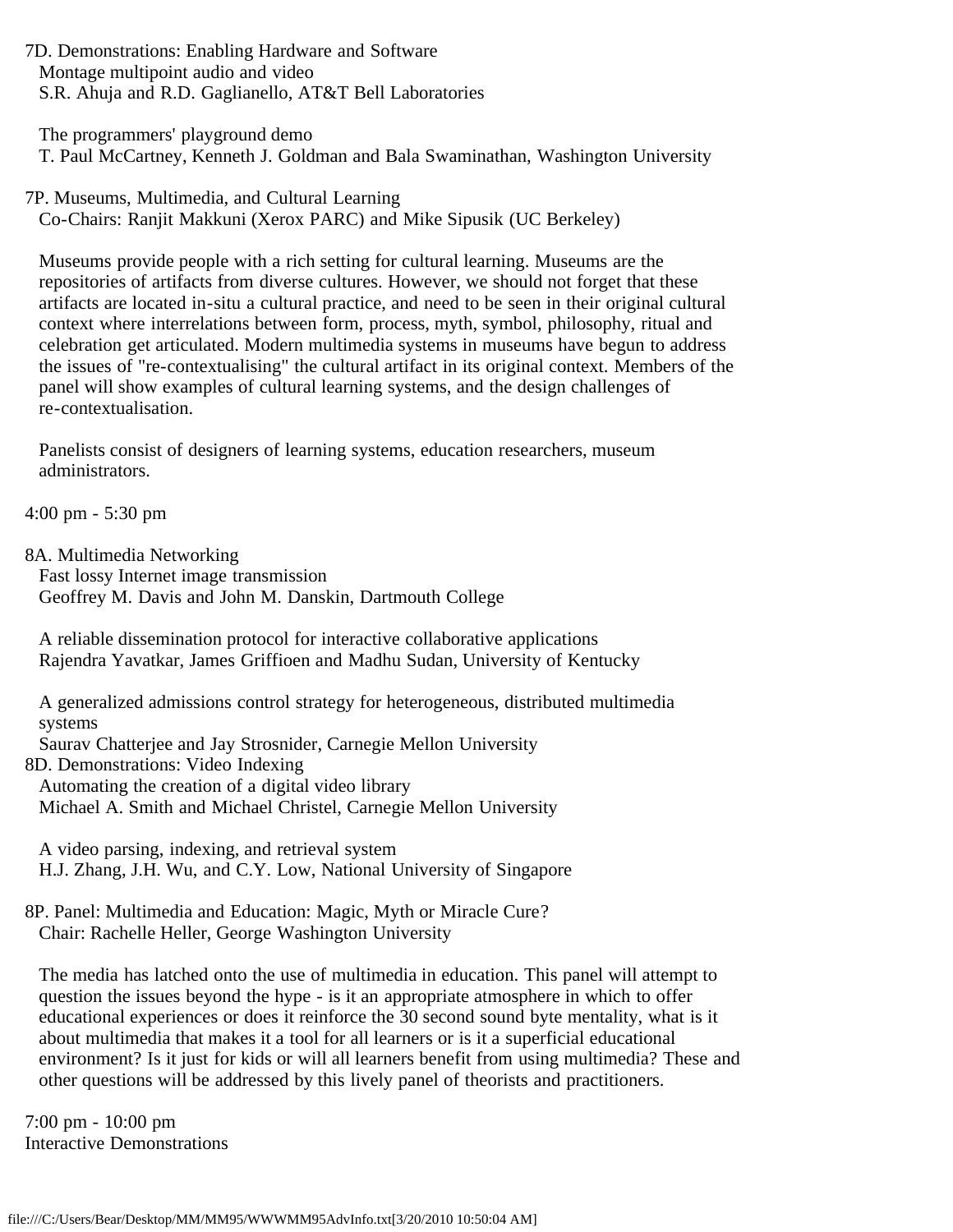The multimedia forum kiosk and Narli Christopher M. Hoadley, Sherry Hsi, and Benjamin Berman, University of California at Berkeley

 Collaborative multimedia in SHASTRA Chandrajit Bajaj and S. Cutchin, Purdue University

 Automatic recognition of film genres Wolfgang Effelsberg, Stephan Fischer, and Rainer Lienhart, University of Mannheim

 HEIDI-II: A testbed for interactive multimedia delivery and communication Max Ott, G. Michelitsch, and J. Hearn, C&C Research Labs, NEC USA

 An object-oriented model for the semantic interpretation of multimedia data Rob Adams, James Griffioen, and Raj Yavatkar, University of Kentucky

 Managing real-time services in multimedia networks using dynamic visualization and high-level controls G. Pacifici, M.C. Chan, and Rolf Stadler, Columbia University

Thursday, November 9

9:00 am - 10:30 am

9A. Video in Hypermedia ConText: Towards the evolving documentary Glorianna Davenport and Michael Murtaugh, MIT Media Lab

 Surfing the movie space: advanced navigation in movie-only hypermedia Joerg Geissler, GMD-IPSI, Germany

 Automated authoring of hypermedia documents of video programs Behzad Shahraray and David C. Gibbon, AT&T Bell Laboratories

9B. Synchronization (it's about time....)

 Scheduling MPEG-compressed video streams with firm deadline constraints Ching-Chih Han and Kang G. Shin, University of Michigan

 Low-level multimedia synchronization algorithms on broadband networks Miguel Correia and Paulo Pinto, INESC and IST, Portugal

 Coordinating heterogeneous time-based media between independent applications Scott Flinn and Kellogg S. Booth, University of British Columbia, Canada

## 9P. What's that Character doing in your Interface? Chair: Abbe Don, Abbe Don Interactive Inc.

 Until recently, the discussion of the use of characters in the interface centered on the old question to anthropomorphize or not to anthropomorphize the interface. With the appearance of Microsoft's "social interface" in the form of Bob and his pals, with Fujitsu's use of avatars in their online service "Habitat," and with millions of people representing themselves daily in various contexts on the Internet, the old discussion centering on the wonders or pitfalls of anthropomorphism seems moot. Instead, many multimedia designers,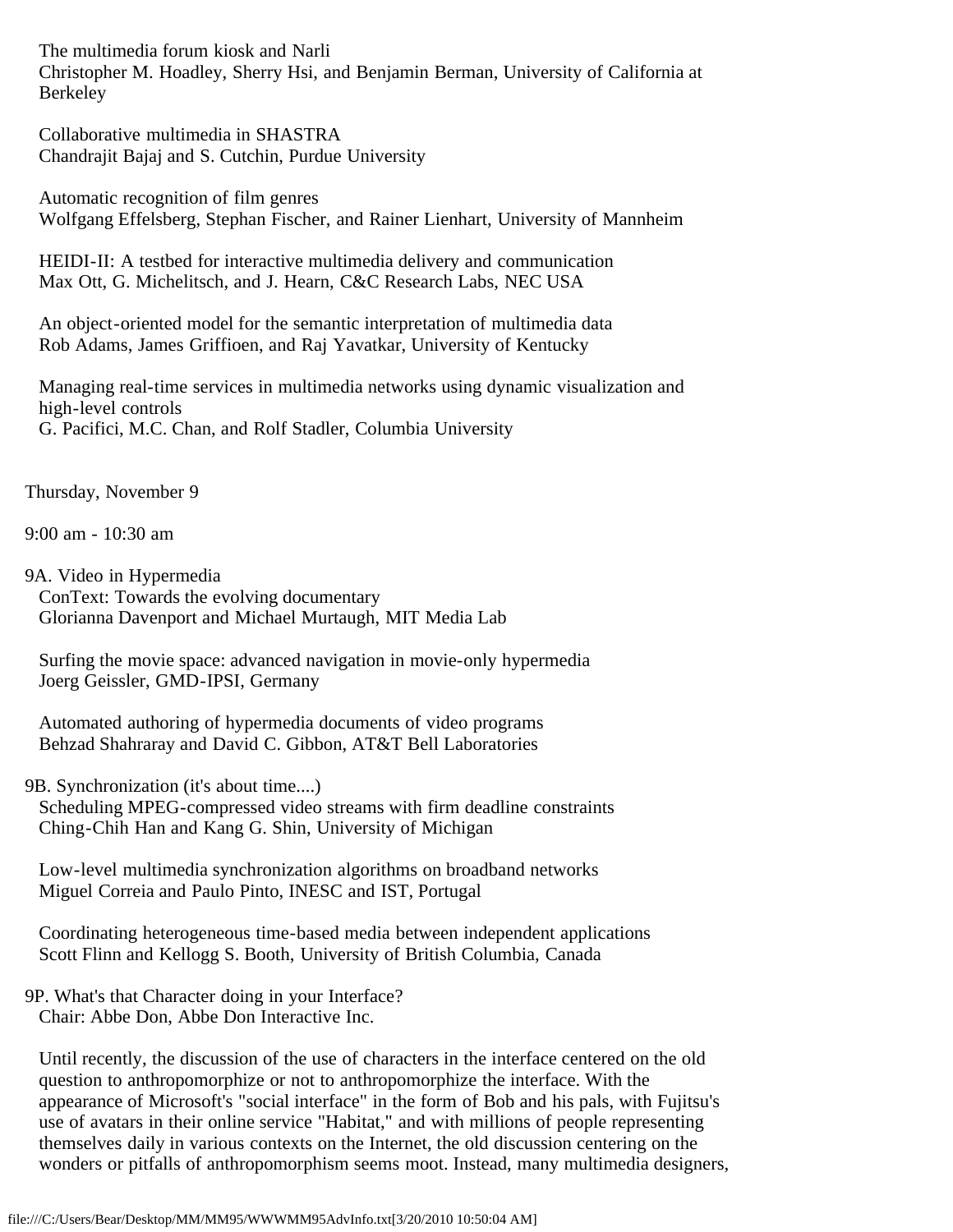producers, and software engineers find themselves accepting the use of characters in the interface and are now grappling with a more difficult set of issues regarding implementation. These questions include:

What is the most appropriate representation for a particular application or audience? Why are some characters accepted while others are dismissed as "too cute?" How do you match back-end functionality with the promises of the front-endrepresentation?

 What tools are needed to enable users to create their own characters or agents? If a character acts autonomously, how do you explain the action to the user? Can characters be truly adaptive to users' needs?

 Can characters be truly adaptive within a story or entertainment context? Can characters and 'bots be used effectively on the World Wide Web?

11:00 am - 12:30 pm

10A. Learning with MultiMedia

 The PsyCLE Project: educational multimedia for conceptual understanding Nick Hammond, Jean McKendree, Will Reader, Annie Trapp and Peter Scott, University of York and University of Sheffield, UK

 pianoFORTE: A system for piano education beyond notation literacy Stephen W. Smoliar, John A. Waterworth and Peter R. Kellock, National University of Singapore and Umea University, Sweden

 eMMaC: Knowlege-based color critiquing support for novice multimedia authors Kumiyo Nakakoji, Brent N. Reeves, Atsushi Aoki, Hironobu Suzuki and Kazunori Mizushima, MITI, Japan; Software Research Associates, Inc. and University of Colorado

10B. Media Encoding

 Model-based motion estimation for synthetic animations Maneesh Agrawala, Andrew C. Beers and Navin Chaddha, Stanford University

 Inner-block operations on compressed images Bo Shen and Ishwar K. Sethi, Wayne State University

 Direct manipulation of MPEG compressed digital audio M. Alexander Broadhead and Charles B. Owen, Dartmouth College

2:00 pm - 3:00 pm

10P. Broadband Data Services to the Home

Chair: Gita Gopal, HP Laboratories

 The ubiquitous deployment of broadband access architectures to the home, coupled with an access-bandwidth technology discontinuity in the form of high-speed cable modems, will cause an explosion in broadband interactive data services to the home. The panel speakers will discuss services enabled by cable modems, the service software that is needed to provide these services, and the differences between this environment and other candidates for the NII including Video-On-Demand, and the Internet.

2:00 pm - 3:00 pm

11. Award Papers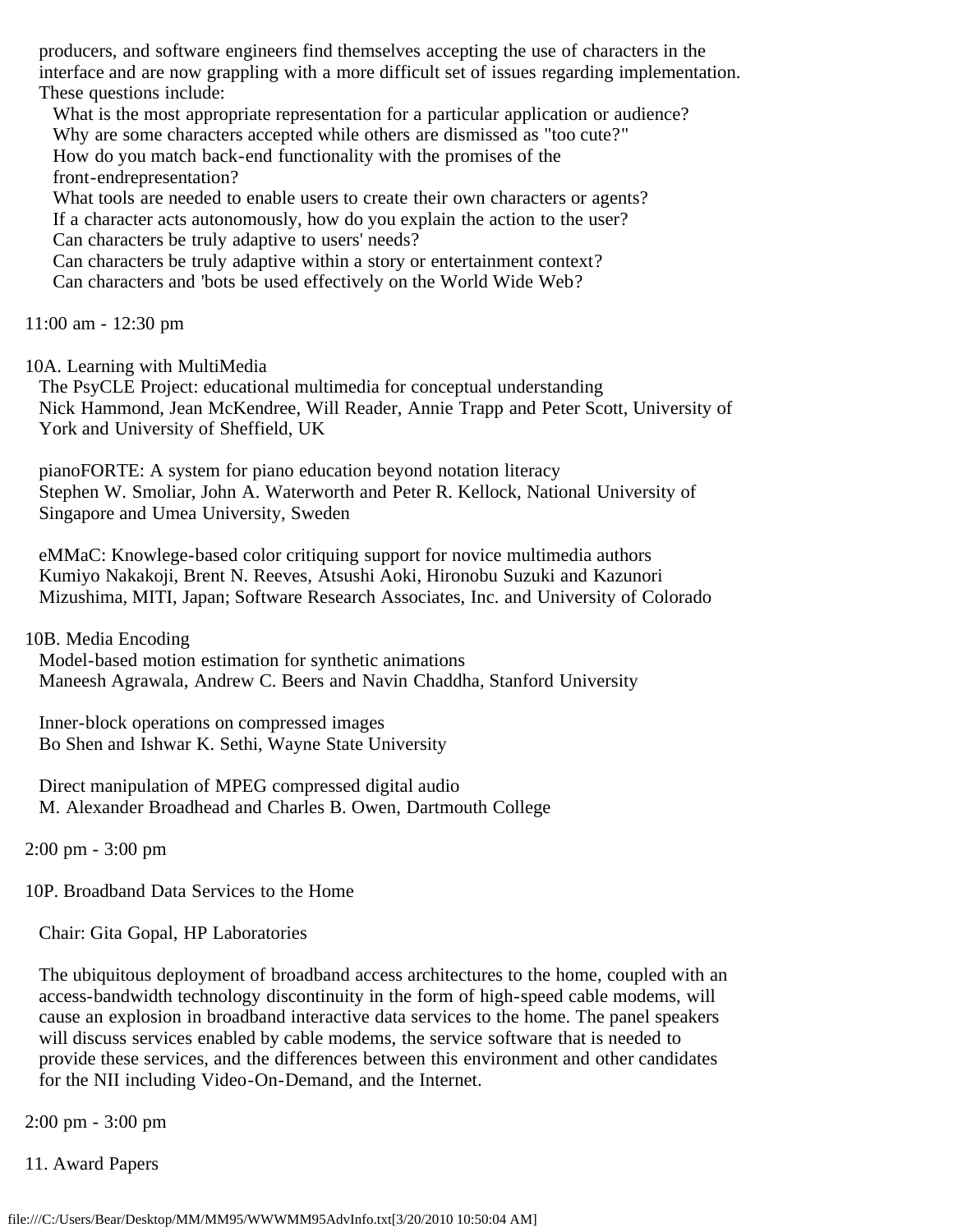Best Student Paper: vic: A flexible framework for packet video Steven McCanne and Van Jacobson, University of California, Berkeley Best Paper: A confederation of tools for capturing and accessing collaborative activity Scott Minneman, Steve Harrison, Bill Janssen, Gordon Kurtenbach, Thomas Moran, Ian Smith and Bill van Melle, Xerox PARC, Alias and Georgia Institute of Technology

3:30 pm - 5:15 pm

12. Follow the Artists

Speaker: Carol Peters, daVinci Time & Space

 High speed computing, multimedia capabilities, high speed networks, and authoring tools are the technical enablers of a new design language that will express new forms of entertainment, education, and information. This design language will allow visual, sound, and literary artists to speak through the new technology. To learn how to speak the language, the artists must start their lessons now. As partners to the artists, the technologists must learn how to listen to, follow, and create mechanisms for the artists. Thus will technologists discover how to specify and make accessible the new design language. Thus will the artists speak and invent. Technologists in service to artists will allow the new art forms to speak through the technology.

Ê9•NewlineDelimiter  $TMJ^T-J^{\hat{u}^a}$  ... - W"WO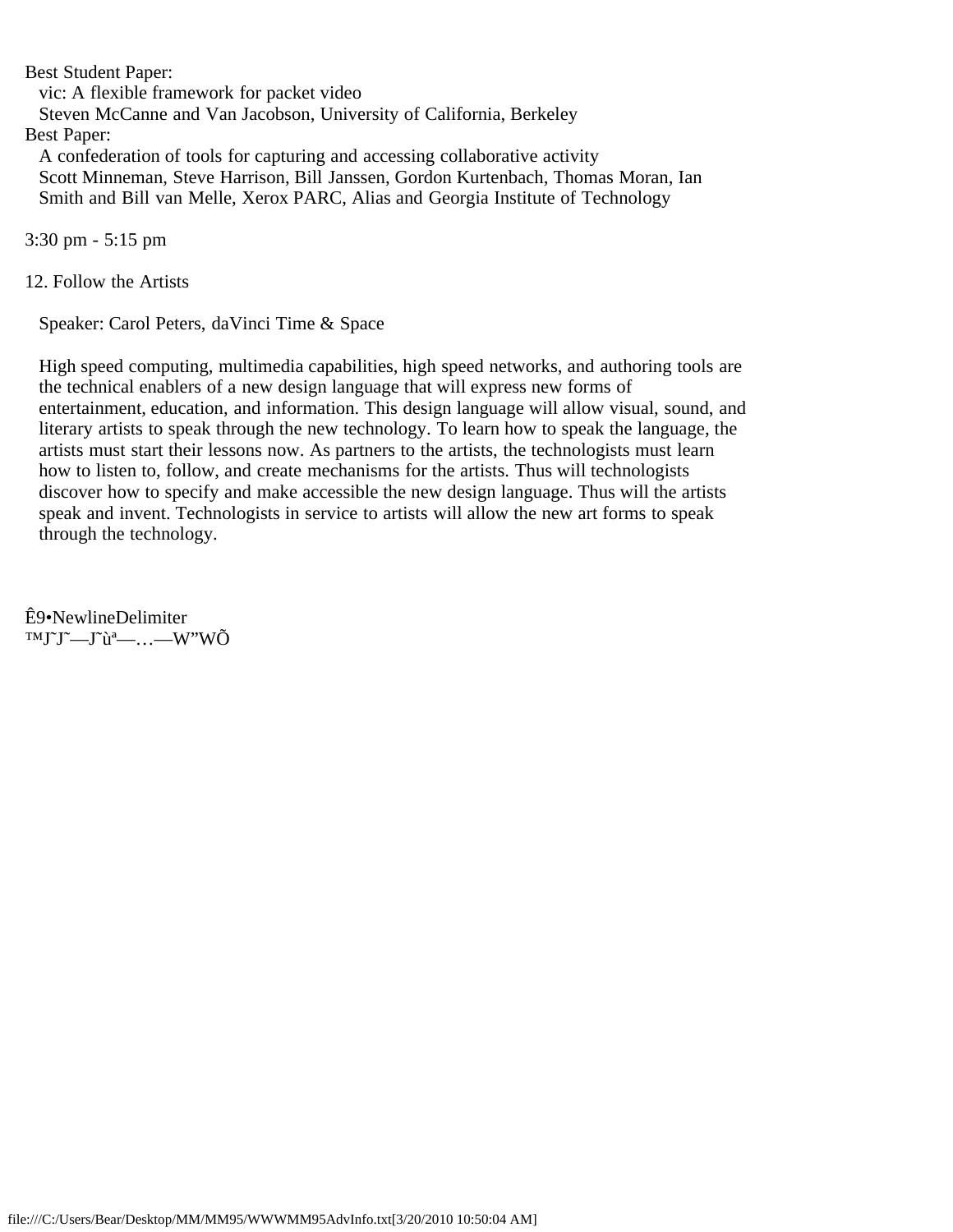# <span id="page-13-0"></span>ASSOCIATE CHAIRS

David P. Anderson, Sonic Solutions Florian Brody, Inst. of Adv. Comm, Vienna Dick C.A. Bulterman, CWI, Amsterdam Edward A. Fox, Virginia Tech Forouzan Golshani, Arizona State Univ Ralf Guido Herrtwich, IBM Eurocoord Multimedia, Paris Hiroshi Ishii, NTT Human Interface Laboratories, Japan Thomas D.C. Little, Boston University Wendy Mackay, Rank Xerox Research Centre, Cambridge, UK Vicki de Mey, Apple Computer A. Desai Narasimhalu, National Univ. of Singapore Jonathan Rosenberg, c|net Eve M. Schooler, Caltech Brian Smith, Cornell University William Tetzlaff, IBM Yorktown Harrick Vin, University of Texas, Austin Abel Weinrib, Intel Architecture Labs Nicole Yankelovich, Sun Microsystems Labs

## **REVIEWERS**

David Boyer, Bellcore Cecelia Buchanan, Washington State Univ John Buford, U Mass Lowell Tom Calvert, Simon Fraser Univ Shih-Fu Chang, Columbia Gino Cheng, USC Tzi-cker Chiueh, SUNY Stony Brook Jon Crowcroft, UCL, UK Asit Dan, IBM Yorktown Roger Dannenberg, CMU Glorianna Davenport, MIT Media Lab Jim Foley, Georgia Tech Mark E. Frisse, MD, Washington University, Saint Louis Jose Garcia-Luna, UC Santa Cruz Franca Garzotto, Politecnico di Milano Arif Ghafoor, Purdue Arding Hsu, Siemens Ramesh Jain, UC San Diego Kevin Jeffay, UNC Randy Kaplan, Educational Testing Service Randy Katz, UC Berkeley Aurel Lazar, Columbia Bryan Lyles, PARC Mark Manasse, DEC SRC Hermann Maurer, U. Graz, Austria Derek McAuley, Cambridge Bernard Merialdo, Institut EURECOM Beth Mynatt, Georgia Tech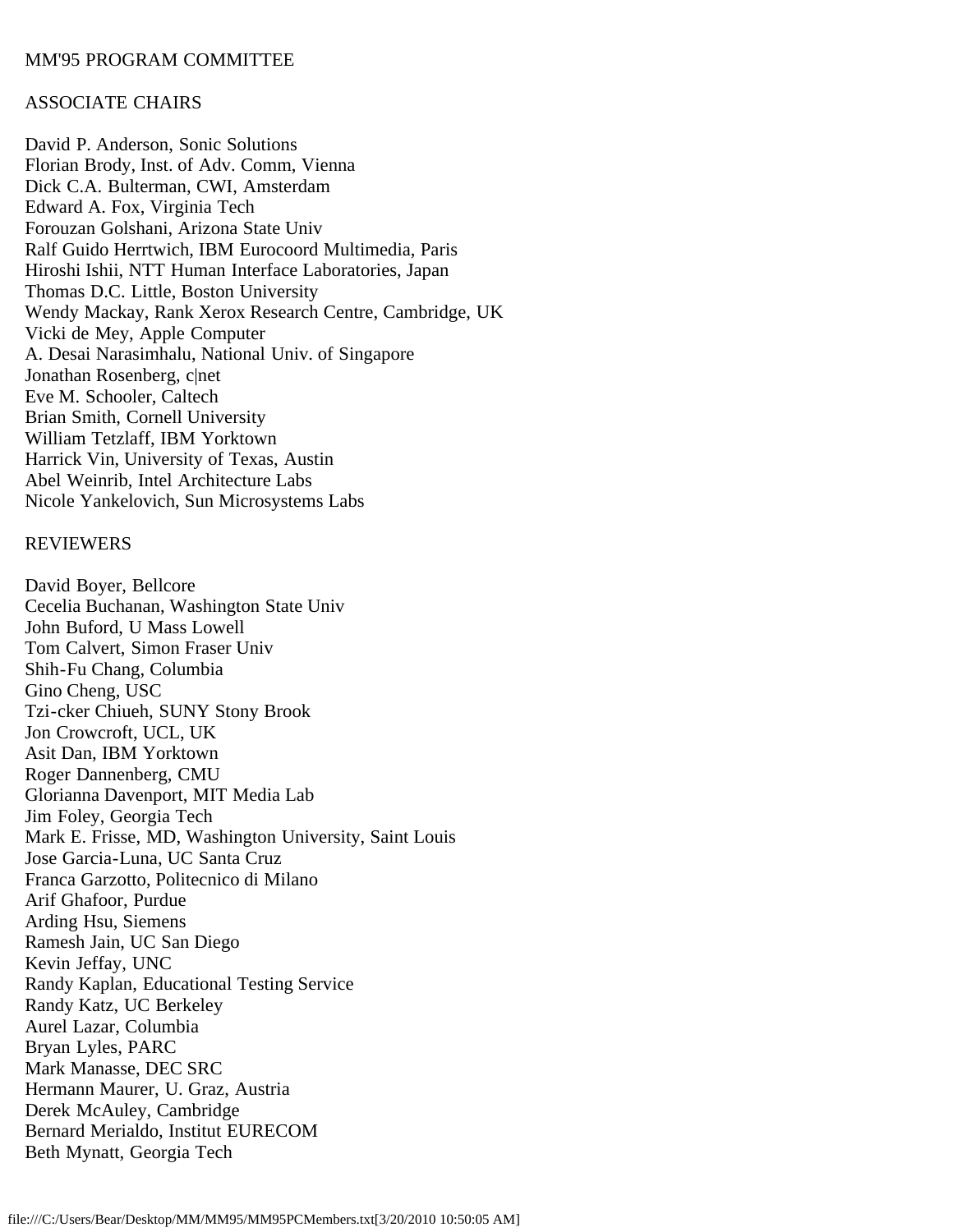Roy Rada, U Liverpool Venkat Rangan, UC San Diego Norbert Streitz, GMD-IPSI Dan Swinehart, Xerox PARC David Tennenhouse, MIT Laura Teodosio, BAM! Software Michael Zyda, Naval Postgraduate School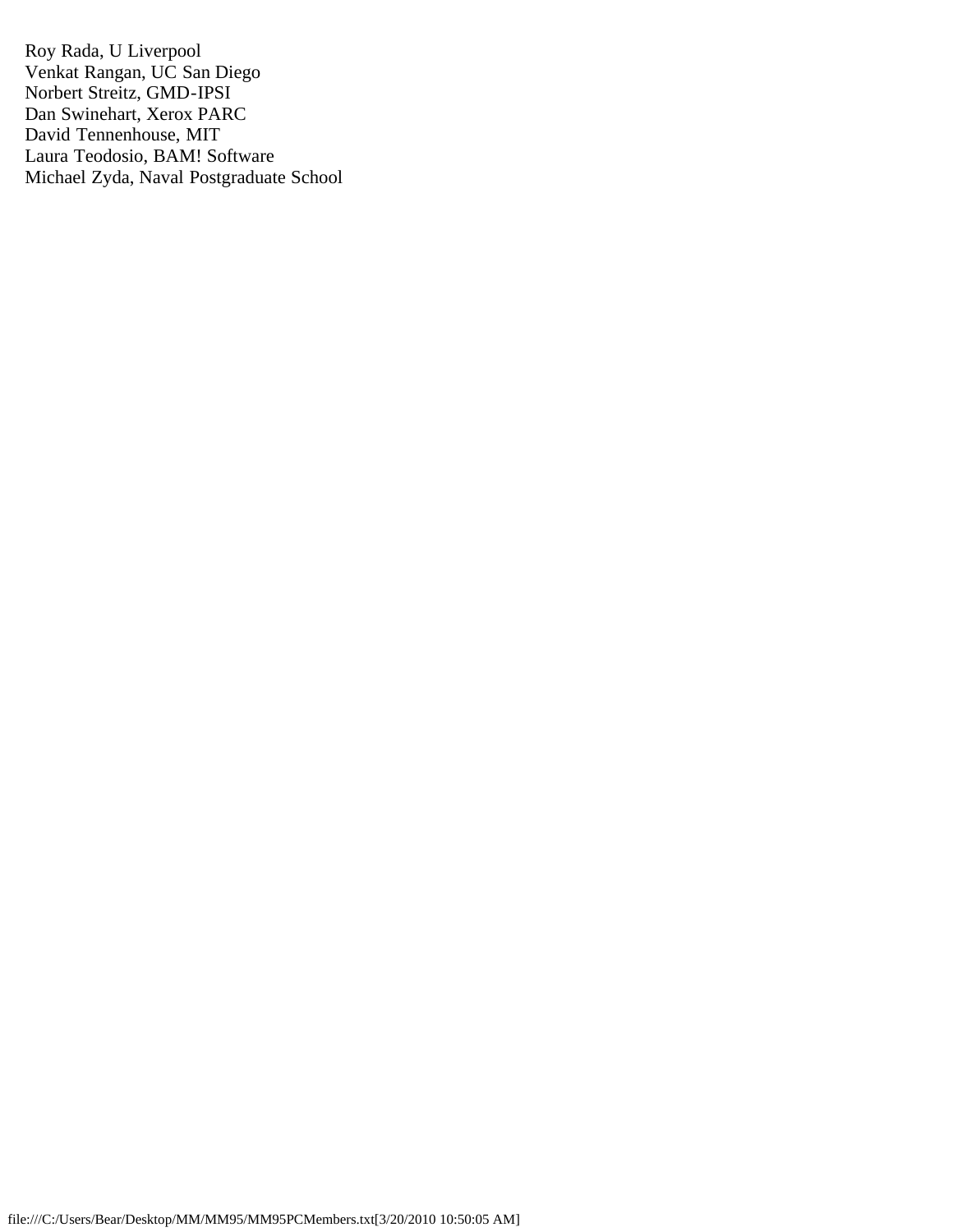## <span id="page-15-0"></span>Multimedia'95 Courses

Introduction from the Courses Chair

On behalf of this year's Course Selection Committee, I am pleased to be able to provide an outstanding selection of topical and informative courses for attendees of ACM MM '95. The Committee sought to provide a slate of courses to appeal to every conference attendee. This year's schedule of courses represents a broad range of topics that constitute most of the "elements" of multimedia.

In addition to the topics themselves, the courses in this year's schedule have been designed for a broad range of needs, - for those people interested in learning about new topics at an introductory level, to those needing advanced, state-of-the-art information within their own field of expertise. We have also tried to build the schedule to allow attendees to take an introductory course first, and a second or more advanced version afterwards. I urge everyone attending the conference to examine the course list carefully, and to get the most out of ACM Multimedia '95 by attending at least one course.

 Sorel Reisman Courses Chair

Courses At a Glance

FULL DAY COURSES 9:00 am - 5:30 pm SA1 - Introduction To HYTIME SA2 - Graphic Design For User Interfaces Of Multimedia And Online Products Or Services HALF DAY MORNING COURSES 9:00 am - 12:30 pm SA3 - Introduction To Multimedia Computing And Systems SA4 - Systematic Design Of Multimedia Applications SA6 - An Introduction To Broadcasting For The Multimedia Professional 12:30 pm - 2:00 pm Lunch Break HALF DAY AFTERNOON COURSES 2:00 pm - 5:30pm SP1 - Understanding Distributed Multimedia Applications - The Architecture, Components, And End User Benefits SP2 - Structural Issues In Multimedia Design SP3 - How To Read And Evaluate A Multimedia Application SP4 - Multimedia Technology In The Broadcasting Industry SP5 - Cost Justification Issues in Multimedia Project Development Monday NOVEMBER 6 7:00 am -4:00 pm Registration FULL DAY COURSES 9:00 am - 5:30 pm MA1 - Information Highway: A Construction Survey MA2 - Desktop Animation HALF DAY MORNING COURSES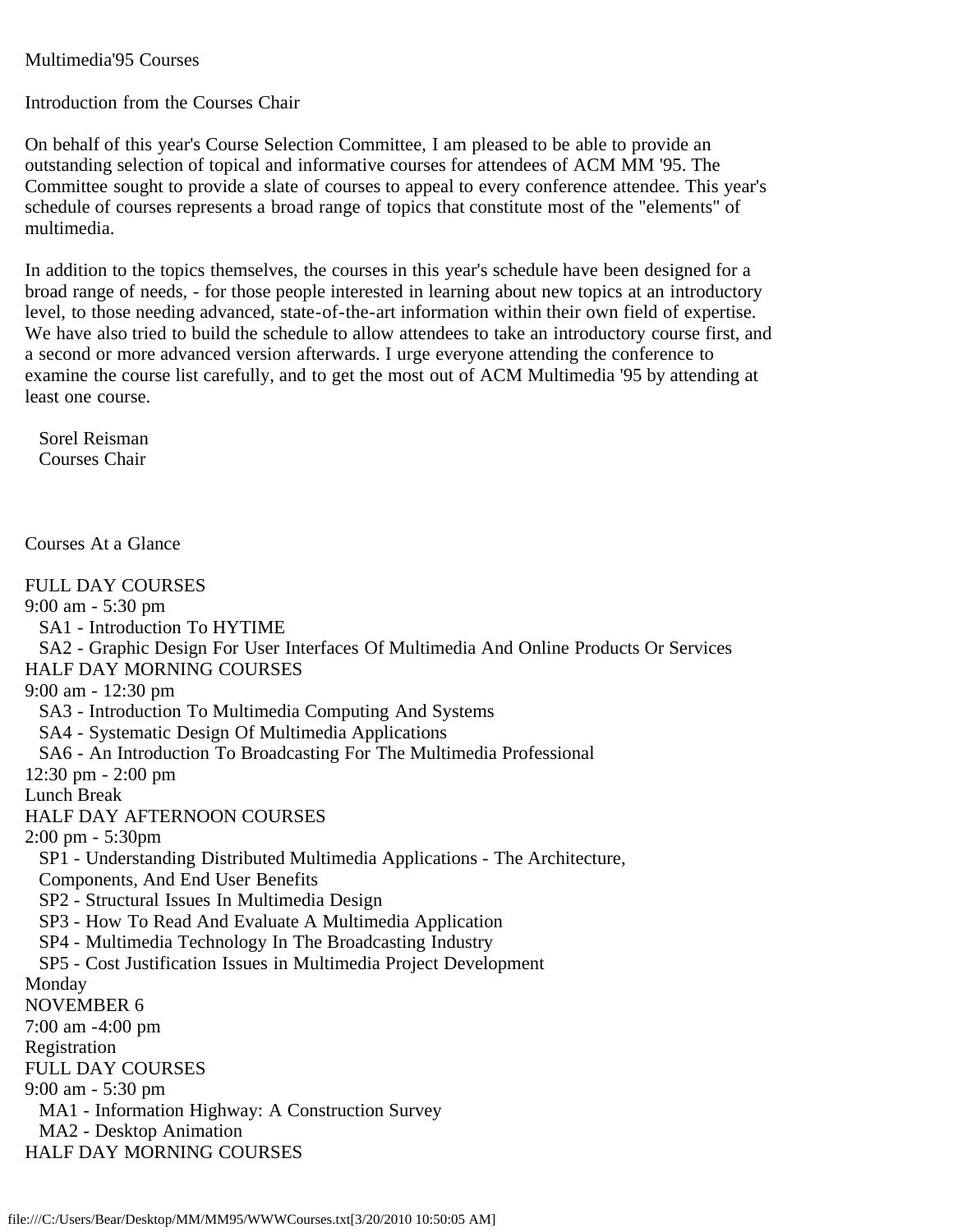9:00 - 120:30 pm MA3 - Background For Digital Libraries: Information Retrieval And Hypertext MA4 - Packet Video: Video Over IP And ATM Networks MA5 - Real-Time Scheduling Technology For Continuous Multimedia Applications MA6 - Designing University Courses In Interactive Multimedia 12:30 pm - 2:00 pm Lunch Break HALF DAY AFTERNOON COURSES 2:00 pm - 5:30 pm MP1 - Writing Interactive Multimedia: Creative And Critical Strategies MP2 - Research Issues and Design Issues for Digital Libraries MP3 - Image And Video Compression Standards: Algorithms And Architectures MP4 - Resource Management In Distributed Video Server Environments MP5 - MHEG: An ISO Standard For Multimedia And Hypermedia Information Delivery

SUNDAY Full Day Courses

# SA1: INTRODUCTION TO HYTIME

 COURSE DURATION:: FULL day COURSE LEVEL: BASIC

## ABSTRACT

Hypermedia/Time-based Structuring Language (HyTime) is an ISO standard for hypermedia documentation. It is an extension of Standard Generalized Markup Language (SGML) that encodes the hypermedia structure of a document.

HyTime and SGML enable the use and development of hypermedia documents in an open and integrated environment. As such, authors are free to construct documents according to models that fit their particular needs. Although the resulting documents will follow many different models, they will use the same language for defining their underlying structure. Thus, each document will be readily integratable with documents of other models. Further, the structures shaping these documents can be defined in a manner that is independent of their eventual processing and presentation. This facilitates their application to many different, and possibly unanticipated, presentation situations.

## **ORGANIZER**

Lloyd Rutledge received his B.S. degree from the University of Massachusetts at Amherst in 1987 and his Master of Science degree in Computer Science from the University of Massachusetts Lowell in 1993. He is currently at UMass Lowell researching his doctoral thesis on the processing of HyTime. He has also served on the HyTime development committee, published several articles on HyTime, and presented HyTime tutorials at several international conferences, including ACM Multimedia 94.

SA2: GRAPHIC DESIGN FOR USER INTERFACES OF MULTIMEDIA AND ONLINE PRODUCTS OR SERVICES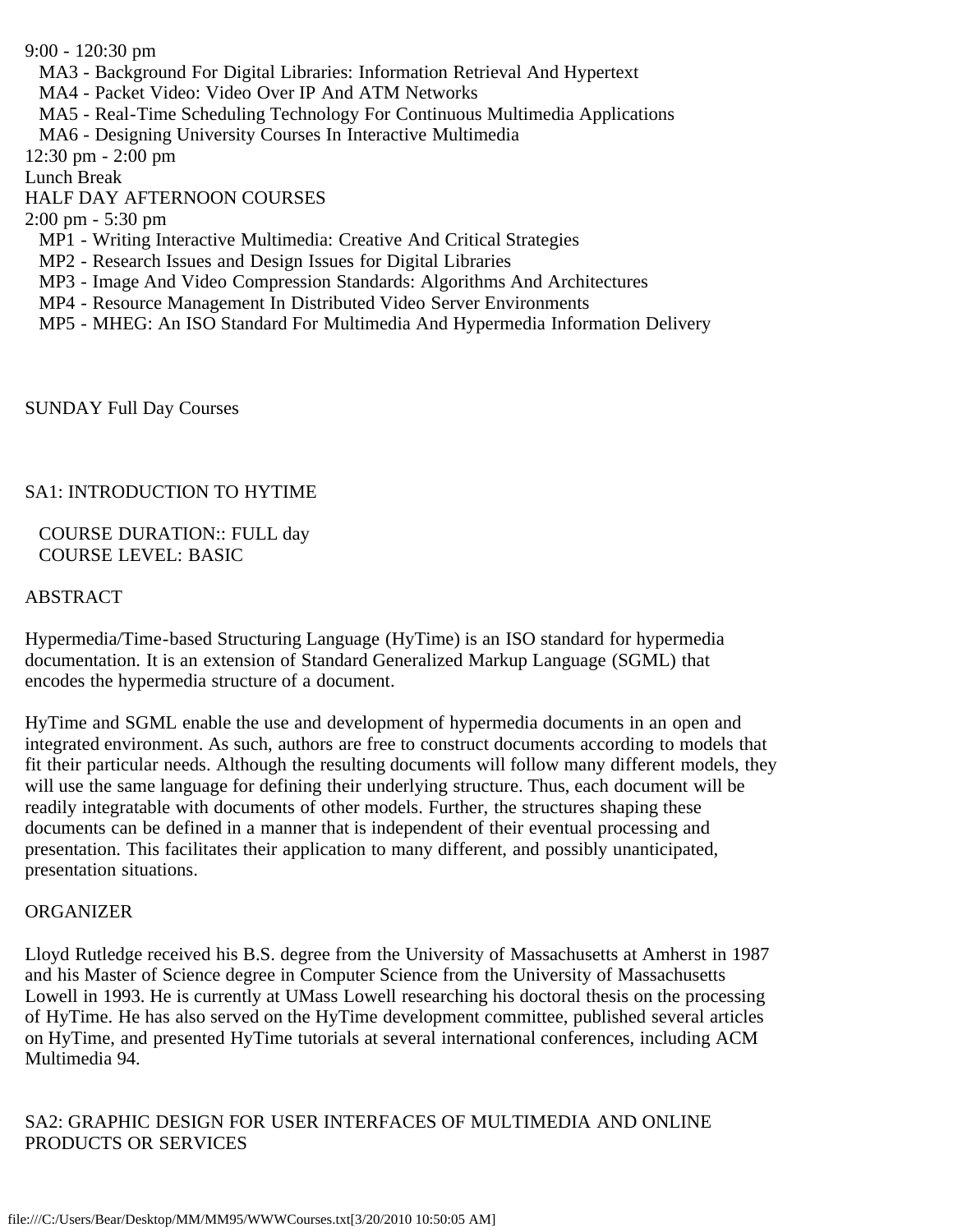## COURSE DURATION:: FULL day COURSE LEVEL : I

# **ABSTRACT**

This tutorial will provide proven concepts and techniques for effective, information-oriented design of user interfaces. Many visual examples, including detailed case studies, will provide concrete examples and practical guidelines for use of color, symbolism, layout, organization of content, metaphorical references, navigational strategies, and information visualization. The following items will be addressed: What is a user interface? Metaphors, Mental model, Navigation, Appearance, Interaction,Data visualization. Designing for multiple cultures, ages, genders, nationalities, User interface design process. Isues will be discussed in terms of the following Case studies: American Airlines SABRE Online Travel Information Network, DTIC: Golden Gate Online Tutorial for Database Searching, Oracle Online Mentor: CBT GUI Design Standards, Prodigy Corporate GUI Design Standards, and Random House New Media CD-ROM Titles

## **ORGANIZER**

Aaron Marcus is a leading designer of user interfaces, multimedia, and online services. His career in computer graphics and graphic design spans 25 years, and his firm Aaron Marcus and Associates, Inc., in Emeryville, California, has helped design award-winning products for 13 years. Mr. Marcus has written or co-written four books, including \*Graphic Design for Electronic Documents and User Interfaces,\* and \*The Cross-GUI Handbook.\* He has presented tutorials around the world at major conferences and corporate sites since 1980.

## SUNDAY MORNING Courses

## SA3: INTRODUCTION TO MULTIMEDIA COMPUTING & SYSTEMS

# COURSE DURATION:: HALF day COURSE LEVEL: BASIC

## ABSTRACT

There have been many new technical results in the development of large scale multimedia computing and communications systems. This course provides an introductory survey of both practice and research of multimedia computing and systems, including media and synchronization fundamentals, system architecture, middleware, OS support, continuous media file systems, GUI support, and network architectures. This course is recommended as a prerequisite to more advanced tutorials and the conference program. This course is an updated version of similar courses presented at ACM Multimedia 94, IEEE Multimedia Computing 94, and to other audiences.

## **ORGANIZER**

Dr. John Buford is Assoc. Prof. of Computer Science at the University of Massachusetts Lowell. He is co-founder and director of the Distributed Multimedia Systems Lab, which has been active since 1990. He is contributing editor of the book Multimedia Systems, chair of X3L3.3 Hypermedia/ Multimedia Information Coding, and US head of delegation to ISO MHEG. He has twenty five published papers, is on the editorial board for J. Multimedia Tools and Applications, and is a program committee member for various multimedia conferences.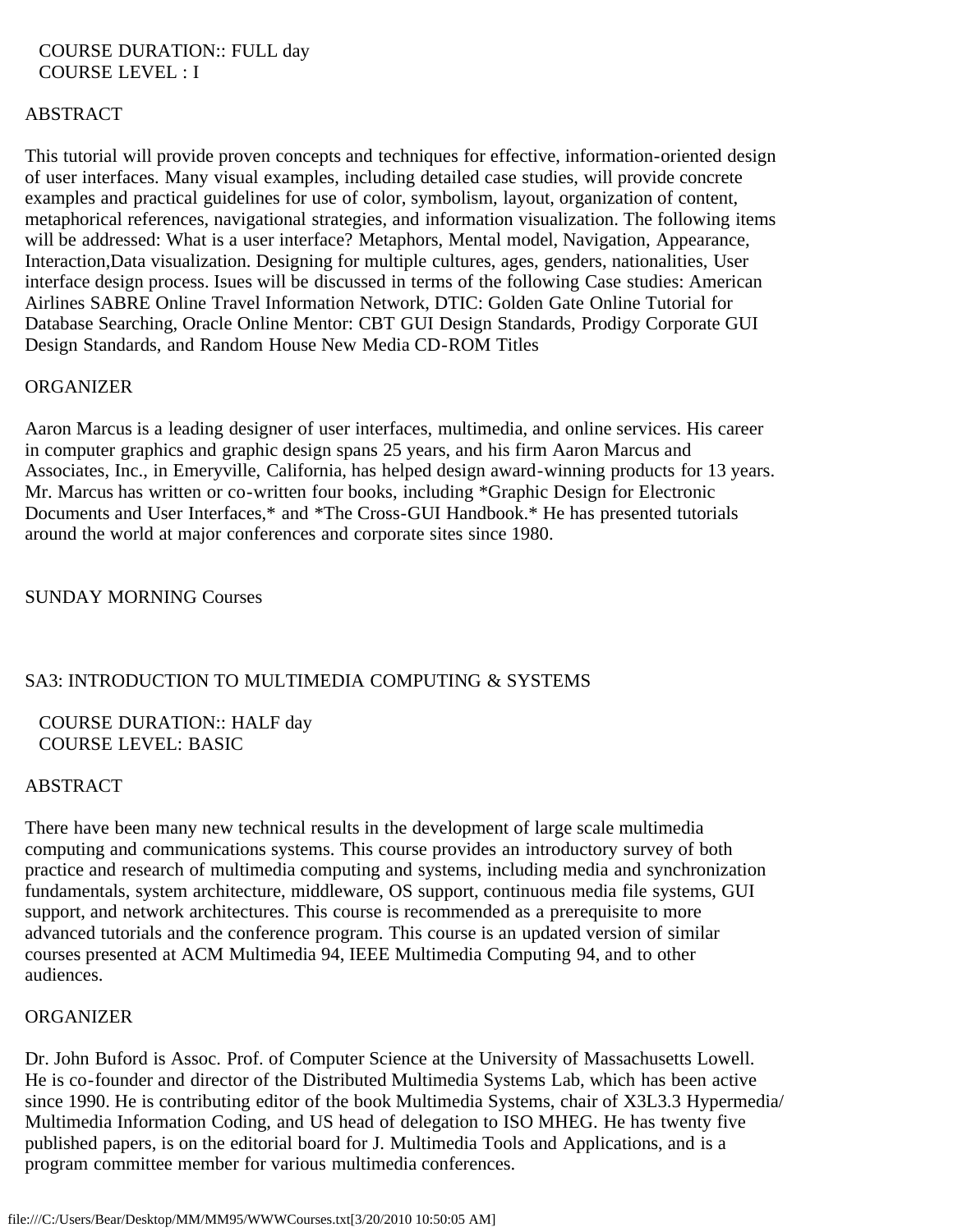# SA4: SYSTEMATIC DESIGN OF MULTIMEDIA APPLICATIONS

# COURSE DURATION:: HALF day COURSE LEVEL: INTERMEDIATE

# ABSTRACT

The course is intended for designers of multimedia applications and for users who need to develop their own applications. Designing a multimedia application requires a description of the nature of the "atomic pieces" of information; how the pieces are organized into "consumable" objects how the objects are interrelated; and how they can be grouped and accessed, to describe the application's behavior when the user will interact with it. This course will provide, a design methodology, a design model and a development environment correlated to the design methodology to accomplish these goals

The course will present and discuss the following topics:

 overall organization of a multimedia application and what design is about the structuring of multimedia applications: concepts and design primitives the dynamics of multimedia applications: concepts and design primitives modularization of multimedia applications how to reuse "pieces" of multimedia applications common errors in the design of multimedia applications the development cycle the development environment and tools

## ORGANIZER

Paolo Paolini is Full Professor at University of Lecce (Italy) and Technical Director of the Hypermedia Laboratory at Politecnico di Milano. He has a Master and Ph.D. in Computer Science from the University of California at Los Angeles (UCLA). He has been active in data base modeling and systems, programming languages, distributed data bases, data bases views, hypermedia modeling and authoring, multimedia application development tools. He has been technical responsible of various European research projects in the above fields, five of them within the program ESPRIT. He served as General Chair of the ACM international conference on Hypertext and Hypermedia in 1992 (ECHT'92). He has been member of the Program Committee of various editions of VLDB'xx, ACM ECHT'xx, and ACM HT'xx conferences, and is currently Associated Editor of ACM Transactions on Information Systems (TOIS). LECTURER: Franca Garzotto - Hypermedia Laboratory - Politecnico Di Milano

# SA5: IMAGE AND VIDEO DATABASES

 COURSE DURATION:: HALF day COURSE LEVEL: Intermediate

## ABSTRACT

While earlier information systems were based on alphanumeric information, there is now an increasing tendency to include image, video, and other forms of data . The virtue of a database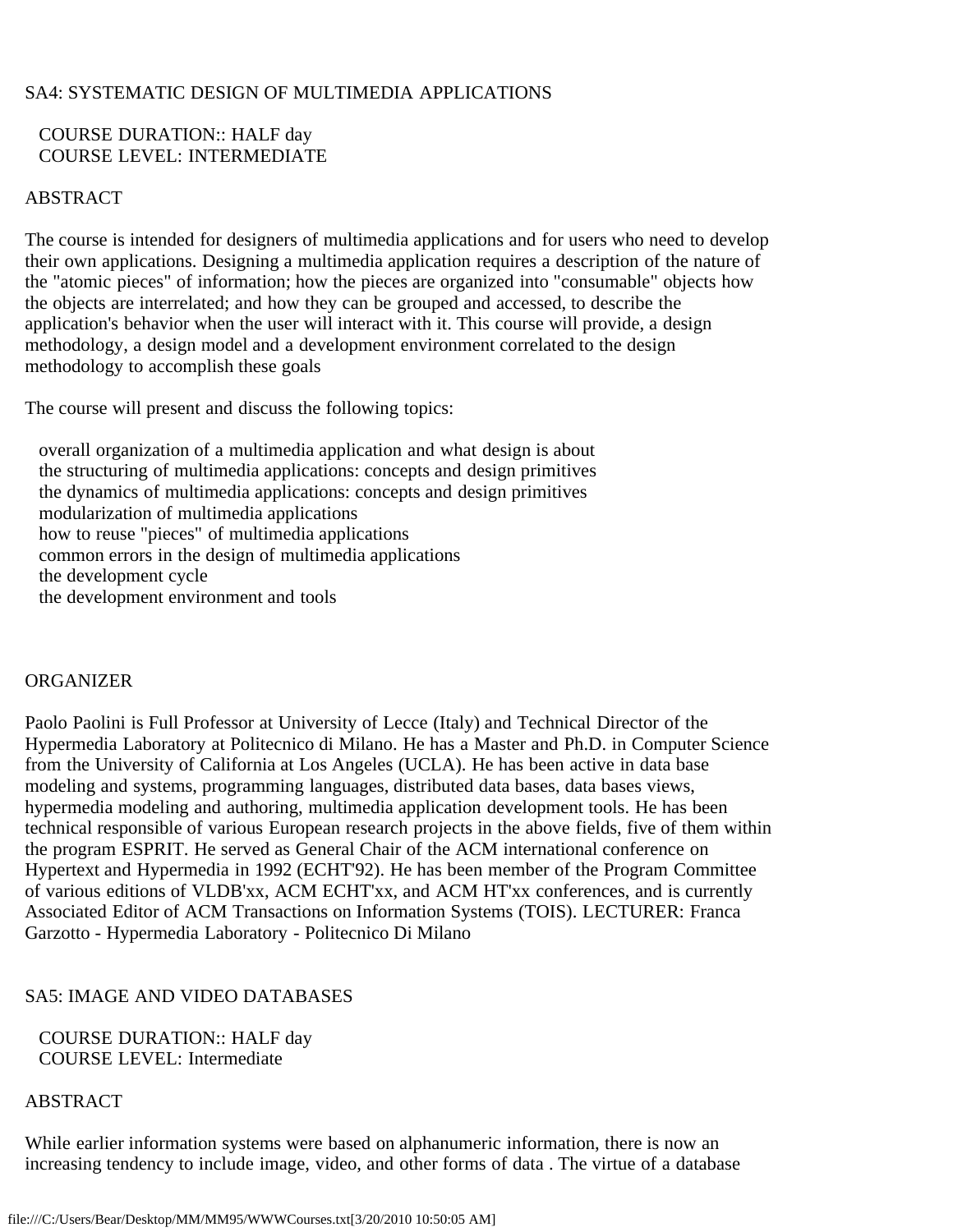system lies in its ability to efficiently retrieve the correct piece of information. Alphanumeric keys are used for organizing and retrieving appropriate piece of information in databases. What would happen if the basic data format is not alphanumeric but is an image, a video sequence, or some other signal?

This tutorial will be organized in the three sections- i) basic Issues, ii) review, and iii) detailed examples to address the following related issues. Images and other non-alphanumeric objects can neither be decomposed into well-defined records, nor can they be manipulated based upon any universally invariant criterion. By what principles can the images be organized? How are image-based queries specified? How can the concept of index keys be extended to image-based (as opposed to text-based) entities? These issues will be addressed for data that is in the form of video, speech or other sounds, or any other signal.

# **ORGANIZER**

Ramesh Jain is a Professor of Electrical and Computer Engineering, and Computer Science and Engineering at University of California at San Diego. His research interests are in multimedia information systems, image databases, machine vision, and intelligent systems. He is the founding chairman of Virage, a San Diego based comapny developing systems for Visual Information Retrieval.

Ramesh is a Fellow of IEEE, AAAI, and Society of Photo-Optical Instrumentation Engineers, and member of ACM, Pattern Recognition Society, Cognitive Science Society, Optical Society of America, and Society of Manufacturing Engineers. Currently, he is the Editor-in-Chief of IEEE Multimedia, and is on the editorial boards of several journals.

SA6: An Introduction to Broadcasting for the Multimedia Professional

 COURSE DURATION:: Half Day COURSE LEVEL: Basic

# ABSTRACT

One of the largest markets for multimedia technology is the broadcasting industry. Understanding the broadcasting process is essential to meeting the broadcaster's needs. This tutorial will introduce the radio and television broadcasting process with an eye towards problem areas and multimedia solutions. We will follow various audio programs, including news, commercials, and music, from creation through selection, in and out of the studio, and from transmitter to receiver. We' will illustrate the integration of people, equipment, and technologies that brings the radio program to your receiver. Then, we'll follow the production of television programs, both live and recorded, as they make their way through the broadcast chain. Finally, we'll explore the economics of broadcasting to better understand costs, savings, and income.

## ORGANIZER

Charles Owen, In over a decade of experience in the broadcasting industry, has held positions varying from Chief Engineer of a radio group to Vice President of Clark and Associates, Ltd., a broadcast equipment manufacturer. He served as project leader for many large development projects in digital audio, digital video, and large facility automation. He is currently Administrator of the Dartmouth Experimental Visualization Laboratory, a Dartmouth Presidential Fellow, and a Ph.D. candidate in computer science where he is researching information retrieval in multimedia.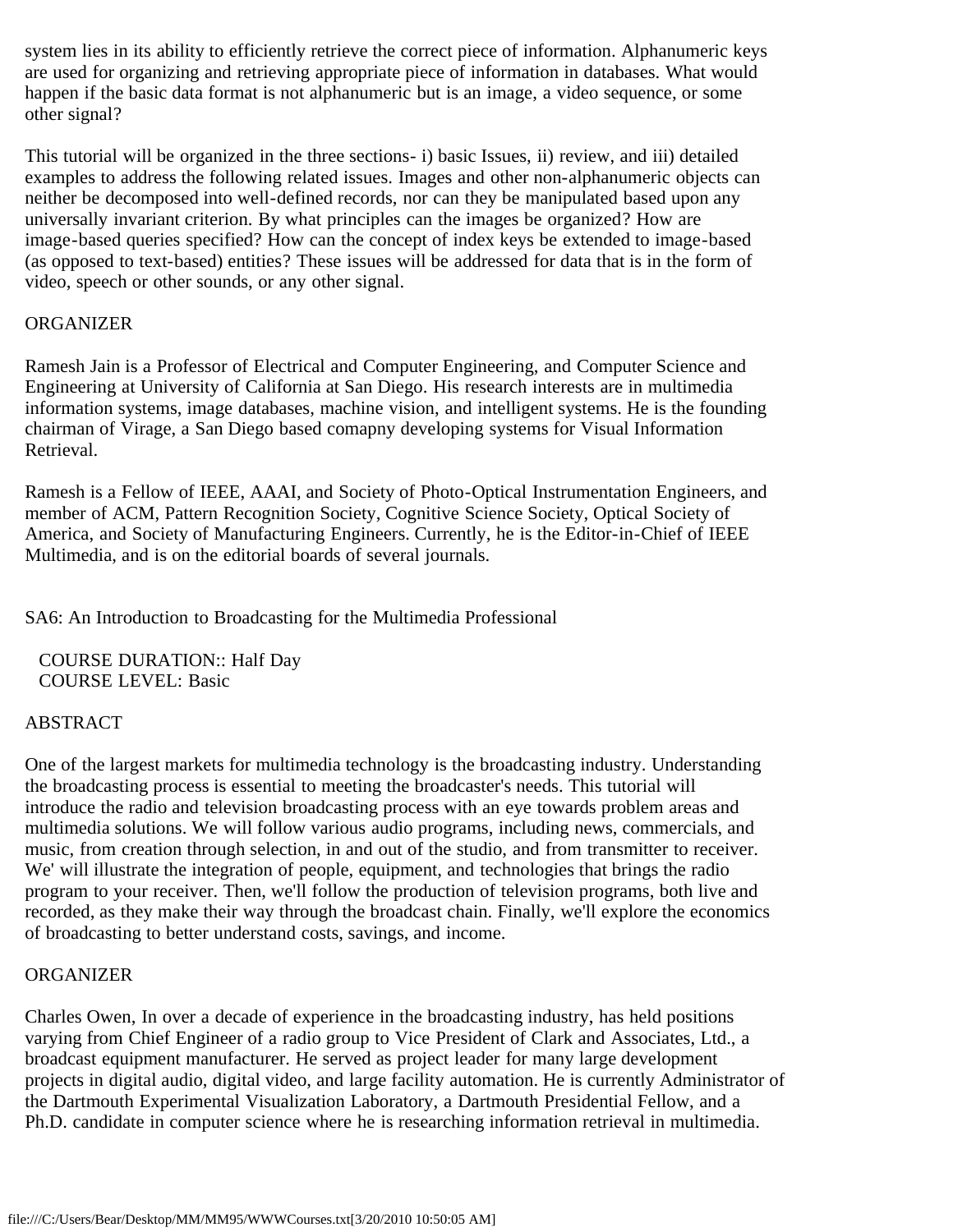# SP1: UNDERSTANDING DISTRIBUTED MULTIMEDIA APPLICATIONS - THE ARCHITECTURE, COMPONENTS, & END USER BENEFITS

# COURSE DURATION:: HALF day COURSE LEVEL: BASIC

# ABSTRACT

This course will address, explain, and analyze four major categories of multimedia applications: i) real-time multimedia ( including videoconferencing , remote lectures , telemedicine ...), ii) on-line interactive multimedia (covering teleshopping, addressable advertisement, teletraining, movies-on-demand), iii) multimedia enabling of traditional IT systems ( TP , DB , Office Systems), and iv) standalone multimedia ( PCs /Mac with CD-drives and various titles). In each category, discussion will focus on the features, the architectural components, trends and issues related to such matters as server design, network and bandwidth requirements, protocols and standards such as MPEG MHEG HTML SGML PREMO HyTIME. Examples of systems running or pilots under implementation around the world will be given to illustrate the concepts. Finally, for each application, the course will address, from a user perspective, the expected benefits of multimedia and explore how multimedia can transform our day to lives.

# **ORGANIZER**

N. Naffah has a Ph.D. in computer science from University of Paris and a telecom engineering degree from ENST . He has done research on computer networks and office automation at INRIA France . At Bull , he is Vice President for Multimedia business . N. Naffah is a member of the ACM , and IEEE .

# SP2: STRUCTURAL ISSUES IN MULTIMEDIA DESIGN

# COURSE DURATION:: 1/2 day COURSE LEVEL: BASIC

# ABSTRACT

Designing end-user multimedia applications involves working with the structure of content: transforming content from linear to non-linear forms by creating interactive structures and designing representations of content. This course focuses on the structural issues involved in designing and developing a range of multimedia applications, from those with simple structures (branching, elaboration, and index) to those with complex structures (interactive narratives and essays), and on the kinds of content representations, or macrostructures, that work with different kinds of structures, content, and media.

# **ORGANIZER**

Linn Marks is currently working on a digital library involving video-on-demand from a remote, large-scale server at IBM's T.J. Watson Research Center. She began her research in multimedia design at MIT's Project Athena in 1989. The focus of her work is the development of a framework for designing interactive discourse structures and new media interface elements, or multimedia macrostructures. She has presented tutorials on multimedia design at several conferences (see the World Wide Web Virtual SIGCHI Conference at http://drucker.cgs.edu/chivas/) and is co-editor of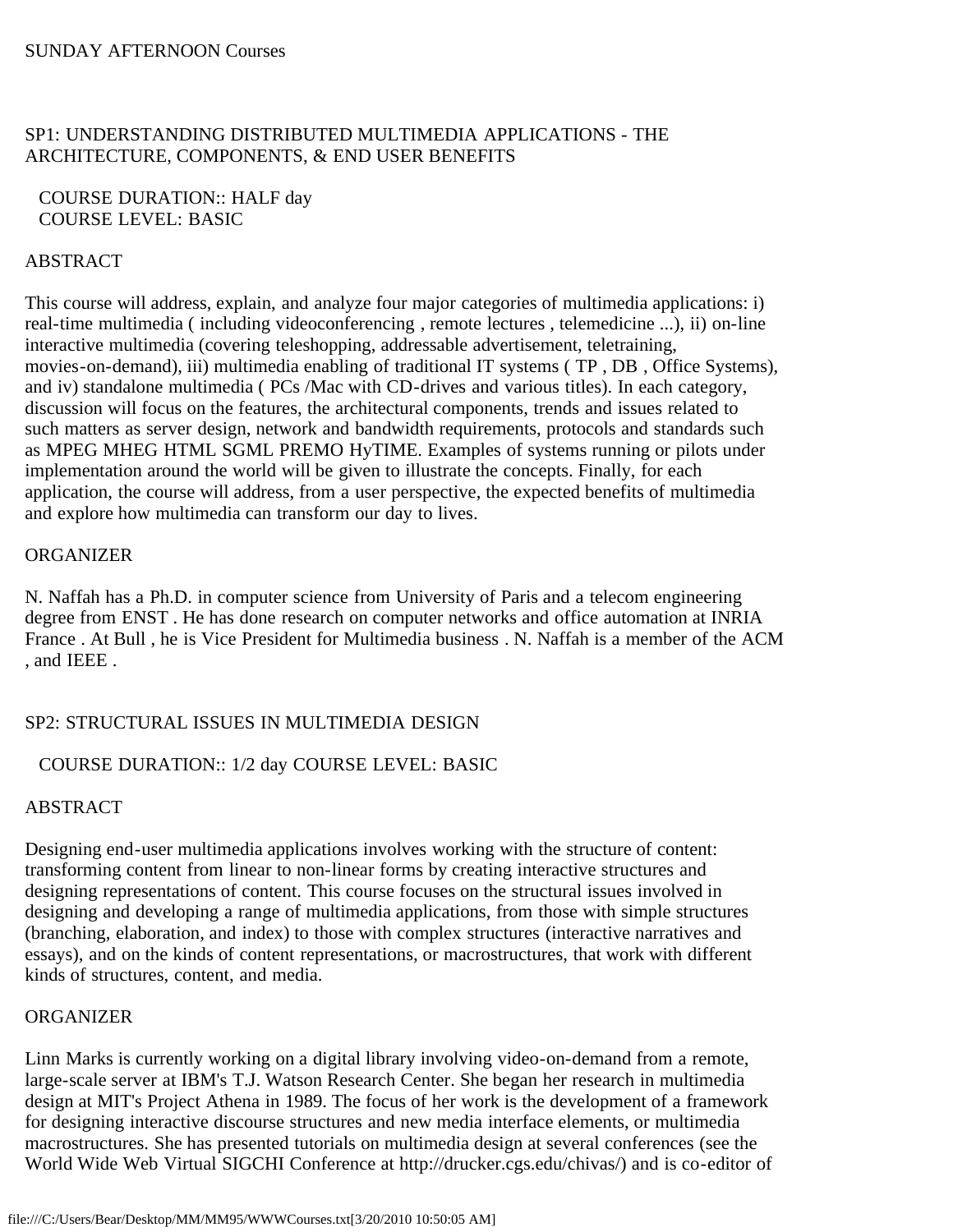# SP3: HOW TO READ AND EVALUATE A MULTIMEDIA APPLICATION

# COURSE DURATION:: HALF day COURSE LEVEL: INTERMEDIATE

# ABSTRACT

This course is intended for publishers, developers and "consumers" of multimedia applications, as well as for researchers interested in evaluation techniques of multimedia applications.

The course will present and discuss the following topics:

 general evaluation techniques, as they apply to multimedia applications what design-oriented evaluation is about concepts and terms for analyzing a multimedia application design-oriented evaluation criteria how to evaluate the main design features of an application: the procedural steps in evaluating a multimedia application

The course will mainly proceed through examples, therefore more than 10 multimedia applications will be examined. Applications will be either commercial CD-ROM's, or research prototypes, or WWW applications. Some of the applications will probably be well known to some of the attendees; the promise is to discover, through design-oriented evaluation, some (hopefully) unexpected findings about them.

# ORGANIZER

Franca Garzotto is Research Associate at the Department of Electronics and Information, Politecnico di Milano, where she presently serves as Managing Director of the Hypermedia Laboratory. She has a Degree in Mathematics from the University of Padova (Italy) and a Ph.D. in Computer Science from Politecnico di Milano. She has being active in data base systems, conceptual modeling of documents, hypermedia modeling and authoring, multimedia evaluation. She has been involved in various ESPRIT research projects in the above fields. She has been tutorial chair of ECHT'90 and ECHT'92, and member of the program committee of the conferences ACM HT'91, ACM HT'93, ACM ECHT'92, ACM ECHT'94, ACM Multimedia '95, ICHIM'95, and ACM HT'96. She has been Program Chair of the International Workshop on Hypermedia Design held in Montpellier - France in June 1995, and is co-chair of the Workshop on "Evaluation Methods and Quality Criteria for Multidia Applications" to be held in conjunction with ACM Multimedia ' 95

LECTURER: Paolo Paolini, University Lecce And Hypermedia Laboratory - Politecnico di Milano

SP4: Multimedia Technology in the Broadcasting Industry

 COURSE DURATION:: Half Day COURSE LEVEL: INTERMEDIATE

# ABSTRACT

The broadcasting industry invented the terms "media" and "multimedia" and is applying new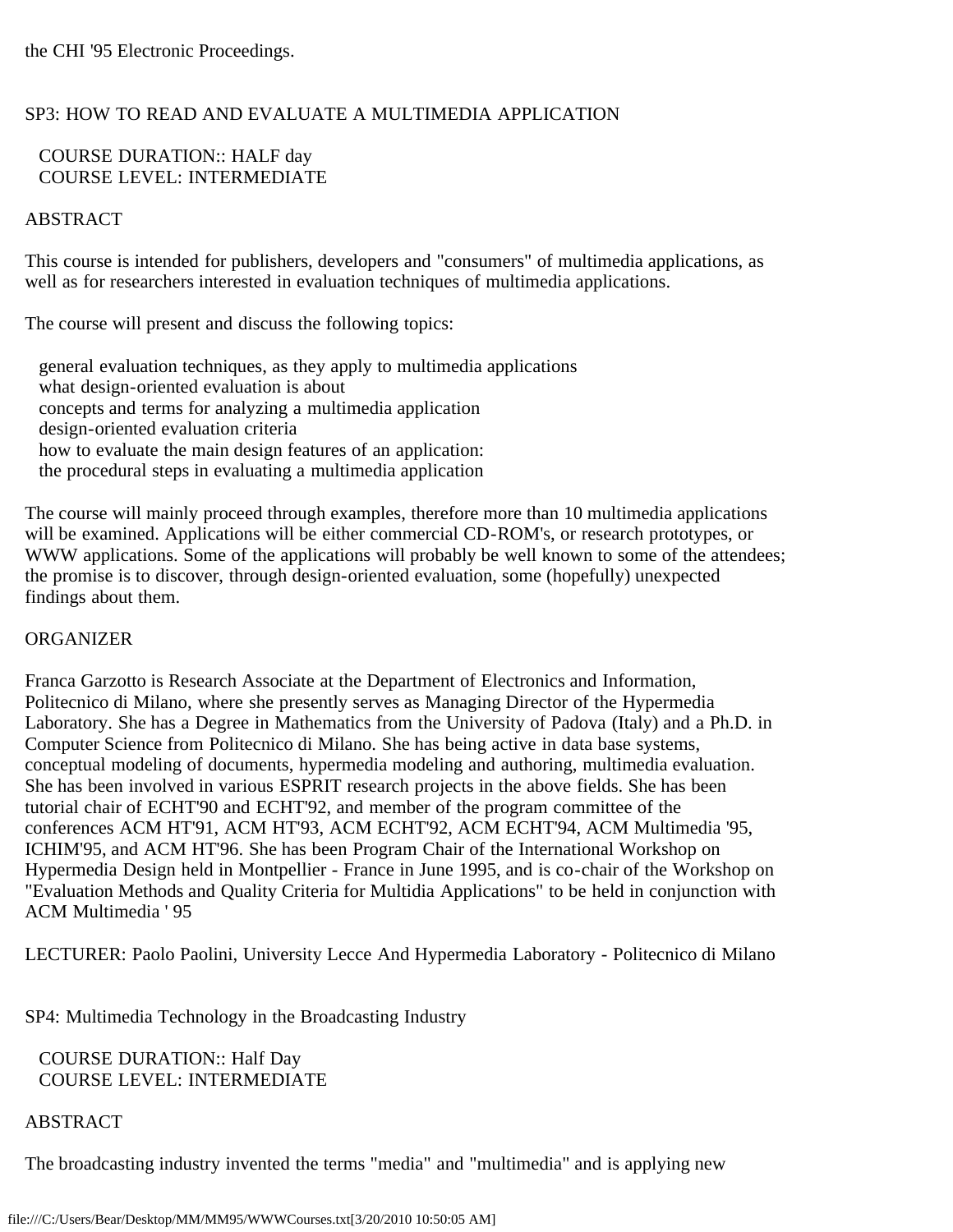multimedia technologies to air chains at a frantic pace. Advances such as program automation, non-linear editing, disk storage systems, and computer graphics have seen major commercial application in radio and television. This tutorial will detail the broadcasting process with emphasis on the technologies in use and proposed. We'll follow signals from production to reception, examining the elements of the chain, their use by operators and facility automation, and how they function as a system. The course will also examine new trends in broadcasting including cable television and radio, direct broadcast satellite, subcarrier data services, and bidirectional communications.

## **ORGANIZER**

Charles Owen, in over a decade of experience in the broadcasting industry, has held positions varying from Chief Engineer of a radio group to Vice President of Clark and Associates, Ltd., a broadcast equipment manufacturer. He served as project leader for many large development projects in digital audio, digital video, and large facility automation. He is currently Administrator of the Dartmouth Experimental Visualization Laboratory, a Dartmouth Presidential Fellow, and a Ph.D. candidate in computer science where he is researching information retrieval in multimedia.

SP5: Cost Justification Issues in Multimedia Project Development

 COURSE DURATION:: Half Day COURSE LEVEL: INTERMEDIATE

## ABSTRACT

Because of significant program development issues, multimedia development projects often require the same kind of cost justification that has historically been necessary for the efficient development of computer graphics-based applications. A manager of a multimedia development project must understand project related budget issues, including return-of-investment (ROI), in order to deliver truly successful systems. This tutorial will provide cost-justification models for such multimedia projects.

A description of the history of computer graphics application development since the mid 1960s will be presented as a comparative base for multimedia application development. Typical costing models, including ROI analyses, for the development of CAD/CAM, slide-making, engineering, and science visualization systems will be presented. Multimedia today has many characteristics similar to computer graphics of 20 years ago, but because of its relative immaturity as an industry and because of its broad application range it is still difficult to develop costing models for multimedia. Tutorial attendees will acquire an understanding of key cost-justification issues necessary to develop innovative multimedia applications.

### **ORGANIZER**

Giorgio Valle is Professor of Computer Aided Design at Universita' di Milano, Italy. A computer graphics pioneer, he is currently working on Chiamabus Crema, an experimental, multimedia-based van-pooling system. Dr. Valle's interest is in the field of relational databases and his work on interactive cable television was instrumental in establishing the EUROGRAPHICS Association. For several terms he has served as Chairman of the ACM Italian Chapter.

### MONDAY Full Day Courses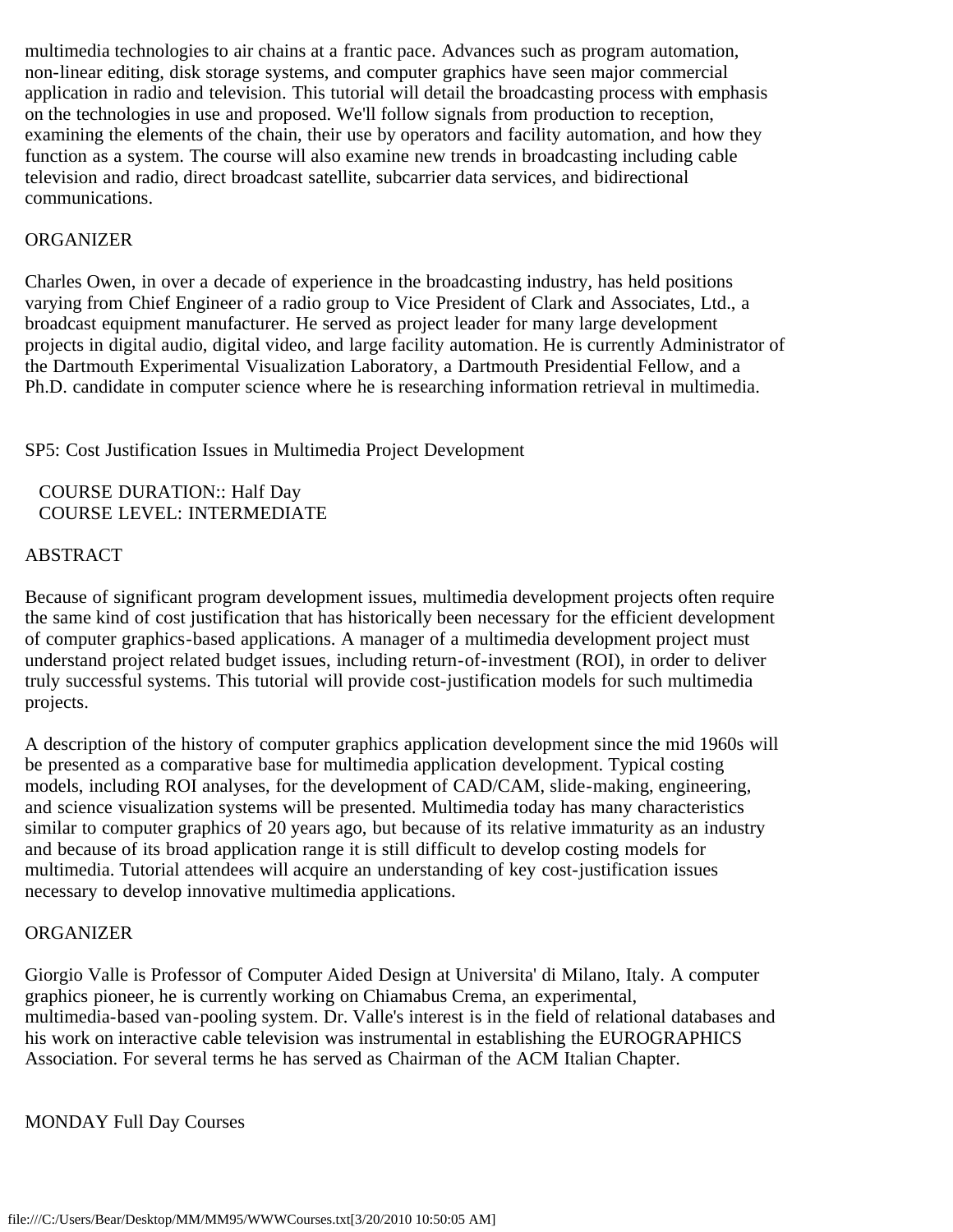# MA1: INFORMATION HIGHWAY: A CONSTRUCTION SURVEY

 COURSE DURATION:: FULL day COURSE LEVEL : Intermediate

# ABSTRACT

This course is for anyone interested in understanding, using, or deploying exciting new broadband multimedia technology and services. Attendees will gain a thorough understanding of the end-to-end view and of the key elements of the "information highway" including: broadband services, interactive TV, and the Internet. The course covers system infrastructure, components, and tools. The emphasis is on system design issues and implications for clients, servers, and large-scale multimedia-enabled networks. Sample topics include: the WWW, interactive TV, video on demand, home banking, home automation, multimedia and compression, operating system support, application support, authoring tools, MM networks, training, education, information services, production of multimedia documents, multimedia tools, hypermedia systems, and regulation, copyrights, and security.

## **ORGANIZER**

MILAN MILENKOVIC is a system architect in IBM's Interactive Broadband Services group within the Network Application Systems Division. Prior to joining IBM, he was in academia where he performed research and taught courses on operating systems, computer architecture, and distributed computing. Dr. Milenkovic's publications include papers, monograph, a college text "Operating Systems: Concepts and Design" (McGraw-Hill, 1992) and a co-edited tutorial "A Guided Tour of Multimedia Systems and Applications" (IEEE, 1995.)

# MA2: DESKTOP ANIMATION

 COURSE DURATION:: FULL day COURSE LEVEL: BASIC

## ABSTRACT

In this course attendees will learn the what, why and how of desktop animation. They will see what they can produce with the equipment they have. The tutorial will cover the full range of animation from the simple to the complex, but the emphasis will be on learning the basic skills and jargon necessary to get started in this exciting field. All concepts and terms are fully explained and in most cases, demonstrated by images and animations. The medium is part of the message. The course itself is a an effective demonstration of how to use animations in presentations. Over 40 animations and 5 video segments are embedded in this exciting and fast moving tutorial.

## ORGANIZER

Darryl Freedman is president of VIVA Associates, a multimedia teaching and consulting firm. He has taught, consulted and lectured worldwide in telecommunications and multimedia for more than seven years. His seminars in the field of telecommunications and multimedia have been presented in the United States, Canada, Japan, Korea, the People's Republic of China and at major multimedia conferences. Darryl Freedman has a master's degree in electrical engineering from the Polytechnic University of New York. He is currently a regular contributor to The Carolina Computer News, on the advisory board for The School of Communications Arts, an instructor for computer animation at the Institute of Academic Technology and a member of the IEEE.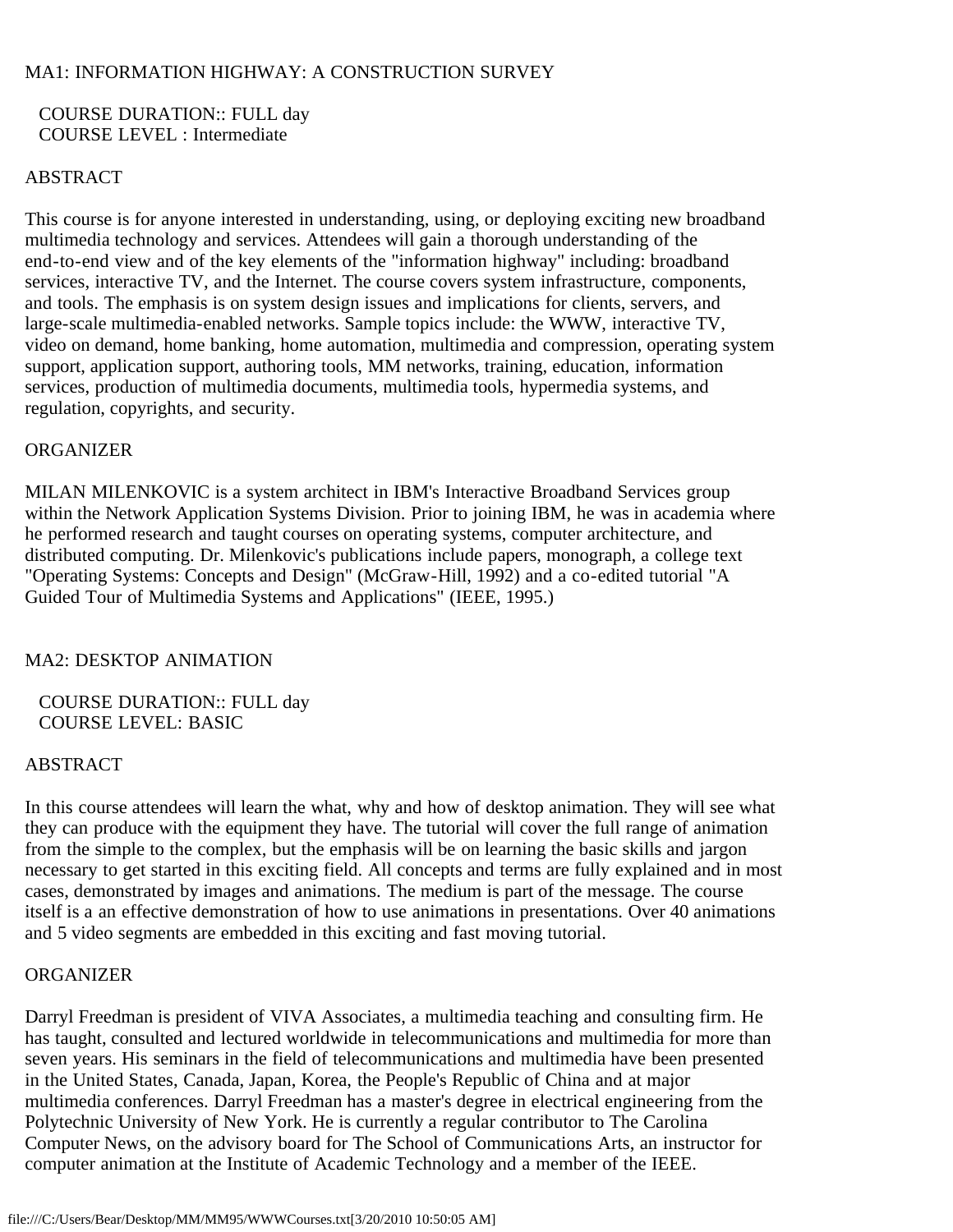# MA3: BACKGROUND FOR DIGITAL LIBRARIES: INFORMATION RETRIEVAL AND HYPERTEXT

 COURSE DURATION:: HALF day COURSE LEVEL: basic

# **ABSTRACT**

This course will provide an introduction to information retrieval (IR) and hypertext (HT), which will act as a background for the afternoon course Research Issues and Design Issues for Digital Libraries as well as work in: content-based retrieval, hypermedia, networked information, educational courseware, and related technologies. Topics that will be addressed include the problems, models, design issues, current systems and research interests in the fields of IR and HT. Course attendees will learn how to navigate and reuse the WWW-based courseware on IR and HT and Multimedia available from Virginia Tech as well as to appreciate the power of the KMS hypertext system. They will be able to ask and discuss questions with the current and past SIG chairs of SIGIR and SIGLINK, respectively, and to talk with them about techniques and implementation considerations regarding building IR and HT systems and information collections. They will learn where to find out more about concerns regarding human-computer interaction as well as algorithms.

## **ORGANIZER**

Edward a. Fox is Professor of Computer Science and Associate Director for Research at the Computing Center, Virginia Tech. He has been PI on over 40 grants and now directs "Interactive Learning with a Digital Library in Computer Science." He has helped prepare one videotape documentary, three CD-ROMs, and over 100 book chapters or journal or conference papers. He is Chair of the ACM SIG on Information Retrieval and founder of the ACM Multimedia Conferences series.

LECTURER: Robert Akscyn, President of Knowledge Systems

MA4: Packet Video: Video over IP and ATM Networks

 COURSE DURATION:: 1/2 day COURSE LEVEL: Intermediate

## ABSTRACT

The purpose of this course is to explain the principles of real-time video coding and transfer across ATM and IP networks. We will follow the video signal from the camera across the network to the monitor and step through all the functions needed along the way. Coding, application layer framing, rate-control, and resource allocation will be explained, as well as handling of loss, errors, and delay variations on the receiver side. Course topics will include; the use of real-time video in multimedia , applications, variable-rate and constant-rate coding, modeling and characterization of variable bit-rate , video sources, resource allocation, handling of jitter and loss, perceptual quality of service, and related research issues.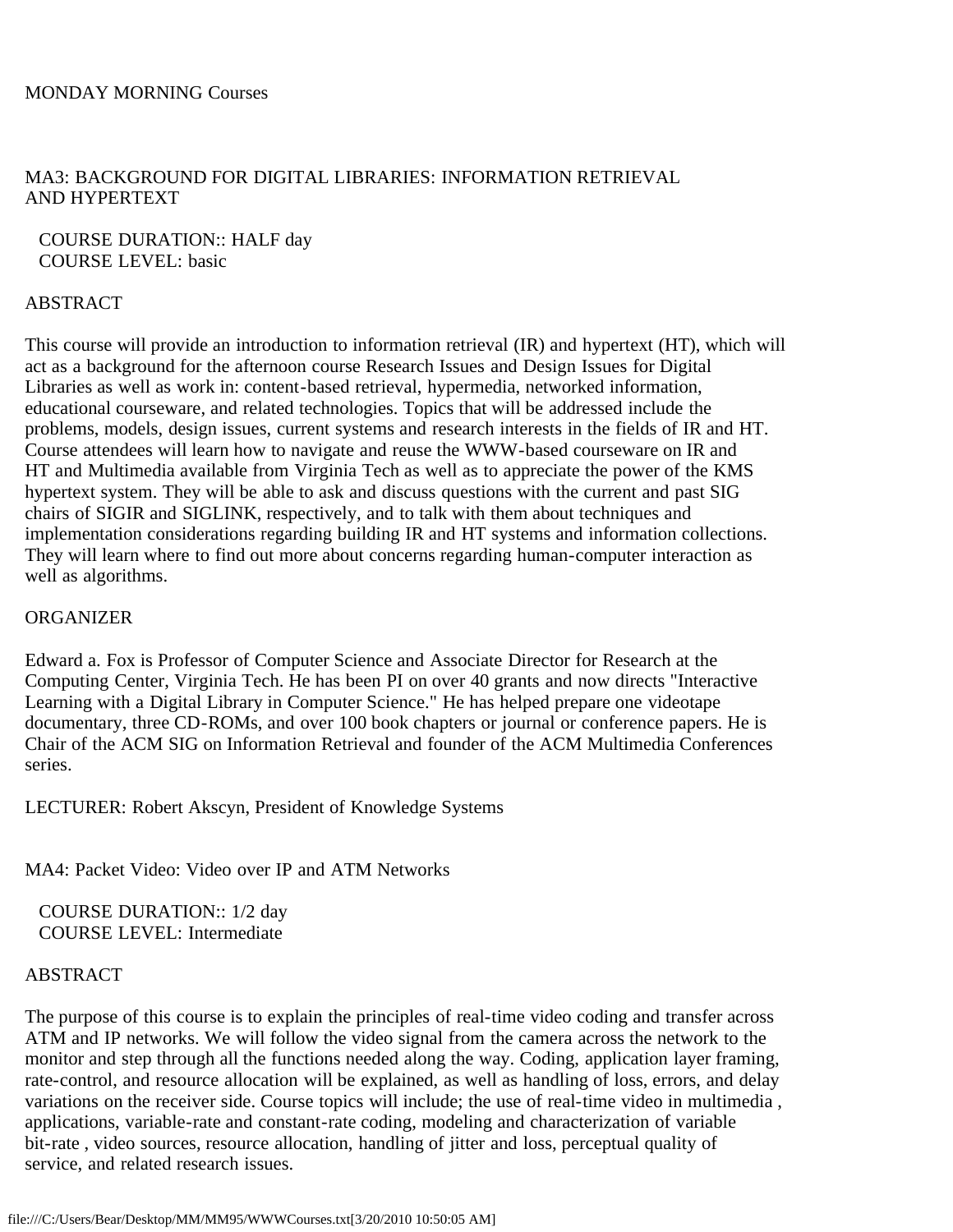### **ORGANIZER**

Gunnar Karlsson holds a MS from Chalmers University of Technology and a Ph.D. from Columbia University. His thesis was on video coding for packet-switched networks. Dr. Karlsson is a researcher at the Swedish Institute of Computer Science (SICS), and is on the faculty of the Royal Institute of Technology. Prior to joining SICS in 1992, he worked three years at the IBM Zurich Research Laboratory. He has been the first project leader of the Stockholm Gigabit Network.

# MA5: REAL-TIME SCHEDULING TECHNOLOGY FOR CONTINUOUS MULTIMEDIA APPLICATIONS

## COURSE DURATION:: HALF day COURSE LEVEL: INTERMEDIATE

## ABSTRACT

Real-time scheduling is critical for multimedia systems to meet the timing constraints of individual media streams, optimize system performance across concurrent streams as a whole, and support graceful performance degradation in case of resource contention. This course presents design principles and state-of-the-art techniques for scheduling system entities (thread, I/O processes, etc.) over system resources (CPU, disk I/O, etc.) for execution of continuous multimedia applications. The course is intended for researchers and practitioners who want to capture recent research results and new research challenges in this area, get insights into real-time scheduling fundamentals, and/or discuss system implementation techniques and existing obstacles in using off-the-shelf operating systems and hardware platforms. A multimedia data management system prototype will be used to demonstrate the effects of many of the real-time scheduling and real-time software methodologies presented in this course.

### ORGANIZER

Dr. Jim Huang is a principal research scientist at Honeywell Technology Center and has recently been doing research and development on multimedia systems, real-time systems, real-time database systems, and multidatabase systems for industrial process control and military applications. He is an adjunct faculty of the University of Minnesota and the University of St. Thomas. He co-chaired the IEEE Real-Time Applications Workshop '94 and served on several program committees of real-time and multimedia systems conferences.

MA6: Designing University Courses in Interactive Multimedia

 COURSE DURATION:: HALF DAY COURSE LEVEL: INTERMEDIATE

## ABSTRACT

ABSTRACT This course is a must for anyone who is thinking of incorporating multimedia into their curriculum or their business. Although this course will be Mac based, the concepts can be applied to any platform. Sample software and examples of student portfolios will be presented on the Mac. Examples of assignments and class handouts will be included. Based on a successful model of courses in interactive multimedia, this course is designed to address the questions: 1. Is there a corpus of material that can be identified and presented to students in an academic setting? 2. What requirements should be in place for students taking a first multimedia course? 3. How can that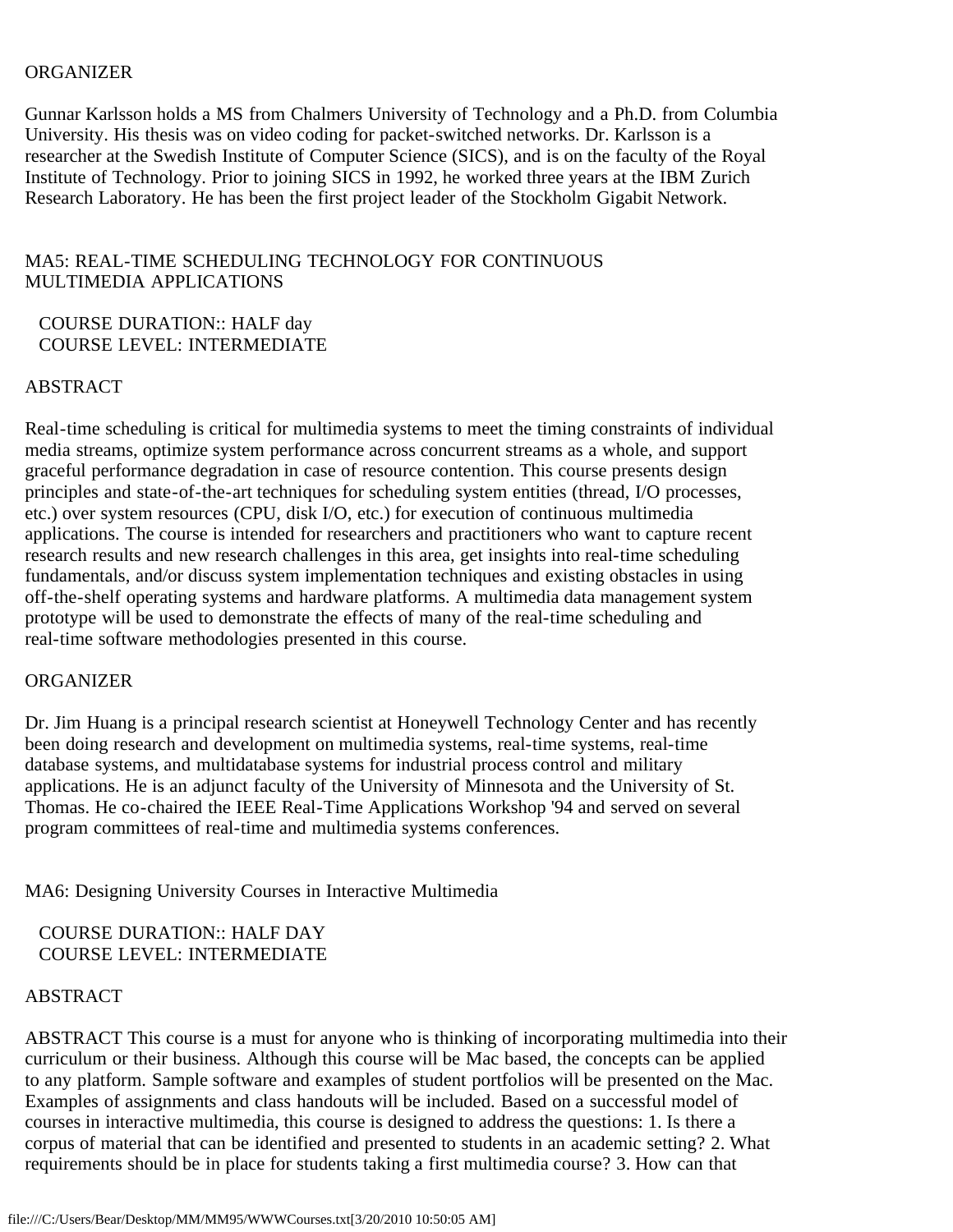corpus - if it exists - be ordered into a meaningful program? 4. What requirements should be in place for students pursuing such a program? 5. How does that material relate to, or augment, current undergraduate and graduate programs in computer science? 6. How can the team nature of "real world" interactive multimedia projects be accommodated in a computer science class to allow students of various backgrounds to participate? 7. What types of laboratory environments need to be created?

## **ORGANIZER**

Dr. Kieffer is an assistant professor of computer science in the Computer Science Department, School of Mathematics, Science and Technology, at Eastern Washington University. Dr. Kieffer's research interests are in the area of computer literacy, educational uses of computers and interactive multimedia. She is a member of the Association for the Advancement of Computing in Education (AACE), Northwest Council for Computer Education (NCEE), IEEE and ACM, and the SIGs on Computer Science Education (SIGCSE) and Computer Uses in Education (SIGCUE).

LECTURER: Rachel Heller, Department of Electrical Engineering and Computer Science, The George Washington University, Washington DC 20052

## MONDAY AFTERNOON COURSES

# MP1: WRITING INTERACTIVE MULTIMEDIA: CREATIVE AND CRITICAL **STRATEGIES**

## COURSE DURATION:: 1/2 day COURSE LEVEL: BASIC

### ABSTRACT

In this tutorial, participants will help formulate some basic principles for writing for the interactive, multimedia environment. This course will 1) attempt to describe interactive multimedia as a medium similar to and yet distinct from film, television, or print; 2) explain roles and challenges for the writer; and 3) introduce creative and critical ways to approach the medium through examples and group exercises. The course is geared to those with previous writing experience who are new to multimedia and those with multimedia experience who have little formal training in writing.

### **ORGANIZER**

Martin Schecter taught composition, creative writing, and cultural studies as an assistant professor of English at Drake University from 1992 - 1994. Previously, he worked as a senior medical writer in Princeton, NJ. He has his M.F.A. in fiction writing from the University of Arizona and has published short fiction, essays, criticism and a novel. He currently manages an educational CD-ROM project and is at work on a textbook on fiction writing.

MP2: Research Issues and Design Issues for Digital Libraries

 COURSE DURATION:: HALF day COURSE LEVEL: Intermediate

ABSTRACT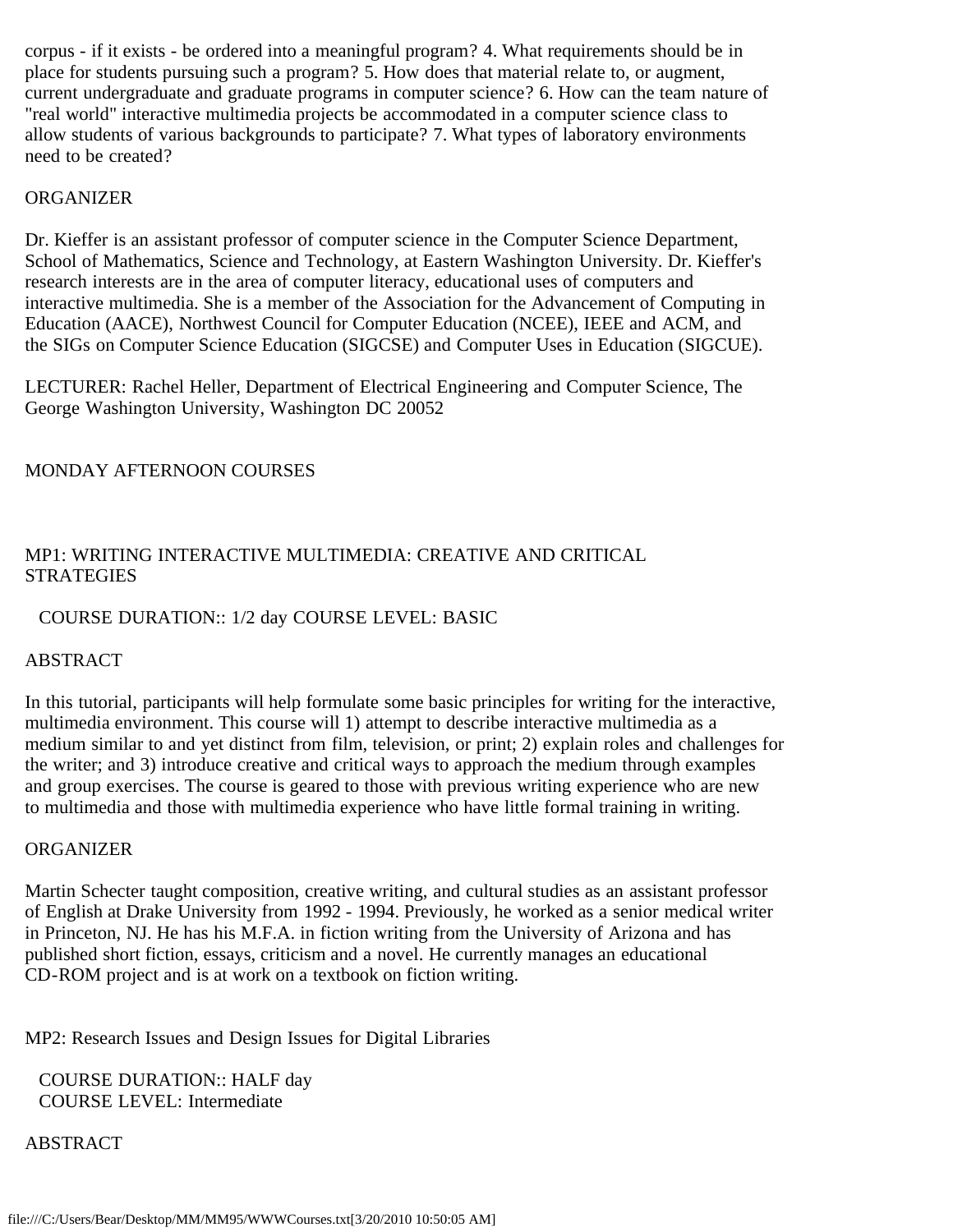This course will focus on the popular emerging field of Digital Libraries (DLs) and for people new to this field will be based upon issues presented in the preparatory morning course, "Background for Digital Libraries: Information Retrieval and Hypertext." Those who are at an intermediate level, should have some background in information retrieval, hypertext, hypermedia, or library or information science. Attendees at an advanced level will be interested in the perspective of the co-ORGANIZERs, who led editing of the April 1995 CACM issue on DLs.

Attendees will learn about a number of important DL projects, and be prepared to help design and implement future Dls. They should understand the main research issues regarding DLs, and know where to obtain guidance on the key technologies involved. They will learn about the results of May, October and November 1995 workshops about DLs, as well as others dating back to 1991. They will see demonstrations regarding ACM's digital library and learn about progress in scaling up the KMS system to support very large DLs.

# **ORGANIZER**

Edward a. Fox is Professor of Computer Science and Associate Director for Research at the Computing Center, Virginia Tech. He has been PI on over 40 grants and now directs "Interactive Learning with a Digital Library in Computer Science." He has helped prepare one videotape documentary, three CD-ROMs, and over 100 book chapters or journal or conference papers. He is Chair of the ACM SIG on Information Retrieval and founder of the ACM Multimedia Conferences series.

LECTURER: Robert Akscyn, President of Knowledge Systems

# MP3: IMAGE & VIDEO COMPRESSION STANDARDS: ALGORITHMS & ARCHITECTURES

 COURSE DURATION:: half day COURSE LEVEL: BASIC

# ABSTRACT

Compression is one of the core technologies in video teleconferencing, digital television, and a number of multimedia applications. This tutorial provides an introductory overview of the principles of image and video compression standards and their hardware implementation. The tutorial will be in two parts. The first part reviews the key principles in image compression and acquaints the audience with transform coding, motion estimation and compensation, and entropy coding. In this part, an overview of the JPEG, MPEG and H.261 image and video compression standards will be presented. A short overview of the MPEG audio and Dolby AC-3 algorithms will also be presented. The second part of the tutorial presents an overview of the latest hardware implementations in custom and programmable video processors.

## ORGANIZER

Konstantinos Konstantinides received his Ph.D. degree in electrical engineering from the University of California, Los Angeles, in 1985. He is currently a member of the technical staff at Hewlett-Packard Laboratories, in Palo Alto where he is involved in various research projects in digital signal and image processing and compression. He is a Senior member of the IEEE and a member of the IEEE Technical Committee on the design and implementation of digital signal processors.

LECTURER: Vasudev Bhaskaran, Hewlett-Packard Laboratories, MS 3U, PO Box 10490, Palo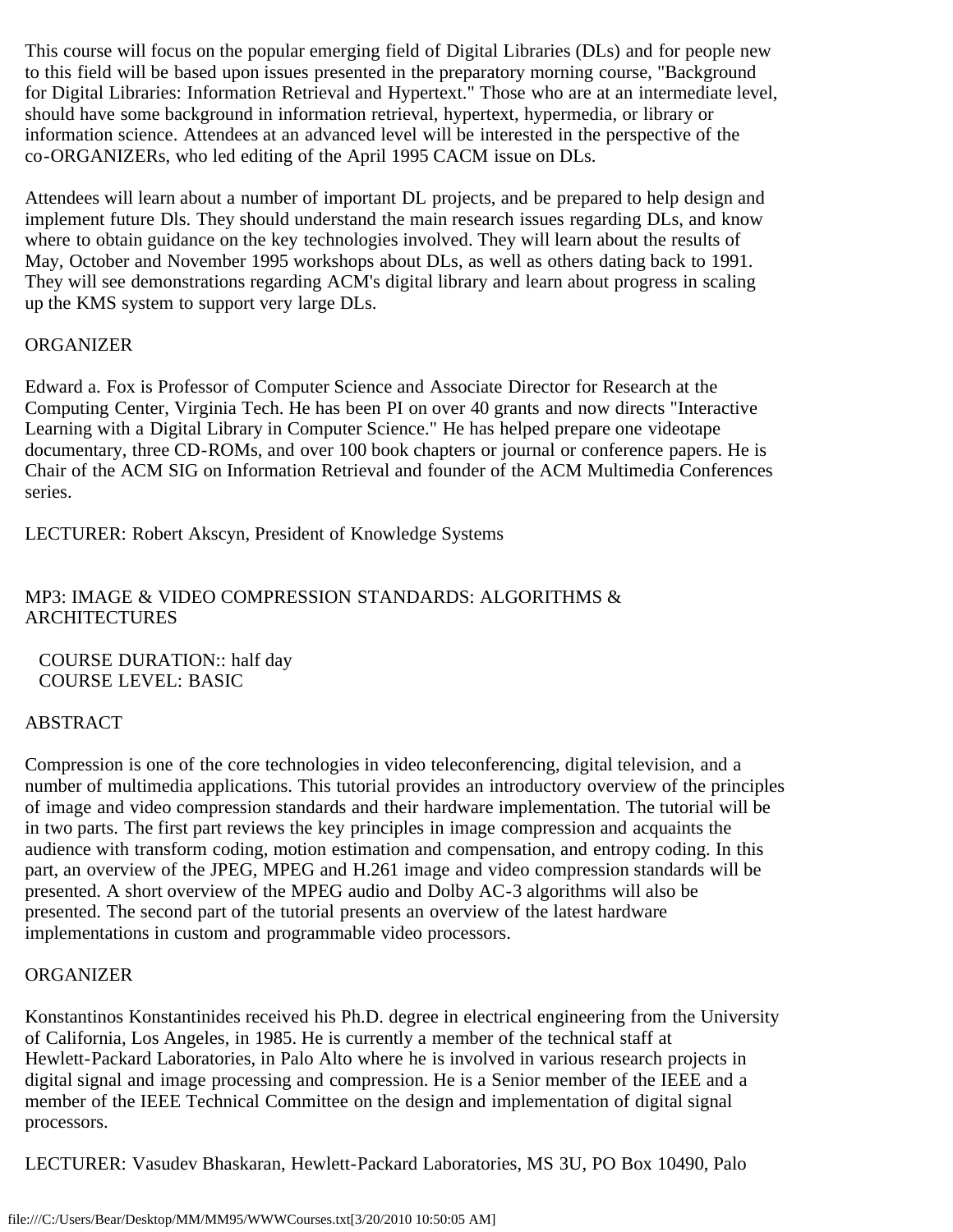# MP4: RESOURCE MANAGEMENT IN DISTRIBUTED VIDEO SERVER ENVIRONMENTS

# COURSE DURATION:: 1/2 day COURSE LEVEL: INTERMEDIATE

# ABSTRACT

This tutorial, which is for both practitions and researchers, provides an overview of resource management in a distributed video server cluster consisting of many interconnected processing and storage nodes. The goal is to provide casual participants with an overview of video server design issues as well as to provide sophisticated designers with new and timely information about this rapidly evolving area. Practitioners will learn practical and new algorithms and design principles. Researchers will additionally benefit from a broad overview of this area. Case studies will be presented that will be of interest both groups. An extensive bibliography of recent work will also be provided.

# ORGANIZER:

Dr. Asit Dan is a Research Staff Member at the IBM Watson Research Center working on the design and development of distributed video server architectures. He has authored several papers and holds many patents in this area. His earlier work on database received an ACM Dissertation award and is published by the MIT Press.

LECTURER: Dr. Dinkar Sitaram, IBM Research Division, H4-A04, PO Box 704, Yorktown Heights, NY 10598

# MP5: MHEG: AN ISO STANDARD FOR MULTIMEDIA AND HYPERMEDIA INFORMATION DELIVERY

 COURSE DURATION:: HALF day COURSE LEVEL: ADVANCED

# ABSTRACT

MHEG is ISO 13522, a specification for platform-independent delivery of interactive multimedia and hyper- media content in networked environments. MHEG is near standardization, and has close ties with the MPEG-2 Transport Stream and MPEG-2 DSM-CC which are expected to be widely used in set-top box and other consumer entertainment devices. MHEG also includes a platform-independent specification for scriptware application delivery. This tutorial provides an in-depth discussion of MHEG part 1 (object interchange) and part 3 (scriptware interchange). We also present details of implementation issues for MHEG engines, and recommendations for supporting MHEG in authoring environments.

## **ORGANIZER**

Dr. John Buford is Assoc. Prof. of Computer Science at the University of Massachusetts Lowell. He is co-founder and director the Distributed Multimedia Systems Lab, which has been active since 1990. He is contributing editor of the book Multimedia Systems, chair of X3L3.3 Hypermedia/Multimedia Information Coding, and US head of delegation to ISO MHEG. He has 25 published papers, is on the editorial board for J. Multimedia Tools and Applications, and is a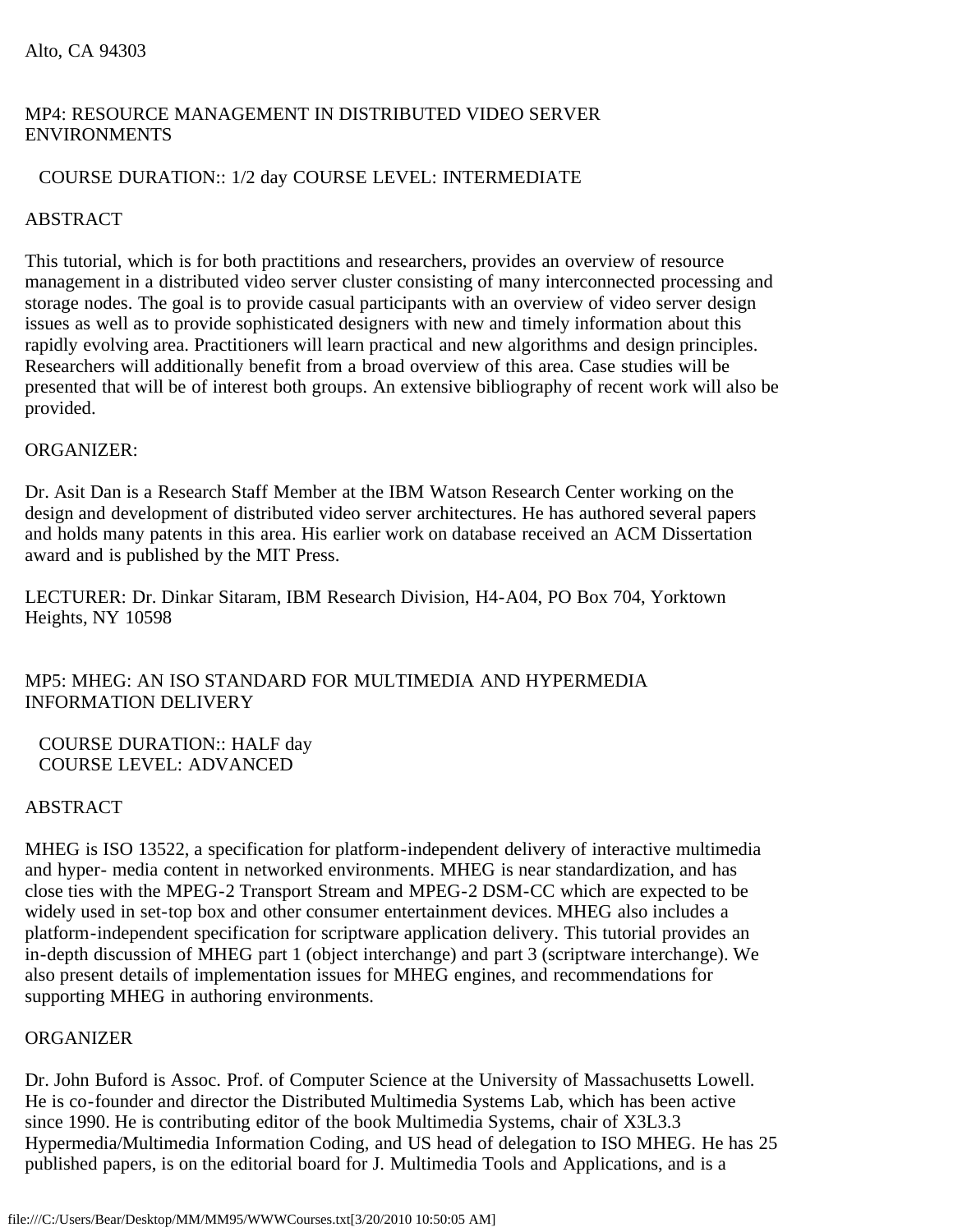program committee member for various multimedia conferences.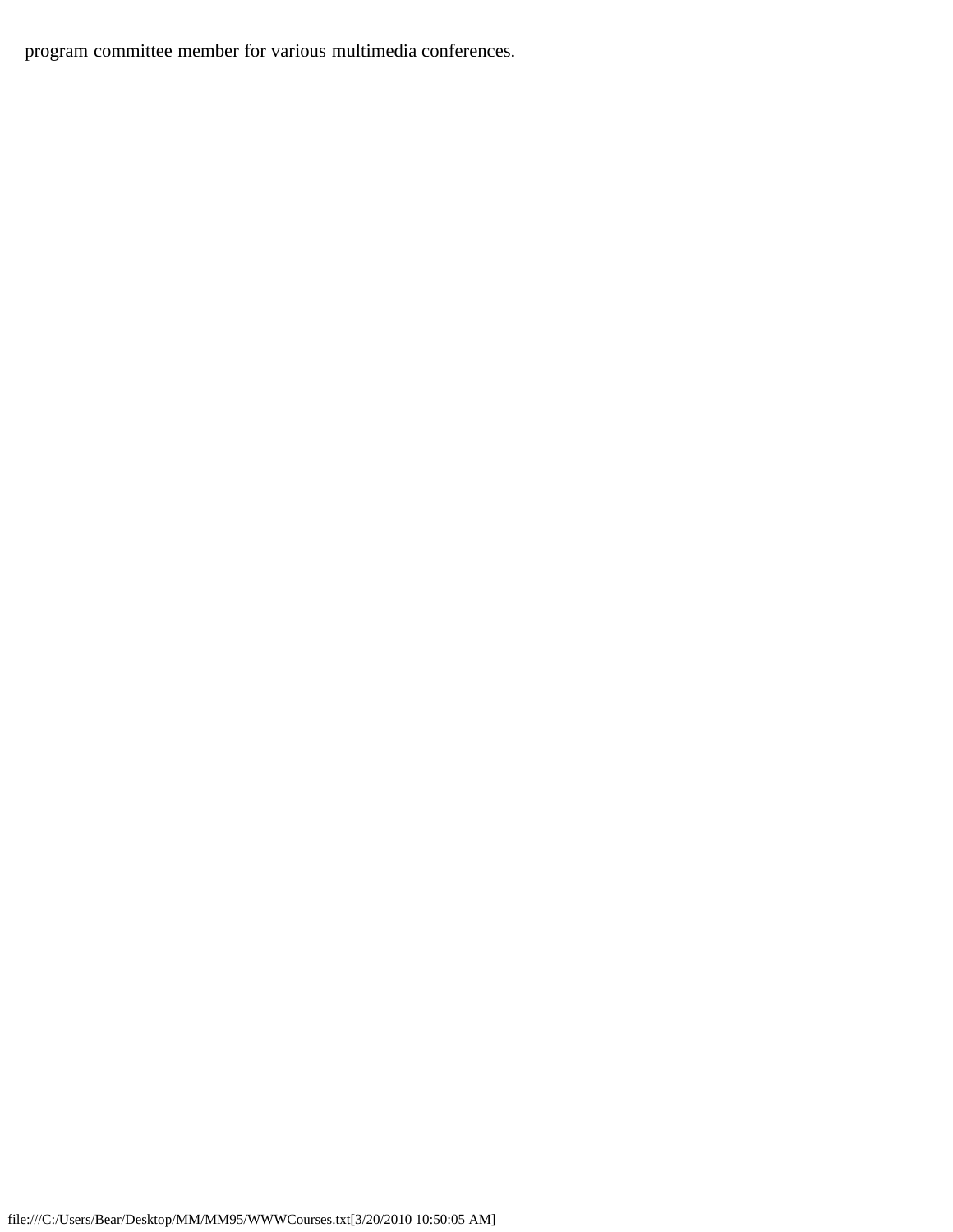<span id="page-30-0"></span>Hotel Reservations

The host hotel for Multimedia '95 is:

 The Hyatt Regency San Francisco 5 Embarcadero Center San Francisco, CA 94111 415-398-2567 (fax) 415-788-1234 (phone) 800-233-1234 (phone)

The Hyatt Regency San Francisco rates:

 Single: \$147.00 Double/Twin: \$167.00 Busines Plan Single: \$162.00 Business Plan Double: \$182.00 Triple Rooms: \$187.00 Quad Rooms: \$207.00

You must mention MultiMedia to receive the special conference rate. It is recommended that you make your reservations before October 8, 1995.

Guests of the Hyatt Regency San Francisco, have use of the in-hotel fitness center with aerobic equipment, as well as a waterfront path for walking and jogging .

Airport Transportation

The Hyatt Regency is about 20 minutes from the airport. Taxi service costs approximately \$30.00. SFO Airporter shuttles leave the airport every 10-20 minutes with service to the Hyatt at a cost of \$8.00 one way; \$14 round trip. For further information on the SFO Airporter, call 1-415-495-8404.

San Francisco

Whether you visit Fisherman's Wharf, Chinatown, the Wine Country, or Alcatraz or whether you ride over the Golden Gate Bridge or the cable cars of the hilly streets of San Francisco, this jewel of a city inspires instant recognition around the world.

San Francisco's diversity is most evident in its neighborhoods. You will find that apart from the city's restaurants, shops, theaters, art galleries and museums, this city holds the key to a unique visitor experience.

Go back to Multimedia'95 home page

ACM Multimedia'95 Hotel Page / Hui Zhang / hzhang@cs.cmu.edu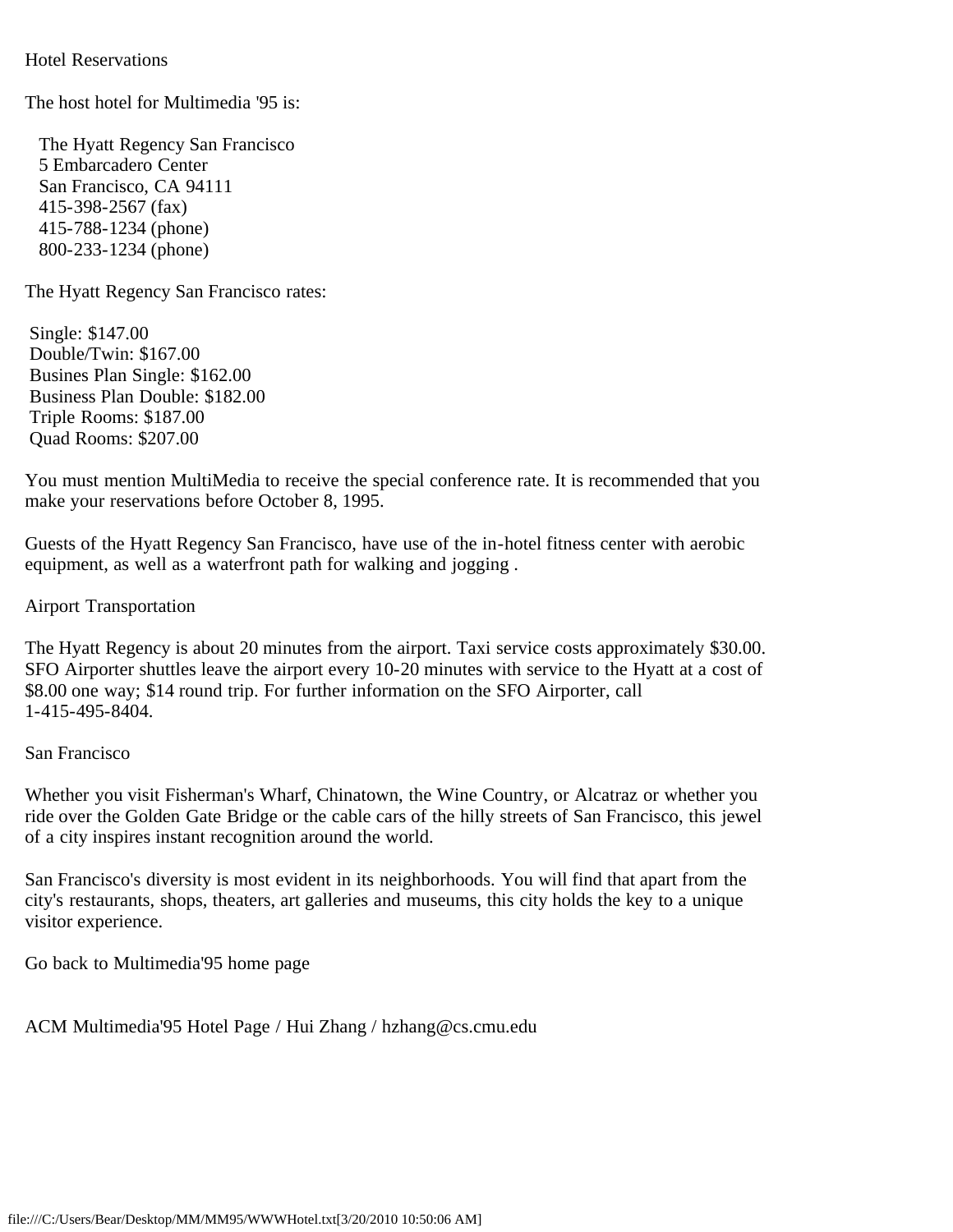# REGISTRATION FORM

# MULTIMEDIA'95 [November 5-9, 1995]

<span id="page-31-0"></span>Please type or print clearly. Photocopy additional forms if necessary.

| <b>Full Name</b>                                                                                                                                                                              |       |       |                                                             |        |                                                                                                                                                            |    |
|-----------------------------------------------------------------------------------------------------------------------------------------------------------------------------------------------|-------|-------|-------------------------------------------------------------|--------|------------------------------------------------------------------------------------------------------------------------------------------------------------|----|
| Title                                                                                                                                                                                         |       |       |                                                             |        |                                                                                                                                                            |    |
| Organization/Affiliation                                                                                                                                                                      |       |       |                                                             |        |                                                                                                                                                            |    |
| Address                                                                                                                                                                                       |       |       | ------------------------------                              |        |                                                                                                                                                            |    |
| Dept. or M/S                                                                                                                                                                                  |       |       |                                                             |        |                                                                                                                                                            |    |
| City                                                                                                                                                                                          |       |       |                                                             |        |                                                                                                                                                            |    |
| State/Province                                                                                                                                                                                |       |       |                                                             |        | Zip/Postal Code                                                                                                                                            |    |
| Country                                                                                                                                                                                       |       |       | ------------------------<br>------------------------------- | E:mail |                                                                                                                                                            |    |
| Telephone                                                                                                                                                                                     |       |       |                                                             | Fax    |                                                                                                                                                            |    |
| ACM or SIGMM Member #                                                                                                                                                                         |       |       | __________________________                                  |        |                                                                                                                                                            |    |
| (You must fill in your member number to qualify for member rates.)                                                                                                                            |       |       |                                                             |        |                                                                                                                                                            |    |
| Conference<br>Only                                                                                                                                                                            |       |       |                                                             |        | [Member] [Non-Member] [Student]<br>By After By After By After<br>10/8/95 10/8/95 10/8/95 10/8/95 10/8/95 10/8/95<br>\$385 \$455 \$485 \$555 \$125 \$195 \$ |    |
| (Does not include courses. Your conference registration includes print<br>proceedings, admission to all conference sessions and demonstrations,<br>exhibits and evening function on Tuesday.) |       |       |                                                             |        |                                                                                                                                                            |    |
| Courses Only (Does not include conference. You must indicate course<br>selections in the COURSE SELECTIONS section of this form)                                                              |       |       |                                                             |        |                                                                                                                                                            |    |
| One half-day<br>course                                                                                                                                                                        | \$240 | \$265 | \$285                                                       | \$310  |                                                                                                                                                            | \$ |
| Multiple<br>half-day<br>courses                                                                                                                                                               | \$185 | \$205 | \$220                                                       | \$240  |                                                                                                                                                            |    |
|                                                                                                                                                                                               |       |       | Number of half-day courses                                  |        | x Price                                                                                                                                                    | \$ |

------ ------- -----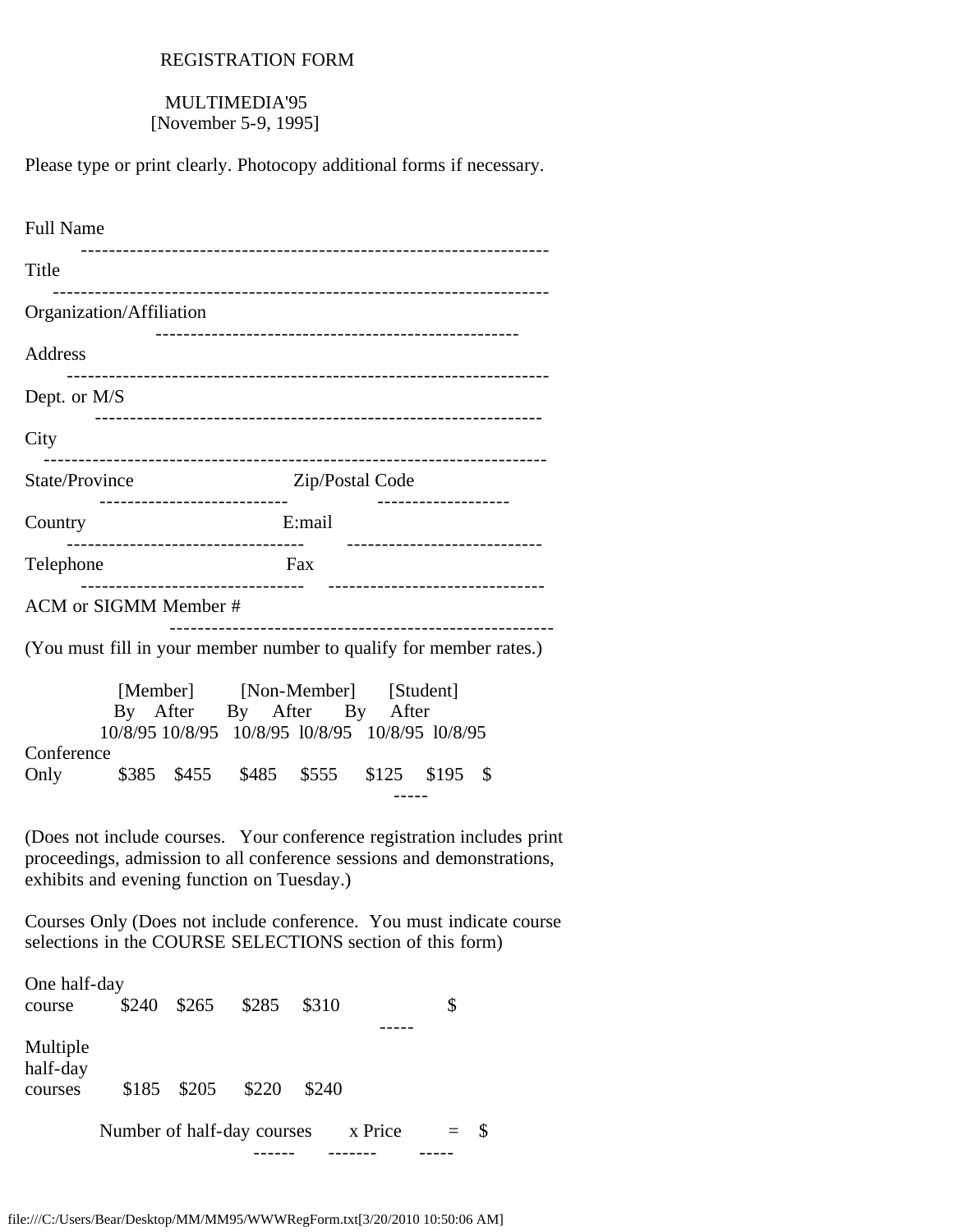Exhibits Only \$25 (complimentary when signing up for the conference) \$

| $CD-ROM$ \$30 |                              |  |  |
|---------------|------------------------------|--|--|
|               |                              |  |  |
|               | <b>TOTAL AMOUNT ENCLOSED</b> |  |  |
|               |                              |  |  |

## Payment Options

Mail this form with payment in US dollars to MULTIMEDIA'95, Danieli & O'Keefe Associates, Inc., 490 Boston Post Road, Sudbury, MA 0l776 or fax, with credit card information to  $+1-508-443-4715$ . Forms will not be processed without full payment. Make checks payable to: MULTIMEDIA'95 or fill in your credit card information. Please note: the charge will be billed under Danieli & O"Keefe Associates, Inc. MULTIMEDIA'95 will not accept P.O.'s.

| [ ] AMERICAN EXPRESS | [ ] MASTER CARD/VISA |
|----------------------|----------------------|
| Card Number          | Exp. Date            |

 ----------------------------------- ------------------- Name as it appears on the card ---------------------------------------------- Cardholder's signature

------------------------------------------------------

CANCELLATION POLICY: Confirmed registrants who cannot attend are entitled to a refund of paid fees less a \$50 processing fee if a written request is received by us on or before October 8. After October 8, there are no refunds. Substitutions are welcome. For more information, call +1-800-524-1851 (in USA and Canada only) or 508-443-3330.

COURSE SELECTIONS (please check the courses you plan to attend)

Full-Day Courses

(SUNDAY)

- [ ] SA1 Introduction to HyTime
- [ ] SA2 Graphic Design for User Interfaces of Multimedia and Online Products or Services

(MONDAY)

[ ] MA1 Information Highway: A construction Survey

[ ] MA2 Desktop Animation

## Half-Day Courses

(SUNDAY AM)

- [ ] SA3 Introduction to Multimedia Computing and Systems
- [ ] SA4 Systematic Design of Multimedia Applications
- [ ] SA5 Image and Video Databases
- [ ] SA6 An introduction to Broadcasting for the Multimedia Professionals (SUNDAY PM)
- [ ] SP1 Understanding Distributed Multimedia Applications
- [ ] SP2 Structural Issues in Multimedia Design
- [ ] SP3 How to Read and Evaluate a Multimedia Application
- [ ] SP4 Multimedia Technology in the Broadcasting Industry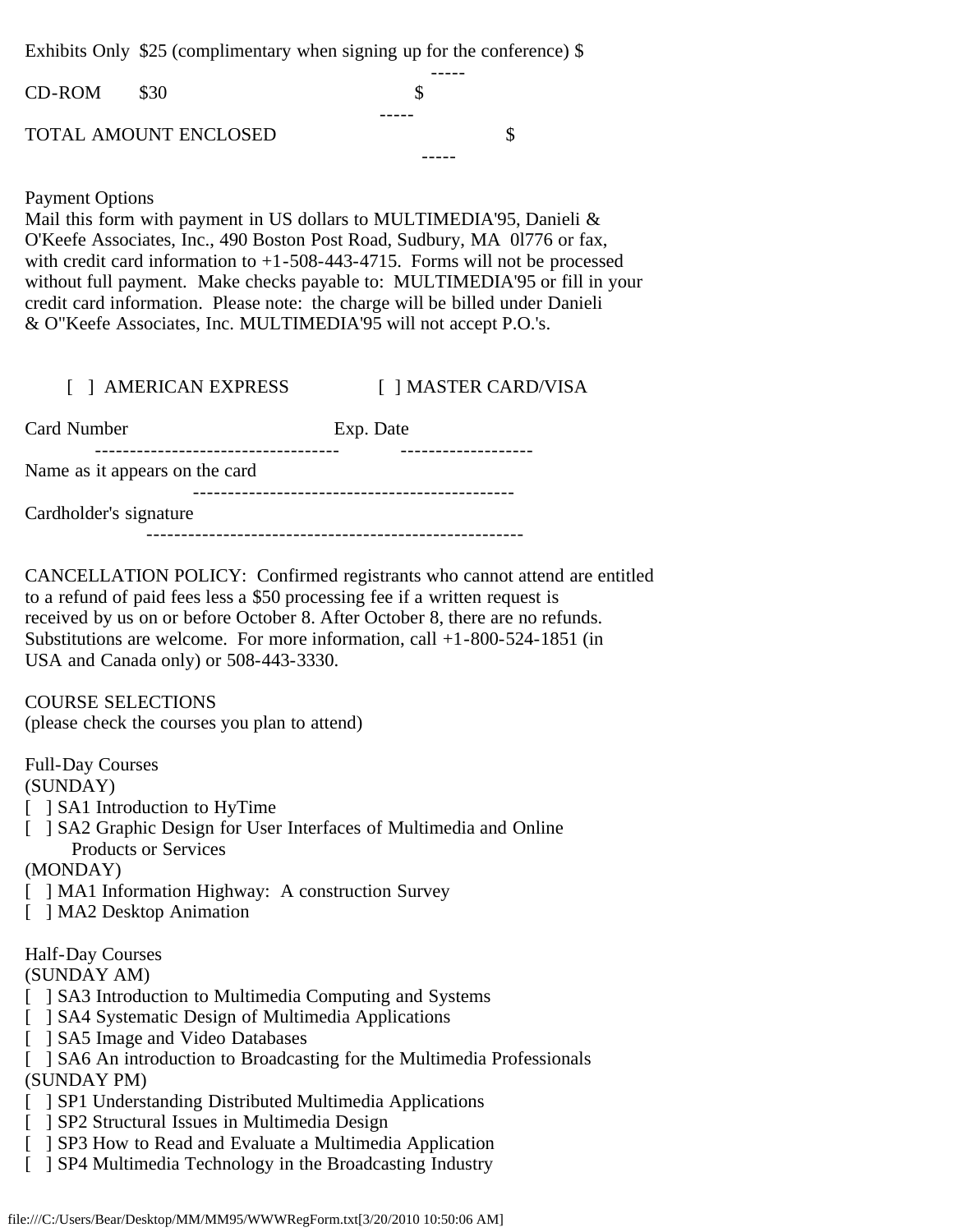[ ] SP5 Cost justification Issues in Multimedia Project Development (MONDAY AM)

- [ ] MA3 Background for Digital Libraries
- [ ] MA4 Packet Video: Video over IP and ATM Networks
- [ ] MA5 Real-Time Scheduling Technology for Continuous Multimedia Applications
- [ ] MA6 Designing University Courses in Interactive Multimedia
- (MONDAY PM)
- [ ] MP1 Writing Interactive Multimedia: Creative and Critical Strategies
- [ ] MP2 Background for Digital Libraries
- [ ] MP3 Image and Video Compression Standards
- [ ] MP4 Resource Management in Distributed Video Server Environments
- [ ] MP5 MHEG: An ISO Standard for Multimedia and Hypermedia Information Delivery

Conference Sessions: Please list the code number of the conference session you plan to attend in each time slot. This information is used for room planning purposes only and is non-binding.

| Tuesday -----11:00 AM ----- 2:00 PM ----- 4:00 PM |                                                                  |  |
|---------------------------------------------------|------------------------------------------------------------------|--|
|                                                   | Wednesday ----- 9:00 AM -----11:00 AM ----- 2:00 PM -----4:00 PM |  |
| Thursday ----- 9:00 AM -----11:00 AM              |                                                                  |  |

Do you have any special needs? (please specify)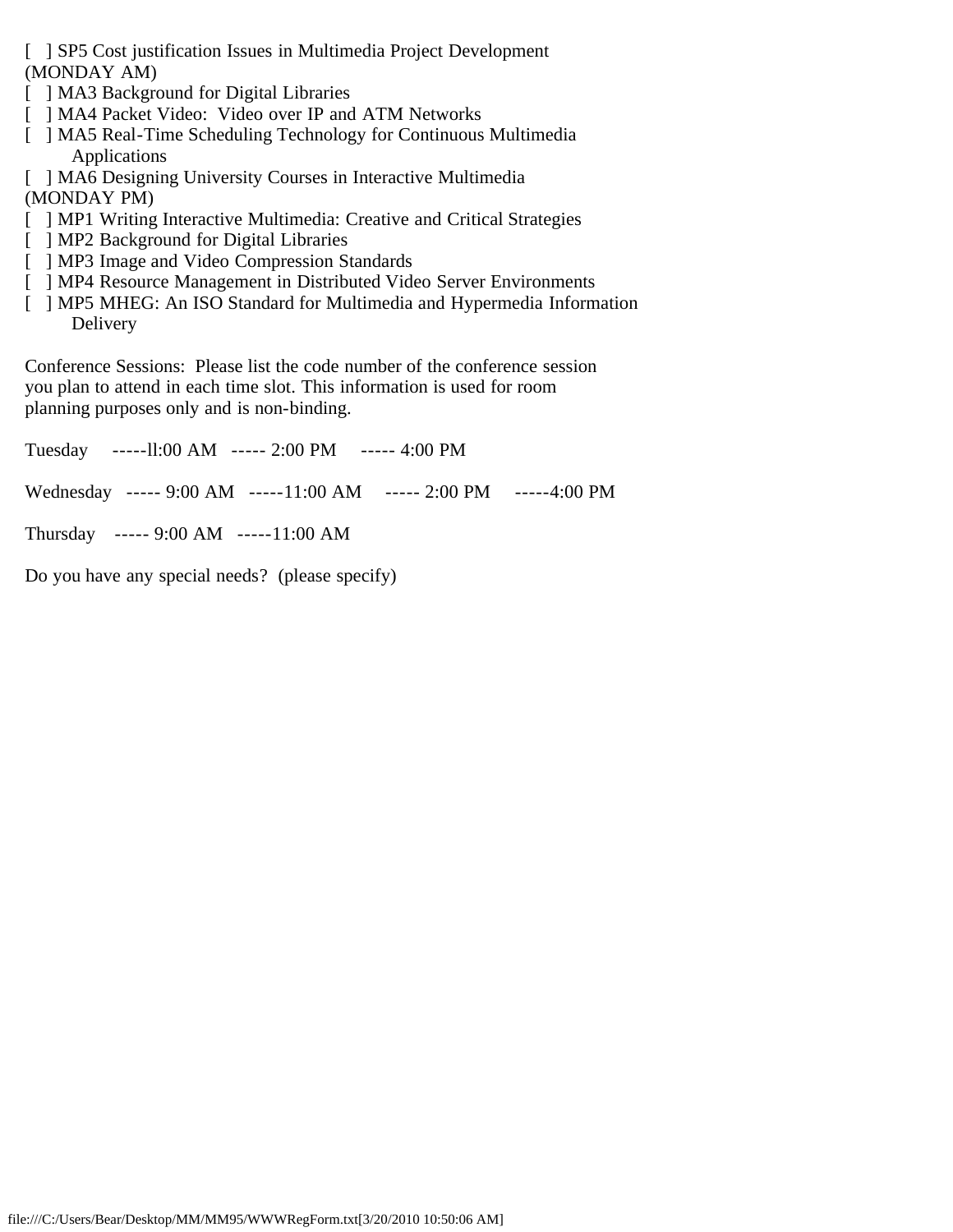<span id="page-34-0"></span>Program At a Glance =================== Tuesday November 7 7:00 am - 4:00 pm Registration 8:45 am - 10:30 am 1. Conference Opening & Plenary 11:00 am - 12:30 pm 2A. Video Indexing and Retrieval 2B. Supporting Collaboration Environments 2P. Policy Issues in the Development of Digital Media 12:30 pm - 2:00 pm Lunch Break 2:00 pm - 3:30 pm 3A. Cyber Communities 3B. Multimedia Storage Servers 3P. Curriculum, Education and Training about Multimedia 4:00 pm - 5:30 pm 4A. Authoring Flexible Documents 4B. Video Processing 4P. Multimedia on a Shoestring: Low Bandwidth Implementations 7:00 pm - 10:00 pm Off-site conference reception, Yerba Buena Art Center Wednesday November 8 7:00 am - 4:00 pm Registration 9:00 am - 10:30 am 5A. Speech and Audio Interfaces 5D. Demonstrations: Networked Video 5P. Personal Narrative Spaces 11:00 am - 12:30 pm 6A. Multimedia Network Tools 6D. Demonstrations: Video-Centric Information Systems 6P. User Interface Challenges of Multimedia Design 12:30 pm - 2:00 pm Lunch Break 2:00 pm - 3:30 pm 7A. Video and Image Collections 7D. Demonstrations: Enabling Hardware and Software 7P. Multimedia Museums and Cultural Learning 4:00 pm - 5:30 pm 8A. Multimedia Networking 8D. Demonstrations: Video Indexing 8P. Multimedia and Education: Magic, Myth or Miracle Cure? 7:00pm - 10:00 pm Interactive Demonstrations

Thursday November 9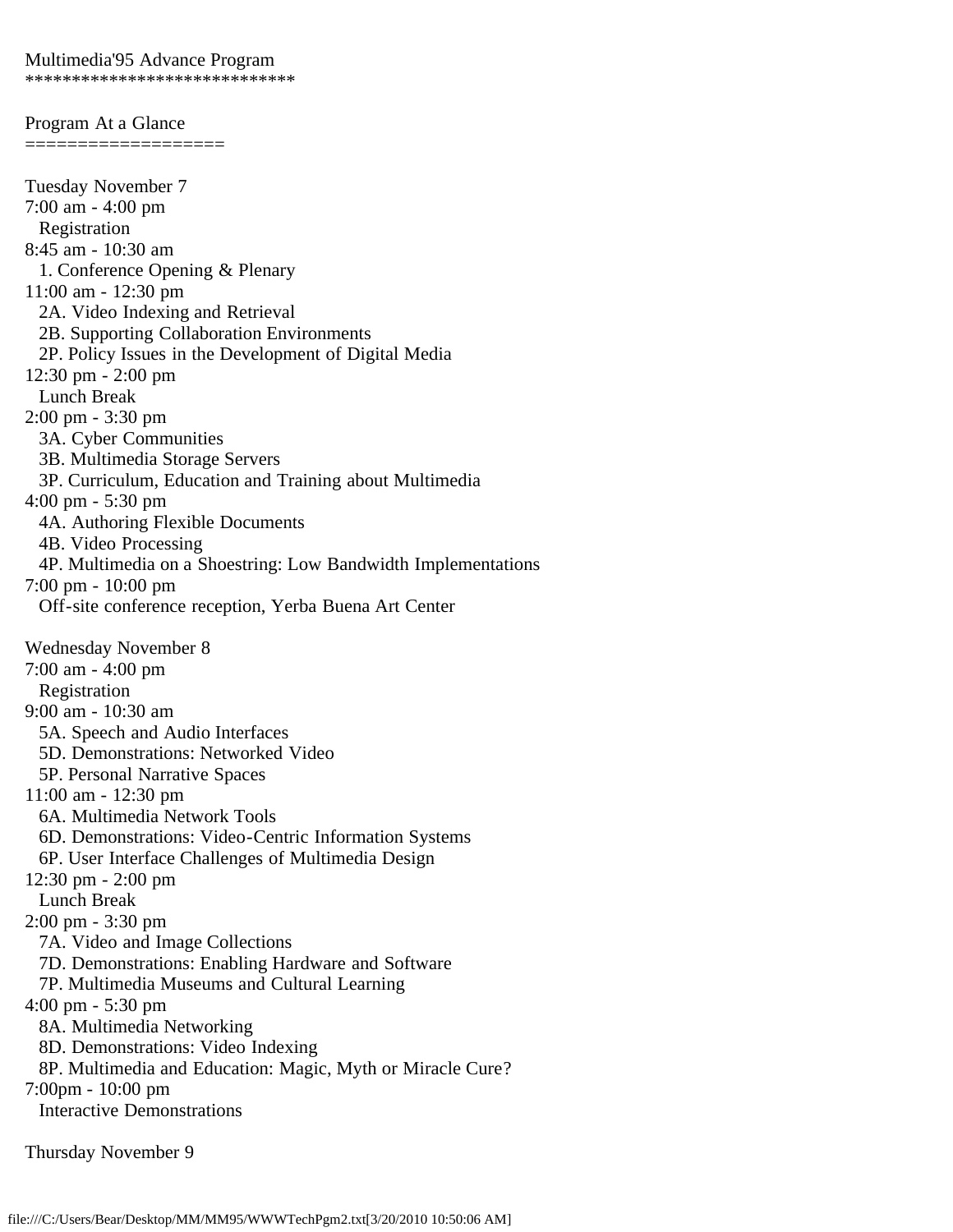7:00 am - 4:00 pm Registration 9:00 am - 10:30 am 9A. Video in Hypermedia 9B. Synchronization... it's about Time 9P. What's that Character Doing in your Interface? 11:00 am - 12:30 pm 10A. LEARNing with MultiMedia 10B. Media Encoding 10P. Panel: Broadband Data Services to the Home 12:30 pm - 2:00 pm Lunch Break 2:00 pm - 3:00 pm 11. Award Papers 3:30 pm - 5:15 pm 12. Plenary & Closing

### TECHNICAL PROGRAM

=================

Tuesday, November 7 +++++++++++++++++++

8:45 am - 10:30 am ++++++++++++++++++

1. Opening Plenary Silicon Snake Oil: What Multimedia is Offering Speaker: Clifford Stoll

 Clifford Stoll is the bestselling author of "The Cuckoo's Egg", the story of how he tracked and eventually caught a German spy ring operating over the Internet. Involved with computer networks since their inception, Cliff is widely known both online and off -- as astronomer, computer security expert, and network maven. Despite this, Cliff admits to being "deeply ambivalent" about the information hihgway.

11:00 am - 12:30 pm +++++++++++++++++++

2A. Video Indexing and Retrieval

 Video parsing, retrieval and browsing: An integrated and content-based solution H.J. Zhang, C.Y. Low, S.W. Smoliar and D. Zhong, National University of Singapore

 An intuitive and efficient access interface to real-time incoming video based on automatic indexing

 Yukinobu Taniguchi, Akihito Akutsu, Yoshinobu Tonomura and Hiroshi Hamada, NTT Human Interface Laboratories, Japan

Automatic content-based retrieval of broadcast news

M. G. Brown, Olivetti Research Limited, UK

J. T. Foote, G. J. F. Jones, K. Sparck Jones and S. J. Young, Cambridge University, UK

2B. Supporting Collaboration Environments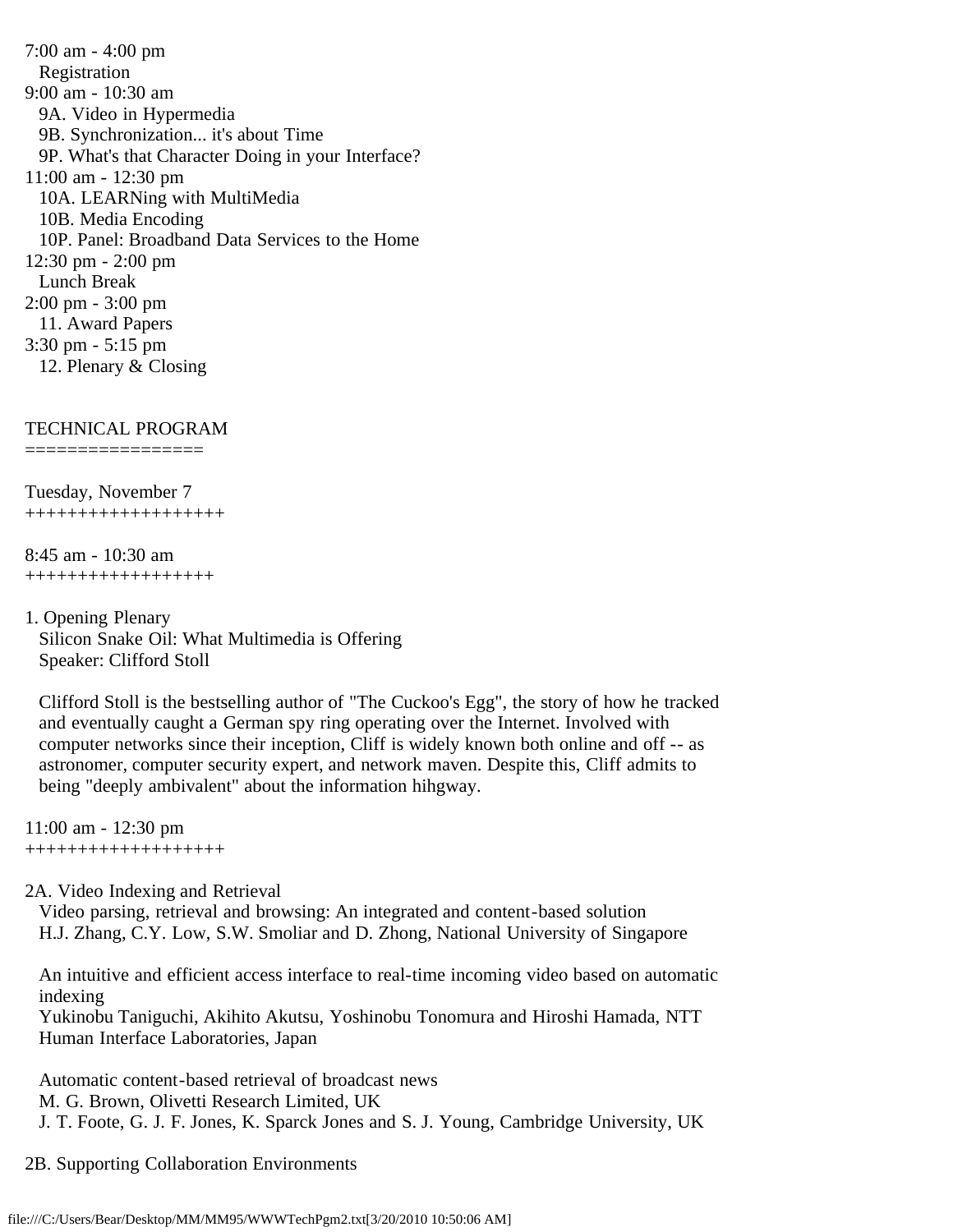Dealing with timing synchronization and variability in the playback of interactive session recordings Nelson R. Manohar and Atul Prakash, University of Michigan

 Multimedia application sharing in a heterogeneous environment Klaus H. Wolf, Konrad Froitzheim and Peter Schulthess, University of Ulm, Germany

 Automating envisionment of virtual meeting room histories Allen Ginsberg and Sid Ahuja, AT&T Bell Laboratories

2P. Panel: Policy Issues in the Development of Digital Media Chair: Barbara Simons, IBM Almaden

 Events are moving so rapidly with respect to the Information Superhighway or National Information Infrastructure (NII) that it's almost impossible to write an abstract dealing with policy issues several months in advance of an event. Laws are being proposed (as of this writing, the Exon Amendment has been incorporated into the Telecommunications Bill, but the final vote has not yet been taken), books are being written by authors with very diverse views such as Clifford Stoll and Nicholas Negroponte, large sums of money are being invested, and major pronouncements are being made. Yet the terms of the discussions tend to be vague. How does the Internet relate to this yet-to-be-defined NII? Who will have access and to what? How will it be used? What are the potential abuses and how will we be protected from them?

 This panel will discuss current policy issues and concerns. We hope to have considerable input from the audience.

2:00 pm - 3:30 pm +++++++++++++++++

# 3A. Cyber Communities

 The Jupiter audio/video architecture: secure multimedia in network places Pavel Curtis, Michael Dixon, Ron Frederick and David A. Nichols, Xerox PARC

 Low disturbance audio for awareness and privacy in media space applications Ian Smith and Scott E. Hudson, Georgia Institute of Technology

 Visual Who: Animating the affinities and activities of an electronic community Judith S. Donath, MIT Media Lab

# 3B. Multimedia Storage Servers

 Choosing the best storage system for video service Ann L. Chervenak, Georgia Institute of Technology David A. Patterson and Randy H. Katz, University of California, Berkeley

 Using rotational mirrored declustering for replica placement in a disk-array-based video server Ming-Syan Chen, Hui-I Hsiao, Chung-Sheng Li and Philip S. Yu, IBM Thomas J. Watson Research Center

 Efficient support for scan operations in video servers Prashant J. Shenoy and Harrick M. Vin, University of Texas at Austin

3P. Panel: Curriculum, Education and Training about Multimedia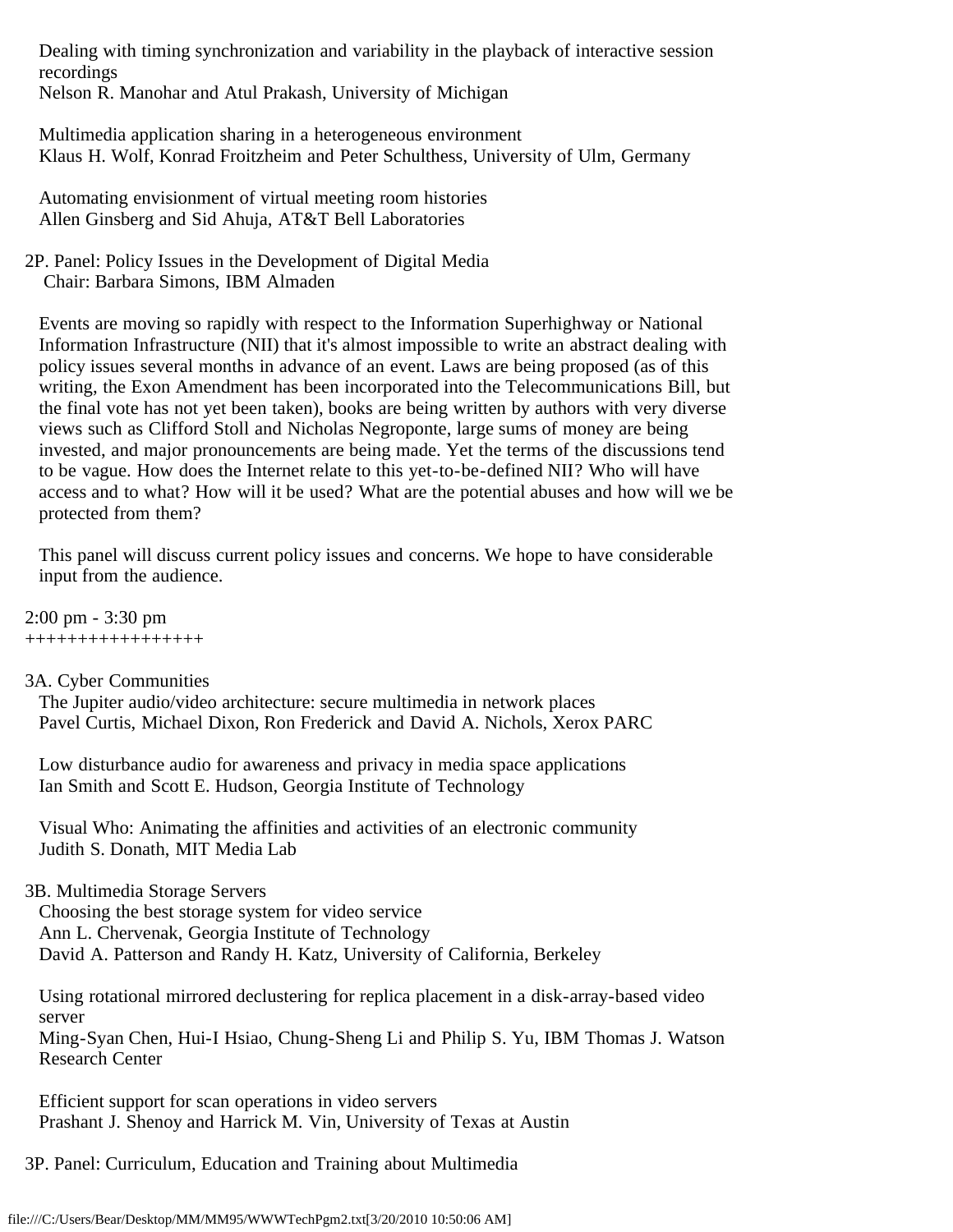Chair: Ed Fox, Virginia Polytechnic Institute and State University

 There is a growing demand for people with knowledge and skills in the areas of multimedia information, systems, and technology. Universities are just beginning to help in this regard, and a curriculum effort by SIGMM may be in order to provide guidance and support. This panel will lead a discussion with the audience regarding when and how to develop such a curriculum, dealing with issues such as:

o At what level should courses be offered (senior, graduate, ...);

- o Should such courses be taught by CS, Arts, Communications, or other disciplines --- or by interdisciplinary teams;
- o What are the needs of industry --- research, development --- that should be concentrated upon;
- o What courseware, toolkits, demonstrations, online resources, textbooks, projects, etc. can assist with education.

4:00 pm - 5:30 pm +++++++++++++++++

4A. Authoring Flexible Documents

Multimedia documents with elastic time

Michelle Y. Kim and Junehwa Song, IBM T.J. Watson Research Center

 Commands as media: design and implementation of a command stream Jonathan L. Herlocker and Joseph A. Konstan, University of Minnesota

 Control layer primitives for the layered multimedia data model Michael J. Wynblatt and Gary Schloss, SUNY at Stony Brook

4B. Video Processing

 A resolution independent video language Jonathan Swartz and Brian C. Smith, Cornell University

 A feature-based algorithm for detecting and classifying scene breaks Kevin Mai, Justin Miller and Ramin Zabih, Cornell University

 An architecture for multiple perspective interactive video Patrick H. Kelly, Arun Katkere, Don Y. Kuramura, Saied Moezzi, Shankar Chatterjee and Ramesh Jain, University of California, San Diego

4P. Panel: Multimedia on a Shoestring: Low Bandwidth Implementations Chair: John Danskin, Dartmouth College

 If Multimedia is to be accessible to the masses, it will have to work across slow networks like the standard telephone system. We are also seeing a tremendous increase in wireless (cellular modem) applications, especially for personal digital assistants. These machines present a tremendous new market for the multimedia community, but the network bandwidth problems associated with these machines are severe.

 We will discuss problems, solutions and approaches associated with implementing multimedia applications over low bandwidth network connections such as cellular modems and phone lines.

6:30 pm - 9:00 pm +++++++++++++++++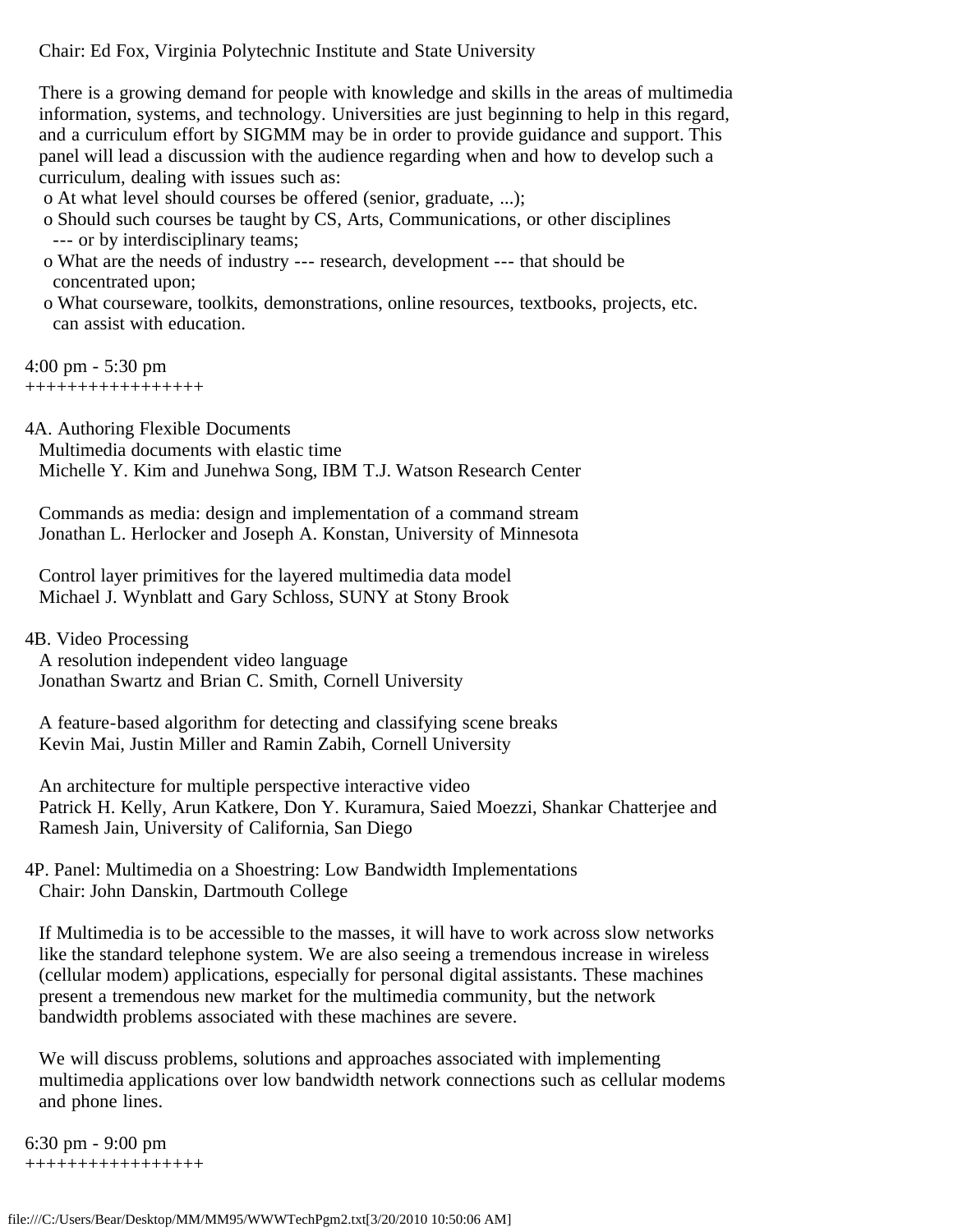Off-site conference reception, Yerba Buena Gardens

Wednesday, November 8 ++++++++++++++++++++++

9:00 am - 10:30 am ++++++++++++++++++

5A. Speech and Audio Interfaces Surfing the Web by voice Charles T. Hemphill and Philip R. Thrift, Texas Instruments

 Hearing Aid: Adding verbal hints to a learning interface Elizabeth Stoehr and Henry Lieberman, MIT Media Lab

 Query by humming: Musical information retrieval in an audio database Asif Ghias, Jonathan Logan, David Chamberlin and Brian C. Smith, Cornell University

5D. Demonstrations: Networked Video MBone VCR - A video conference recorder for the MBone Wieland Holfelder, ICSI

 A distributed real-time MPEG audio video player Shanwei Cen, C. Pu, R. Staehli, C. Cowan and Jonathan Walpole, Oregon Graduate Institute

5P. Personal Narrative Spaces Chair: Sha Xin Wei, Stanford University

 Emerging multimedia technologies have blurred the lines between classically distinct categories of theater and narrative: stage-spaces in which humans and artifacts interact, and spaces of symbols like a page of text or a digital video to be interpreted by an observer. This panel brings together practitioners to take stock of the state of the art and point out some exciting lines of work in the field of interactive media.

 What will we face do when we freely inter-mix computational artifacts with human agents in our living, writing or performance spaces? How will we make sense of such hybrid spaces and how will we share these interpretations?

 These questions are intimately tied with techno-scientific issues as well as literary and social issues. How should media models evolve to meet the needs of these personal narrative spaces? What are some design limitations of our tools or frameworks? What are some potential functions that inhabitants, browsers, composers, and architects can tap in emerging frameworks? What are some worthy challenges for researchers and developers interested in interactive multimedia?

11:00 am - 12:30 pm +++++++++++++++++++

6A. Multimedia Network Tools

 Managing real-time services in multimedia networks using dynamic visualization and high-level controls Mun Choon Chan, Giovanni Pacifici and Rolf Stadler, Columbia University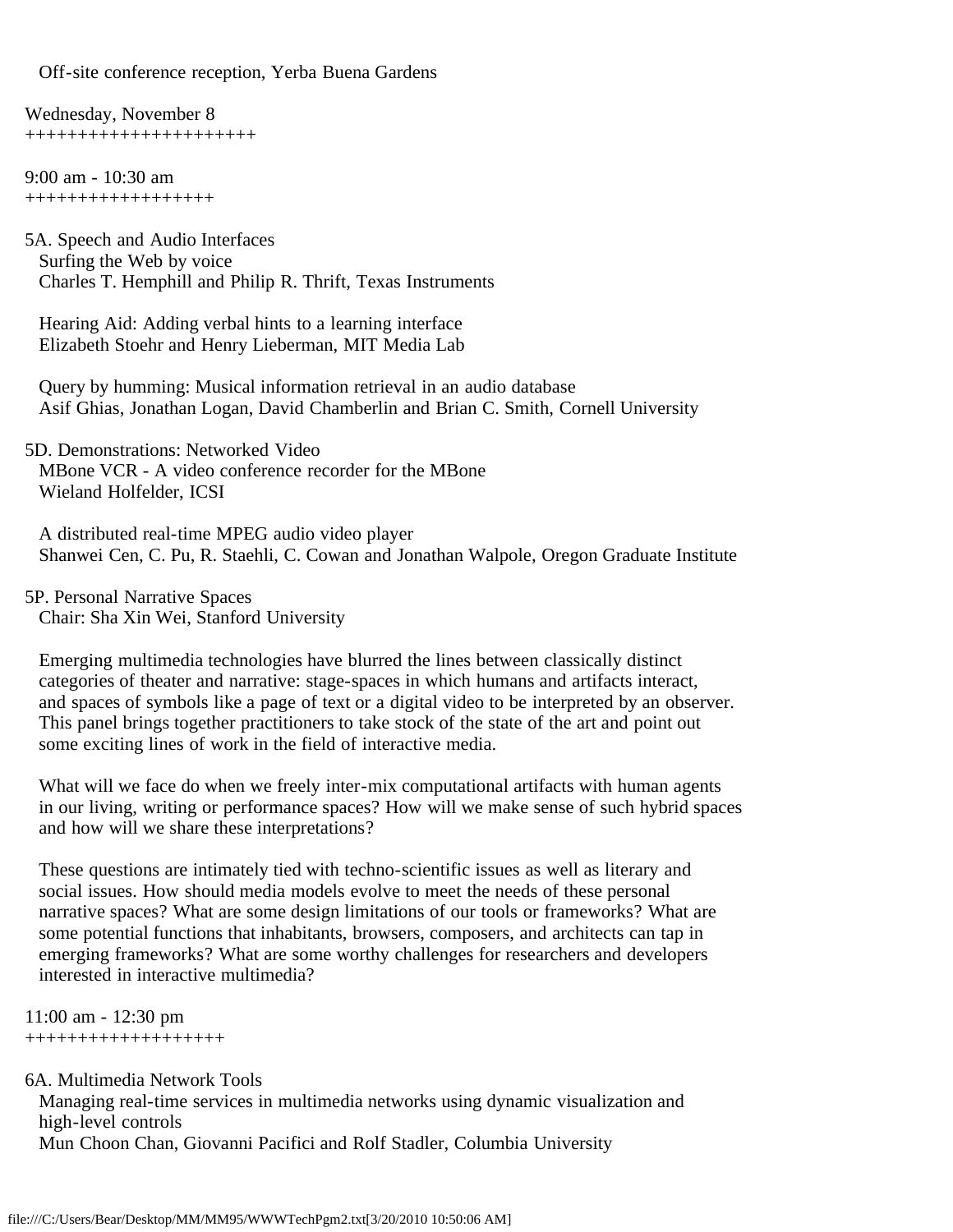An application level video gateway Elan Amir, Steven McCanne, University of California, Berkeley Hui Zhang, Carnegie Mellon University

 Multimedia traffic analysis using CHITRA95 Marc Abrams, Stephen Williams, Ghaleb Abdulla, Shashin Patel, Randy Ribler and Edward A. Fox, Virginia Polytechnic Institute and State University

6D. Demonstrations: Video-centric Information Systems GUARDIAN: A knowledge-based home health-care system for children with leukemia Michelle Y. Kim, IBM T.J. Watson Research Center

CITYQUILT: A navigable movie Tirtza Even

6P. User Interface Challenges of Media Design Chair: Penny Bauersfeld

 Multimedia product and applications pose particularly difficult challenges for user interface (UI) designers. Not only must designers address the typical interface challenges of software or hardware products, they face a multitude of other issues introduced by each media type. Some typical UI considerations, such as functionality, structure navigation, and visual design may be increasingly complicated by powerful media content or control. In addition, media projects may be intended for audiences very different than standard personal computer users with varying expectations about interaction or functionality. Usability and design concerns are not easily addressed.

 Interface designers new to multimedia applications often do not have the knowledge necessary to focus on media design. Similarly, multimedia developers who have little experience in designing user interface are challenged to make their products accessible and interactive. Multimedia UI design is, in fact, becoming its own discipline, where experts must know both the media world and user interface design.

2:00 pm - 3:30 pm +++++++++++++++++

7A. Video and Image Collections Integrated video archive tools Rune Hjelsvold, Stein Langorgen, Roger Midtstraum and Olav Sandsta, Norwegian Institute of Technology, Norway

 Automatic recognition of film genres Stephan Fischer, Rainer Lienhart and Wolfgang Effelsberg, University of Mannheim, Germany

 An integrated color-spatial approach to content-based image retrieval Wynne Hsu, T.S. Chua and H.K. Pung, National University of Singapore

7D. Demonstrations: Enabling Hardware and Software Montage: Multipoint audio and video for PCI-based PC's S.R. Ahuja and R.D. Gaglianello, AT&T Bell Laboratories

 The programmers' playground demo Kenneth J. Goldman, T. Paul McCartney, R. Sethuraman and Bala Swaminathan, Washington University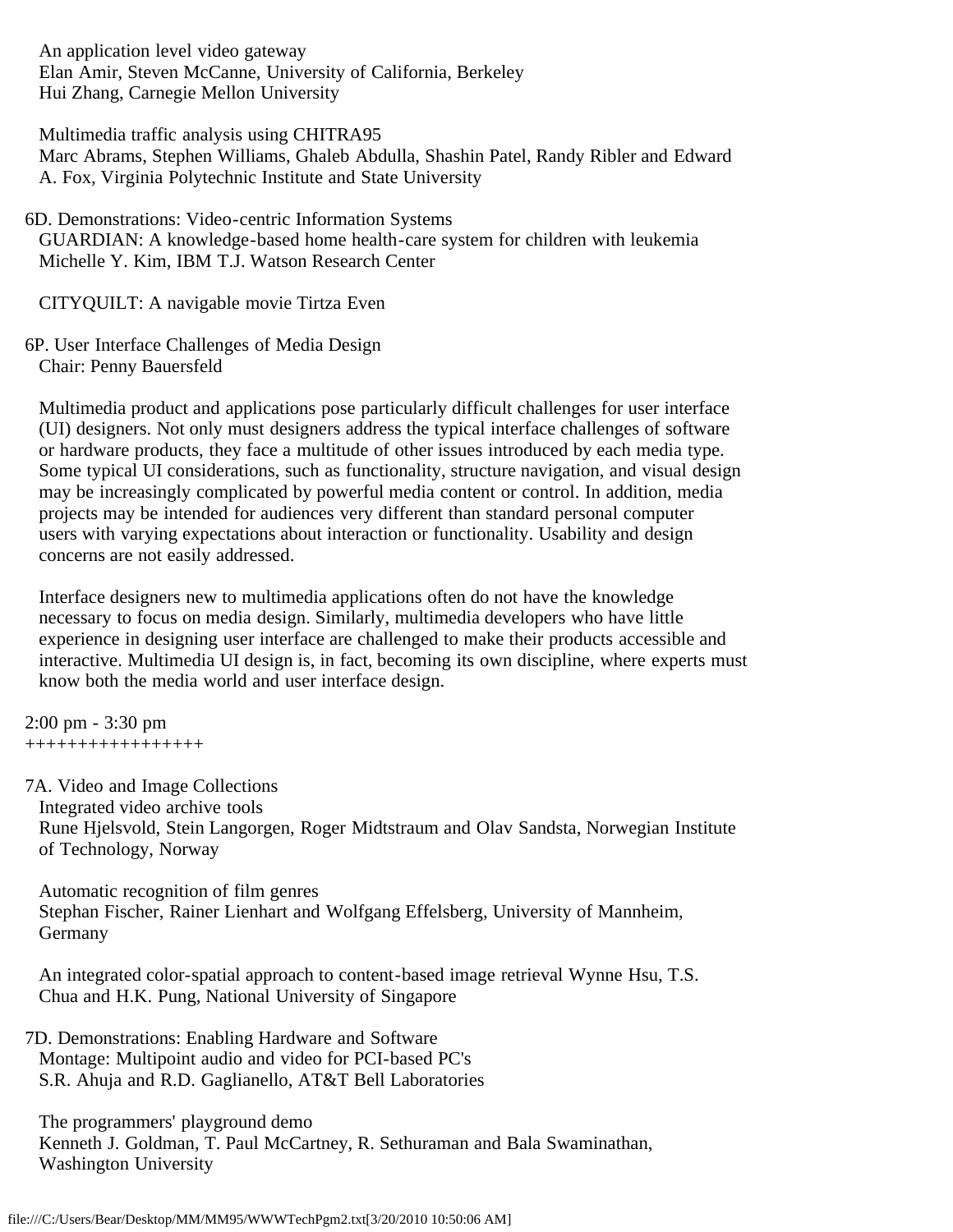7P. Museums, Multimedia, and Cultural Learning

 Co-Chairs: Ranjit Makkuni, Xerox PARC and Mike Sipusic, University of California, Berkeley

 Museums provide people with a rich setting for cultural learning. Museums are the repositories of artifacts from diverse cultures. However, we should not forget that these artifacts are located in-situ a cultural practice, and need to be seen in their original cultural context where interrelations between form, process, myth, symbol, philosophy, ritual and celebration get articulated. Modern multimedia systems in museums have begun to address the issues of "re-contextualising" the cultural artifact in its original context. Members of the panel will show examples of cultural learning systems, and the design challenges of re-contextualisation.

 Panelists consist of designers of learning systems, education researchers, museum administrators.

4:00 pm - 5:30 pm +++++++++++++++++

8A. Multimedia Networking

 Fast lossy Internet image transmission John M. Danskin, Geoffrey M. Davis and X. Song, Dartmouth College

 A reliable dissemination protocol for interactive collaborative applications Rajendra Yavatkar, James Griffioen and Madhu Sudan, University of Kentucky

 A generalized admissions control strategy for heterogeneous, distributed multimedia systems Saurav Chatterjee and Jay Strosnider, Carnegie Mellon University

8D. Demonstrations: Video Indexing Automating the creation of a digital video library Michael A. Smith and Michael Christel, Carnegie Mellon University

 A video parsing, indexing, and retrieval system H.J. Zhang, J.H. Wu, C.Y. Low and S.W. Smoliar, National University of Singapore

8P. Panel: Multimedia and Education: Magic, Myth or Miracle Cure? Chair: Rachelle Heller, George Washington University

 The media has latched onto the use of multimedia in education. This panel will attempt to question the issues beyond the hype - is it an appropriate atmosphere in which to offer educational experiences or does it reinforce the 30 second sound byte mentality, what is it about multimedia that makes it a tool for all learners or is it a superficial educational environment? Is it just for kids or will all learners benefit from using multimedia? These and other questions will be addressed by this lively panel of theorists and practitioners.

7:00 pm - 10:00 pm +++++++++++++++++++

Interactive Demonstrations

The multimedia forum kiosk and speakeasy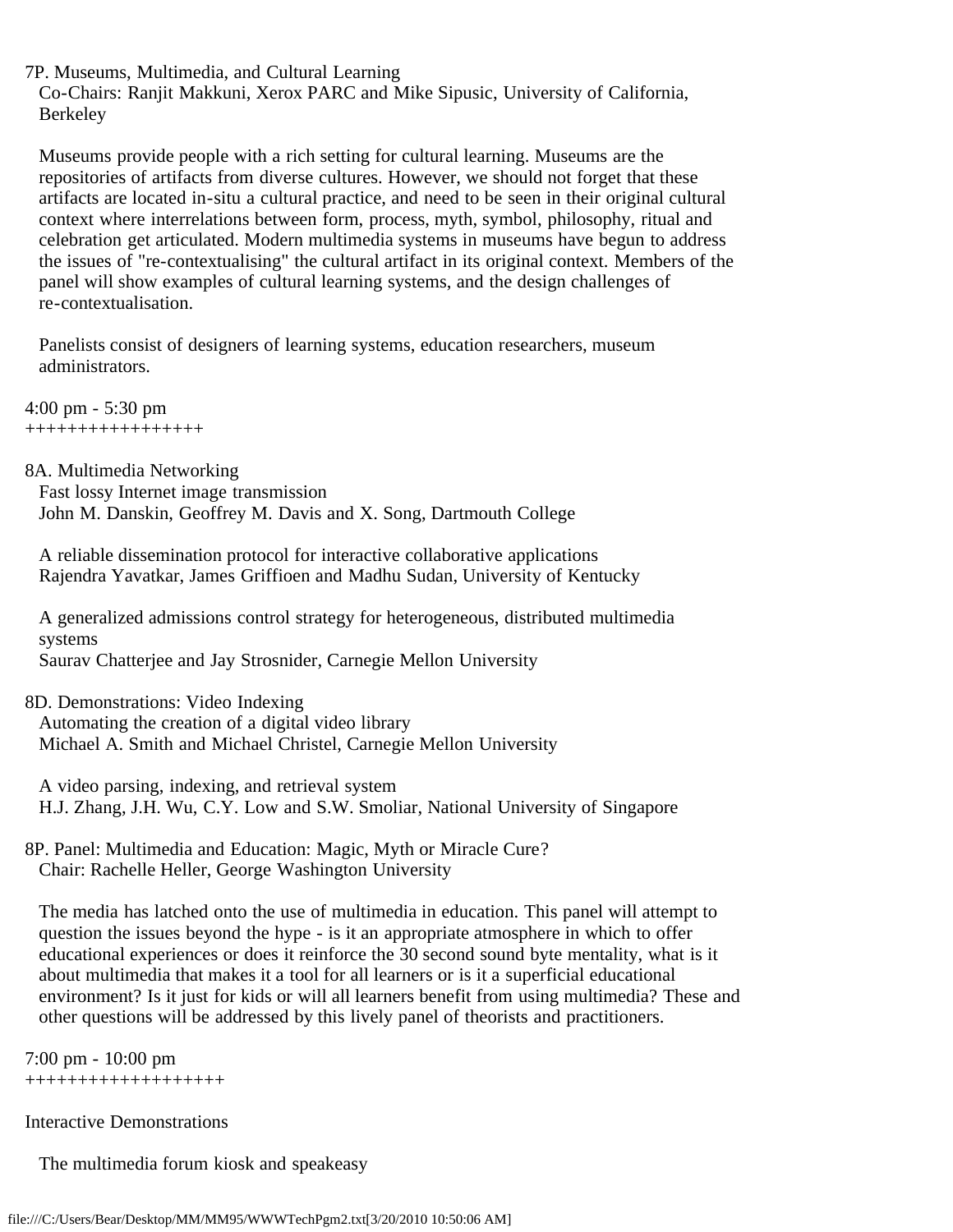Christopher M. Hoadley, Sherry Hsi, and Benjamin Berman, University of California, Berkeley

 Collaborative multimedia in SHASTRA Chandrajit Bajaj and S. Cutchin, Purdue University

 Automatic recognition of film genres Wolfgang Effelsberg, Stephan Fischer, and Rainer Lienhart, University of Mannheim

 HEIDI-II: A testbed for interactive multimedia delivery and communication Max Ott, G. Michelitsch, J. Hearn, D. Reininger and V. Bansal, C&C Research Labs, NEC USA

 An object-oriented model for the semantic interpretation of multimedia data Rob Adams, James Griffioen, and Raj Yavatkar, University of Kentucky

 Real-time emulation and visualization of large multimedia networks G. Pacifici, M.C. Chan, and Rolf Stadler, Columbia University

 Surfing the Web by voice Charles T. Hemphill and Philip R. Thrift, Texas Instruments

 ConText: An associative media browser Glorianna Davenport and Michael Murtaugh, MIT Media Lab

 Visual Who: a demonstration Judith S. Donath, MIT Media Lab

Thursday, November 9 +++++++++++++++++++++

9:00 am - 10:30 am ++++++++++++++++++

9A. Video in Hypermedia

 ConText: Towards the evolving documentary Glorianna Davenport and Michael Murtaugh, MIT Media Lab

 Surfing the movie space: advanced navigation in movie-only hypermedia Joerg Geissler, GMD-IPSI, Germany

 Automated authoring of hypermedia documents of video programs Behzad Shahraray and David C. Gibbon, AT&T Bell Laboratories

9B. Synchronization...it's about Time

 Scheduling MPEG-compressed video streams with firm deadline constraints Ching-Chih Han and Kang G. Shin, University of Michigan

 Low-level multimedia synchronization algorithms on broadband networks Miguel Correia, INESC and IST, Portugal; Paulo Pinto, IST, Portugal

 Coordinating heterogeneous time-based media between independent applications Scott Flinn, University of British Columbia, Canada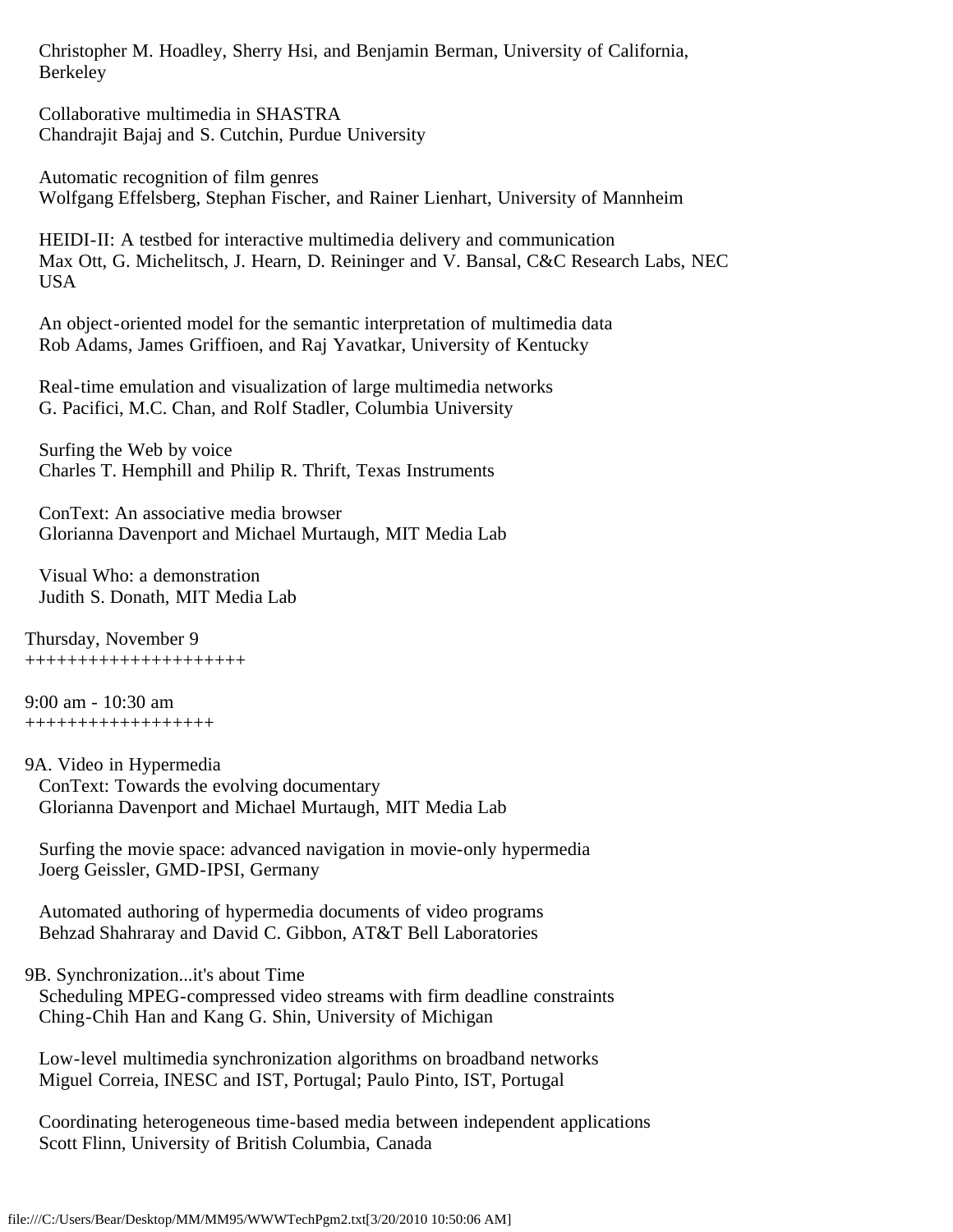9P. What's that Character doing in your Interface?

Chair: Abbe Don, Abbe Don Interactive Inc.

 Until recently, the discussion of the use of characters in the interface centered on the old question to anthropomorphize or not to anthropomorphize the interface. With the appearance of Microsoft's "social interface" in the form of Bob and his pals, with Fujitsu's use of avatars in their online service "Habitat," and with millions of people representing themselves daily in various contexts on the Internet, the old discussion centering on the wonders or pitfalls of anthropomorphism seems moot. Instead, many multimedia designers, producers, and software engineers find themselves accepting the use of characters in the interface and are now grappling with a more difficult set of issues regarding implementation. These questions include:

- o What is the most appropriate representation for a particular application or audience?
- o Why are some characters accepted while others are dismissed as "too cute?"
- o How do you match back-end functionality with the promises of the front-endrepresentation?
- o What tools are needed to enable users to create their own characters or agents?
- o If a character acts autonomously, how do you explain the action to the user?
- o Can characters be truly adaptive to users' needs?
- o Can characters be truly adaptive within a story or entertainment context?
- o Can characters and 'bots be used effectively on the World Wide Web?

11:00 am - 12:30 pm +++++++++++++++++++

10A. LEARNing with MultiMedia

 The PsyCLE Project: educational multimedia for conceptual understanding Nick Hammond, Jean McKendree, Will Reader and Annie Trapp, University of York, UK Peter Scott, University of Sheffield, UK

 pianoFORTE: A system for piano education beyond notation literacy Stephen W. Smoliar and Peter R. Kellock, National University of Singapore John A. Waterworth, Umea University, Sweden

 eMMaC: Knowlege-based color critiquing support for novice multimedia authors Kumiyo Nakakoji, Brent N. Reeves, Atsushi Aoki, Hironobu Suzuki and Kazunori Mizushima, University of Colorado; Software Research Associates, Inc. and MITI, Japan

10B. Media Encoding

 Model-based motion estimation for synthetic animations Maneesh Agrawala, Andrew C. Beers and Navin Chaddha, Stanford University

 Inner-block operations on compressed images Bo Shen and Ishwar K. Sethi, Wayne State University

 Direct manipulation of MPEG compressed digital audio M. Alexander Broadhead and Charles B. Owen, Dartmouth College

2:00 pm - 3:00 pm +++++++++++++++++

10P. Broadband Data Services to the Home Chair: Gita Gopal, HP Laboratories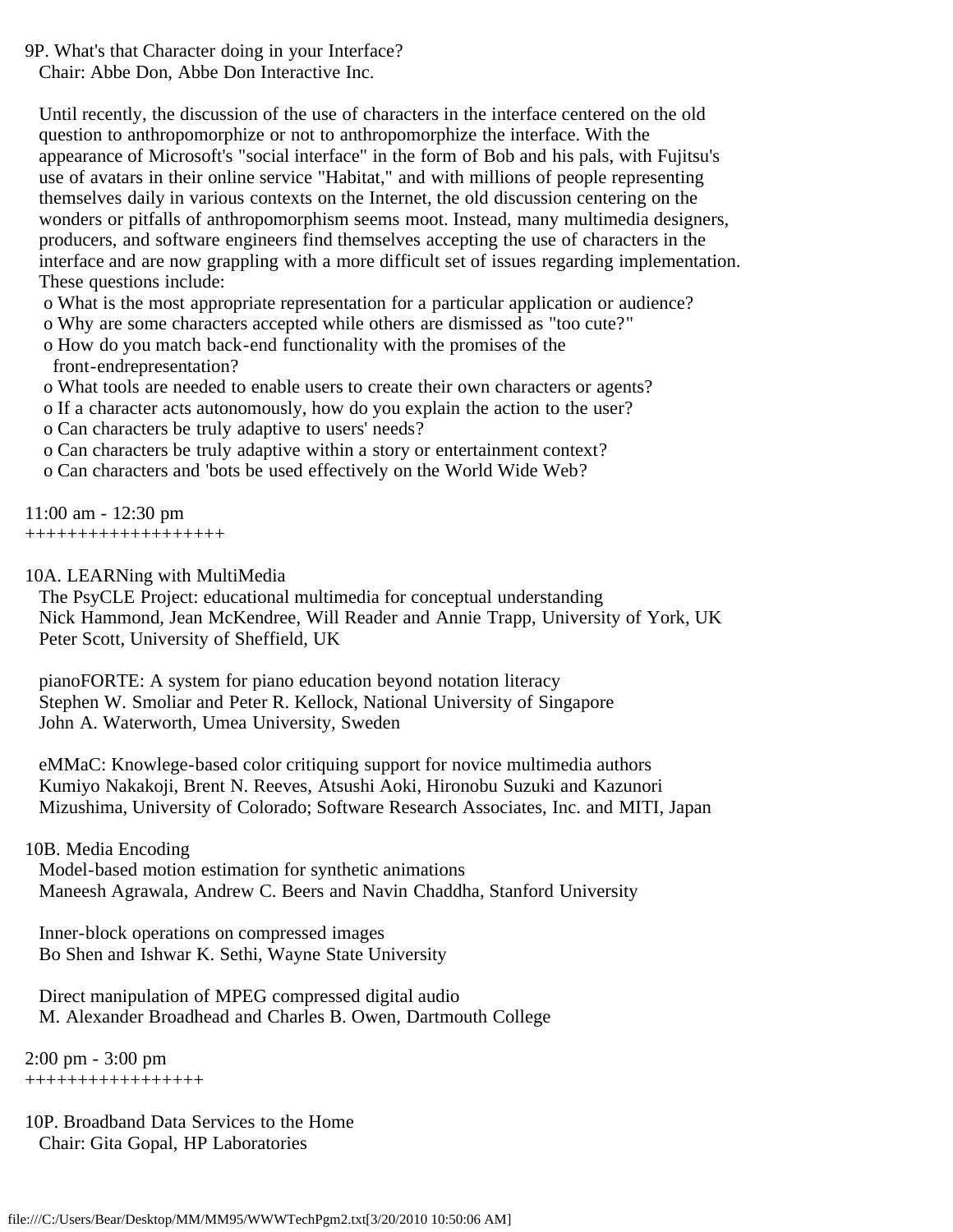The ubiquitous deployment of broadband access architectures to the home, coupled with an access-bandwidth technology discontinuity in the form of high-speed cable modems, will cause an explosion in broadband interactive data services to the home. The panel speakers will discuss services enabled by cable modems, the service software that is needed to provide these services, and the differences between this environment and other candidates for the NII including Video-On-Demand, and the Internet.

2:00 pm - 3:00 pm +++++++++++++++++

11. Award Papers Best Student Paper: vic: A flexible framework for packet video Steven McCanne and Van Jacobson, University of California, Berkeley

### Best Paper:

 A confederation of tools for capturing and accessing collaborative activity Scott Minneman, Steve Harrison, Bill Janssen, Gordon Kurtenbach, Thomas Moran, Ian Smith and Bill van Melle, Xerox PARC

3:30 pm - 5:15 pm +++++++++++++++++

### 12. Follow the Artists

Speaker: Carol Peters, daVinci Time & Space

 High speed computing, multimedia capabilities, high speed networks, and authoring tools are the technical enablers of a new design language that will express new forms of entertainment, education, and information. This design language will allow visual, sound, and literary artists to speak through the new technology. To learn how to speak the language, the artists must start their lessons now. As partners to the artists, the technologists must learn how to listen to, follow, and create mechanisms for the artists. Thus will technologists discover how to specify and make accessible the new design language. Thus will the artists speak and invent. Technologists in service to artists will allow the new art forms to speak through the technology.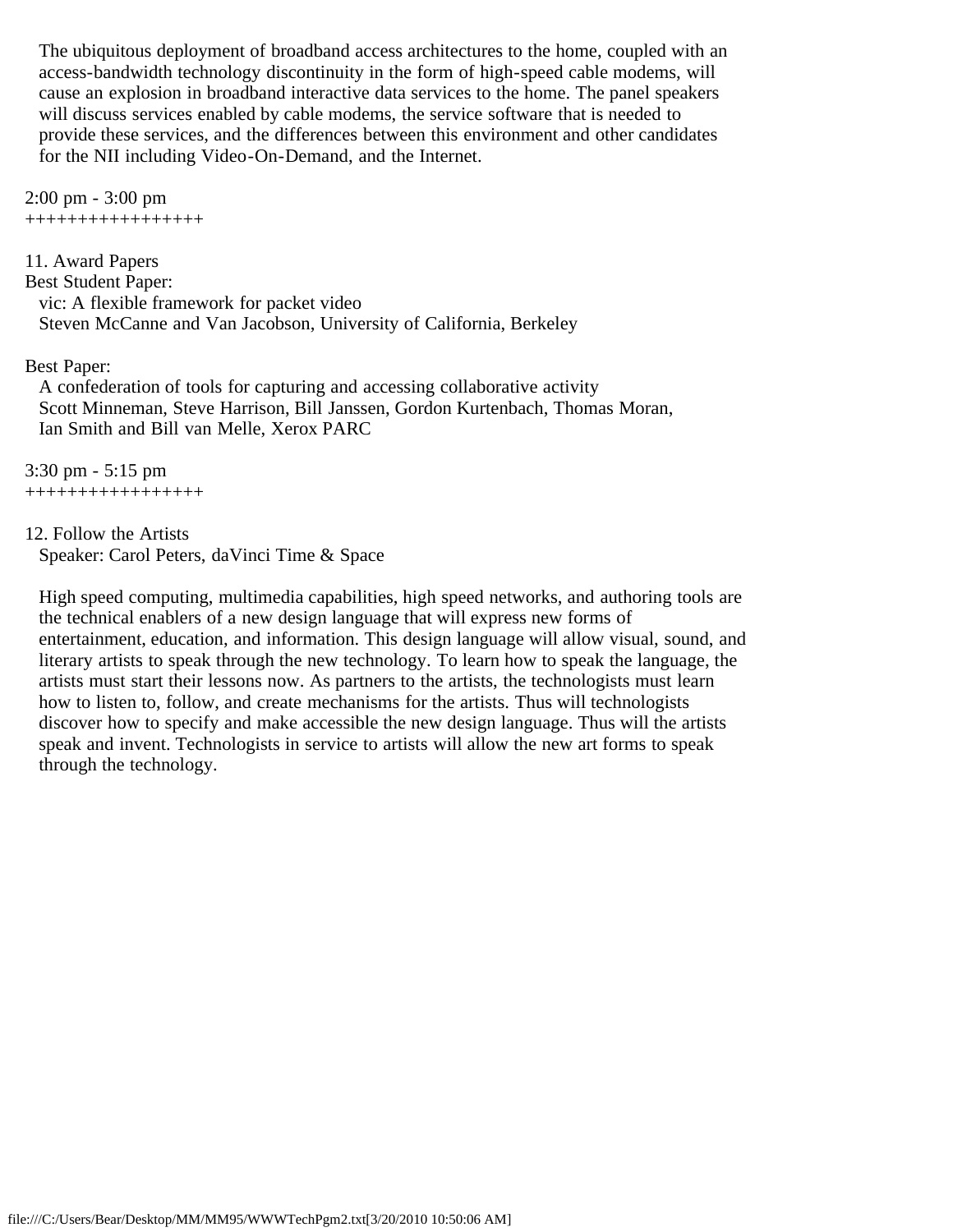# <span id="page-44-0"></span>MULTIMEDIA'95 Workshops

MULTIMEDIA'95 is proud to be hosting a number of full-day, in-depth workshops on topics of great current interest to the members of the multimedia research community. Although participation in a workshop is by invitation only, most still have slots available. So if you see one to which you think you could make a contribution, don't hesitate to contact the organizer for more information. Please note that all workshop attendees are expected to register for the conference, and must in addition pay a workshop fee of \$50 which will be collected by the organizer. Take advantage of this unique opportunity to get the most out of MULTIMEDIA'95!

- Ephraim P. Glinert, MULTIMEDIA'95 Workshops Chair

 W1: Workshop on Effective Abstractions in Multimedia Layout, Presentation, and Interaction W2: Integrating Audio and Visual Media W3: Evaluation Methods and Quality Criteria for Multimedia Applications

W4: NSF Research on Digital Libraries (CANCELLED)

W5: Adaptive Multimedia Technologies for People with Disabilities

W6: Intellectual Property Rights Management in the Electronic Information Society: A

European Initiative in the ESPRIT Programme

W7: Multimedia Database Management Systems

W1: Workshop on Effective Abstractions in Multimedia Layout, Presentation, and Interaction

SATURDAY, Full Day

ORGANIZERS:

 Isabel Cruz, Tufts University Joseph Marks, Mitsubishi Electric Research Laboratories Kent Wittenburg, Bell Communications Research

This workshop is concerned with abstract representations and methods for structuring of multimedia/hypermedia documents and interactions. We will focus on concepts and techniques that are useful for organizing heterogeneous information from the perspective of both end-user delivery and authoring. Problems to be discussed include spatial layout for visual presentation; temporal layout for presentation using animation and audio; determination of page content, linking structure and index structure for hypermedia documents; filtering, generalization, and customization of information in multimedia/hypermedia applications; and synergistic combination of media.

Contact Person:

 Dr. Kent Wittenburg Bellcore, Rm. MRE 2A-347 445 South Street Morristown, NJ 07962

 E-mail: kentw@bellcore.com Phone: (201) 829 4382 Fax: (201) 829 5981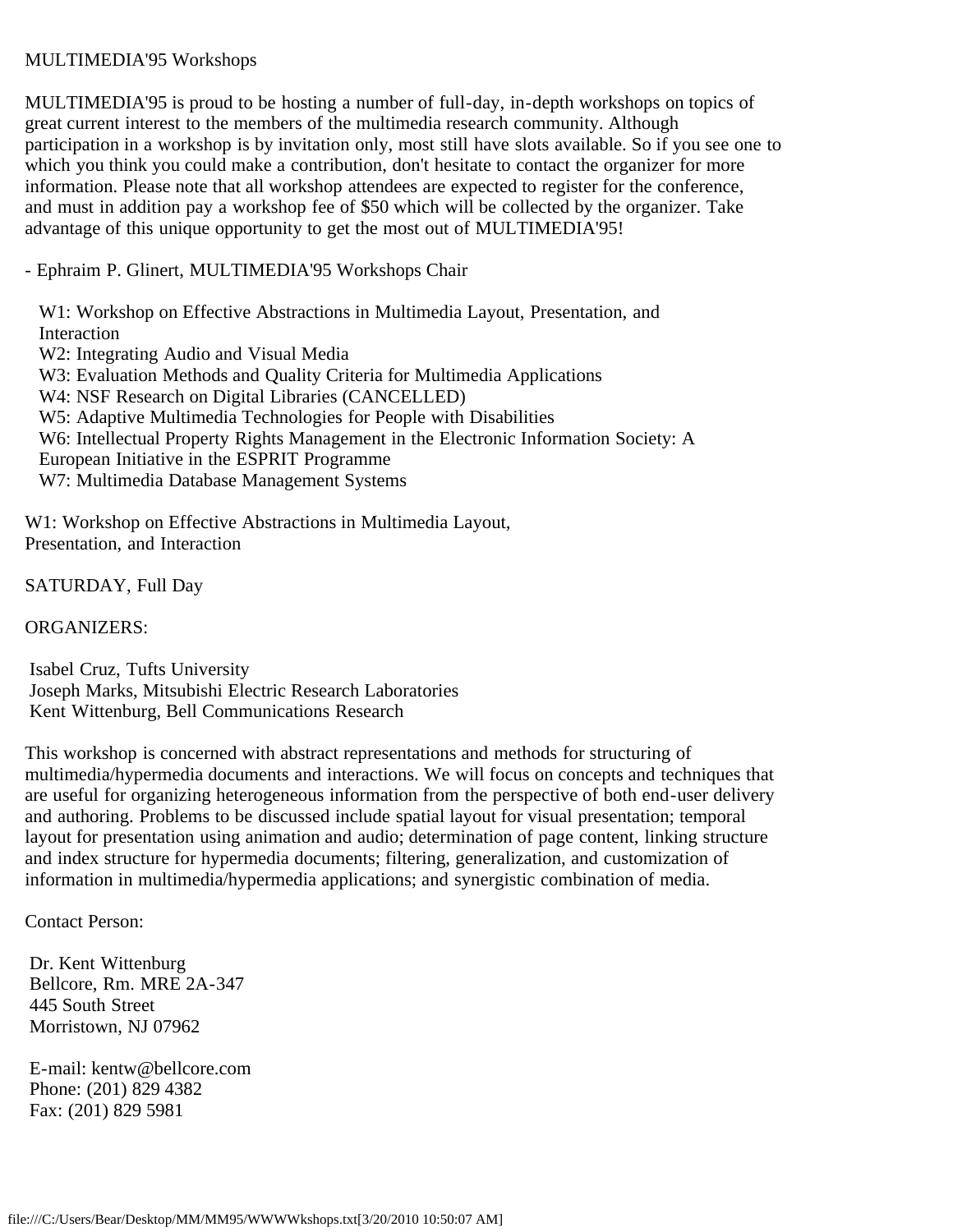W2: Integrating Audio and Visual Media

SATURDAY, Full Day

ORGANIZER:

 Meera Blattner, University of California at Davis and Lawrence Livermore National Laboratory

Nonspeech audio, speech, video, and graphics are the output media of multimedia interfaces. For historical reasons, audio and visual media have not been integrated well in the human-computer interface, although these modalities are integrated in our real world experience. Can we build a systematic foundation for understanding the interpretation of information in both the auditory and visual domains together? To what other disciplines can we turn to learn how to design good multimedia interfaces? What examples do we have now of good integration in the auditory and visual domains? Do we attempt to mimic the real world, or should we strive to use media in new ways (for example, to use sound to replace touch)?

Contact Person:

 Professor Meera M. Blattner, L-540 Lawrence Livermore National Laboratory P. O. Box 808 Livermore, CA 94550

 E-mail: blattner@llnl.gov Phone: (510) 422 3503 Fax: (510) 423 4139

W3: Evaluation Methods and Quality Criteria for Multimedia Applications

SATURDAY, Full Day

ORGANIZERS:

 Franca Garzotto, Politecnico di Milano Manfred Thuering, BIFOA / University of Cologne

To support effective evaluation of multimedia applications and product development, it is necessary to first define what must be evaluated, what constitute reasonable quality criteria, which metrics are suitable for measuring them, which evaluation procedures should be applied, and which existing standards can be employed. These issues will be discussed during the workshop by people from diverse backgrounds (researchers, application developers, multimedia publishers, distributors, and product managers), so that all may come away with a better understanding of evaluation criteria, quality assessment, and methods for systematic testing.

Contact Person:

 Dr. Franca Garzotto Hypermedia Laboratory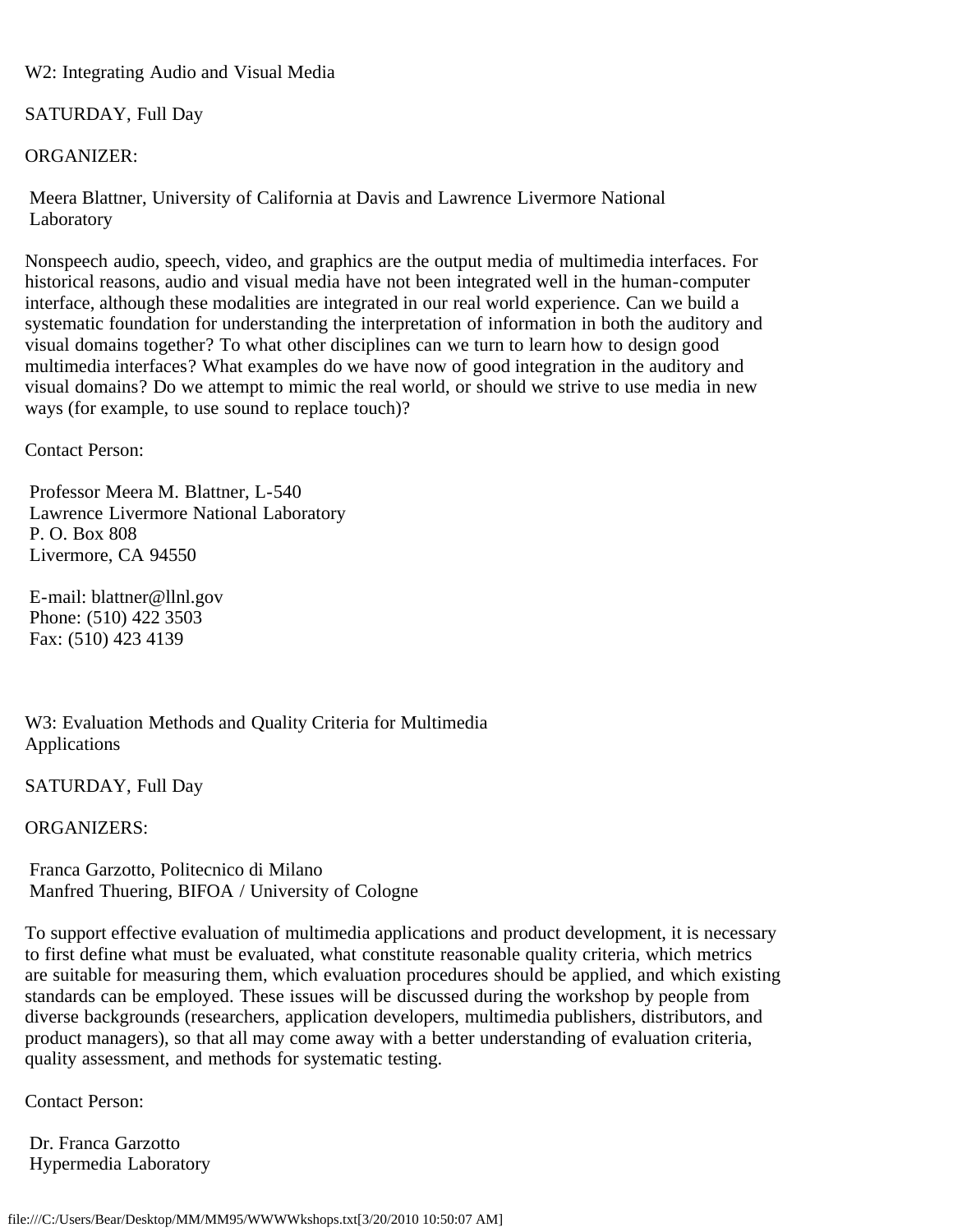Dept. of Electronics and Information Politecnico di Milano Piazza Leonardo da Vinci 32 I-20133 Milano, Italy

 E-mail: garzotto@elet.polimi.it Phone: +39-2-23993520 Fax: +39-2-23993411

W4: NSF Research on Digital Libraries (CANCELLED)

W5: Adaptive Multimedia Technologies for People with Disabilities

FRIDAY, Full Day

OGANIZERS:

 Shi-Kuo Chang, University of Pittsburgh Ephraim Glinert, Rensselaer Polytechnic Institute

As multimedia interfaces become ubiquitous, there is a danger that the requirement of using all the senses may deny additional communities access to information. In this workshop we will explore and define the future technologies needed to support multiple media choices that are selectable on several levels, so that the most appropriate media can be provided to each user. Topics discussed will include: use of multimedia in teaching and researching sign languages; virtual reality environments for people with disabilities; adapting GUIs for blind users; nonvisual representations for information; storage standards for sophisticated closed captioning and descriptive accompanying audio. The workshop is scheduled to immediately follow the conference, so that late-breaking developments can be addressed in the discussions. Attendees will be selected to include a mixture of experts on multimedia, experts in helping people with disabilities, and scientists with disabilities.

Contact Person:

 Professor Shi-Kuo Chang Dept. of Computer Science University of Pittsburgh Pittsburgh, PA 15260

 E-mail: chang@cs.pitt.edu Phone: (708) 679 3135 thru August 31, then (412) 624 8423 Fax: (708) 679 3166 thru August 31, then (412) 624 8465

W6: Intellectual Property Rights Management in the Electronic Information Society: A European Initiative in the ESPRIT Programme

FRIDAY, Full Day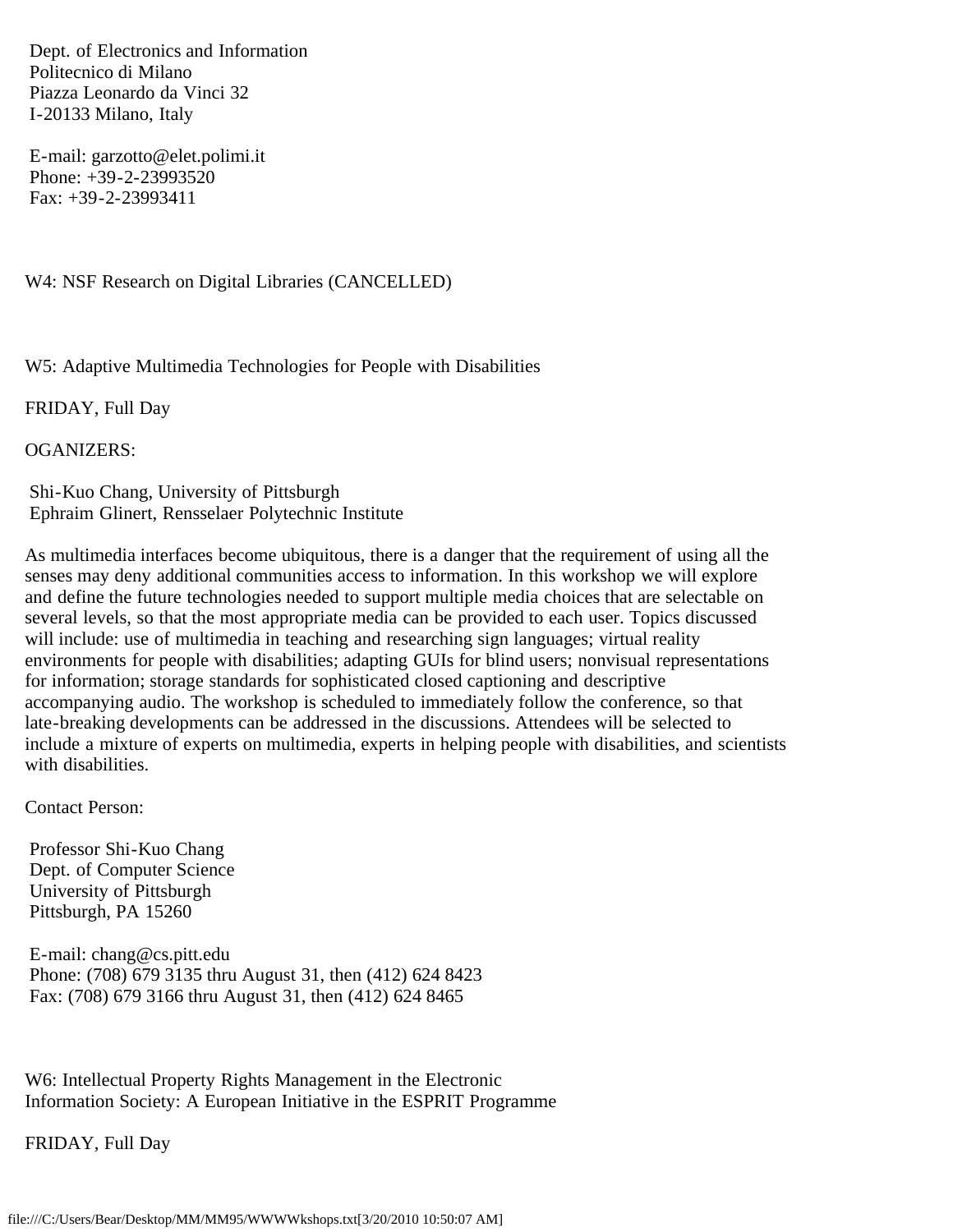# ORGANIZER:

Costantino Thanos, Consiglio Nazionale delle Ricerche, Pisa

The objective of this workshop is to present the most promising results of a number of related research projects conducted by the European ESPRIT program during the past 5 years, and which together defined a generic model for the management in an electronic society of intellectual property rights and copyright issues. Four discussion areas, each to be introduced by an expert in the field, are planned: information technology industries; publishing; museums; and libraries. Topics to be covered will include: overview of the various projects; the CITED model; technologies and implementations; the publisher- university relationship; numeric TV broadcasting; CD-ROM publishing; critical issues for educational and library systems; fee collecting and licensing agencies; multimedia authoring; requirements for standardization and infrastructure. We will conclude with an open discussion on the impact of this work on the business community.

Contact Person:

 Dr. Costantino Thanos Istituto di Elaborazione dell'Informazione Consiglio Nazionale delle Ricerche Via S. Maria 46 I-56126 Pisa, Italy

 E-mail: thanos@iei.pi.cnr.it Phone: +39-50-593492 Fax: +39-50-554342

W7: Multimedia Database Management Systems

FRIDAY, Full Day

ORGANIZERS:

 Bruce Berra, Syracuse University Kingsley Nwosu, AT&T Bhavani Thuraisingham, MITRE Corporation

This workshop will investigate issues in designing and developing M-DBMSs. A M-DBMS which supports distributed applications should integrate the two technologies of distributed/heterogeneous databases and multimedia data management. This integration is one of the greatest challenges faced by information systems researchers and developers, and will be the main focus of this workshop. Topics to be discussed include the following: data models; storage structures; system, schema and functional architectures; retrieval and update algorithms; metadata management for multimedia databases. Attendees will be chosen to include a mixture of people from the database and multimedia information systems communities.

Contact Person:

 Dr. Bhavani Thuraisingham The MITRE Corporation, K329 Burlington Road Bedford, MA 01730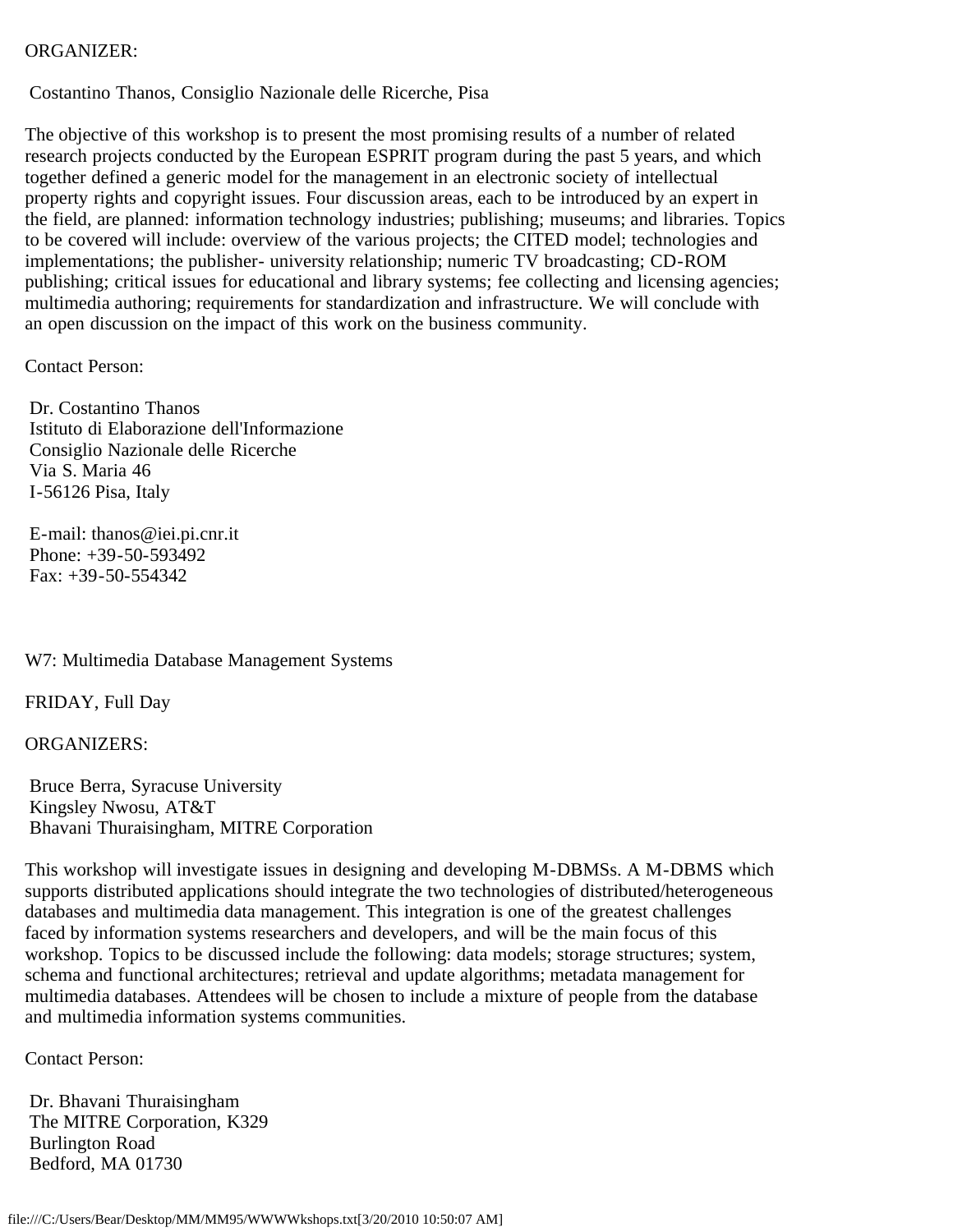E-mail: thura@mitre.org Phone: (617) 271 8873 Fax: (617) 271 2352

Go back to Multimedia'95 home page

MM'95 Workshop Page / Hui Zhang / hzhang@cs.cmu.edu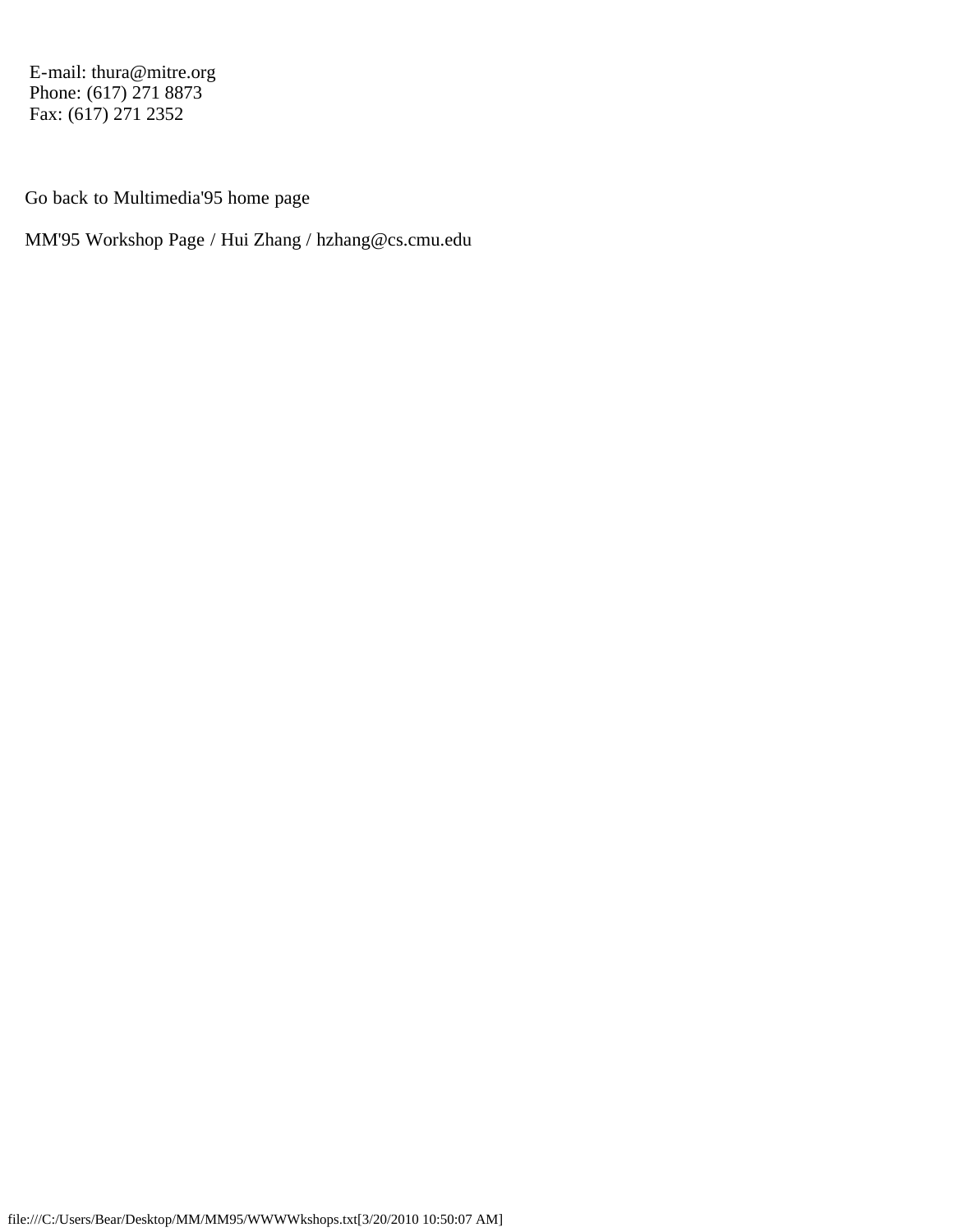## <span id="page-49-0"></span>ACM Multimedia '95 - Exhibitor Prospectus

[Note: A snazzier-looking version of this exhibitor prospectus, with maps of the exhibit floor, is available on the WWW via http://acm.org/MM95/]

The Third Annual ACM International Multimedia Conference and Exposition

November 5-9, 1995 San Francisco, California

Sponsored by ACM , The First Society in Computing, SIGMM, SIGBIT, SIGCHI, SIGGRAPH, SIGBIO, SIGCOMM, SIGIR, and SIGOIS. In cooperation with SIGAPP, SIGCAPH, SIGMOD, and SIGOPS.

## Be There!

 Multimedia '95 is vital for the entire spectrum of progressive executives, managers, investors, researchers, designers/developers, technical staff, software engineers, educators, and artists working in any and all aspects of state-of-the-art multimedia research, development, and production -- the individuals who choose the products and technologies to be used in every major university and industrial research setting.

 More than one-half of Multimedia attendees recommend, specify, or approve purchases of the products and services represented.

 Attendees and presenters will represent both academia and industry, including telecommunications, fine arts, engineering, software development, multimedia production, electronic publishing, digital libraries, computer graphics, user interfaces, broadcast media, video-on-demand, interactive television, and networking.

 ACM Multimedia '95 will be held at the Hyatt Regency (Embarcadero) in San Francisco, California from November 5 to November 9, 1995; Exhibit days are November 7 and 8.

### Exhibit There!

 Buying Power. The Net Buying Influence for Multimedia '94 was 54%. This means that 54% of the attendees are a buying influence for at least one of the product categories measured.

54% of attendees influence purchase of products.

48% of attendees came to see new products.

74% found potential new suppliers during Multimedia '94.

54% of U.S. attendees traveled more than 500 miles to attend Multimedia 94.

40% had planned significant purchases.

2000 people are expected to attend Multimedia '95.

57% attended the conference to see exhibits and had plans to return.

62% Spoke favorably of ACM Multimedia '94.

 90% of attendees were financially encouraged to attend by some form of subsidy or reimbursement.

Attendees came from 16 different U.S. states and from 13 nations.

What Attendees Expect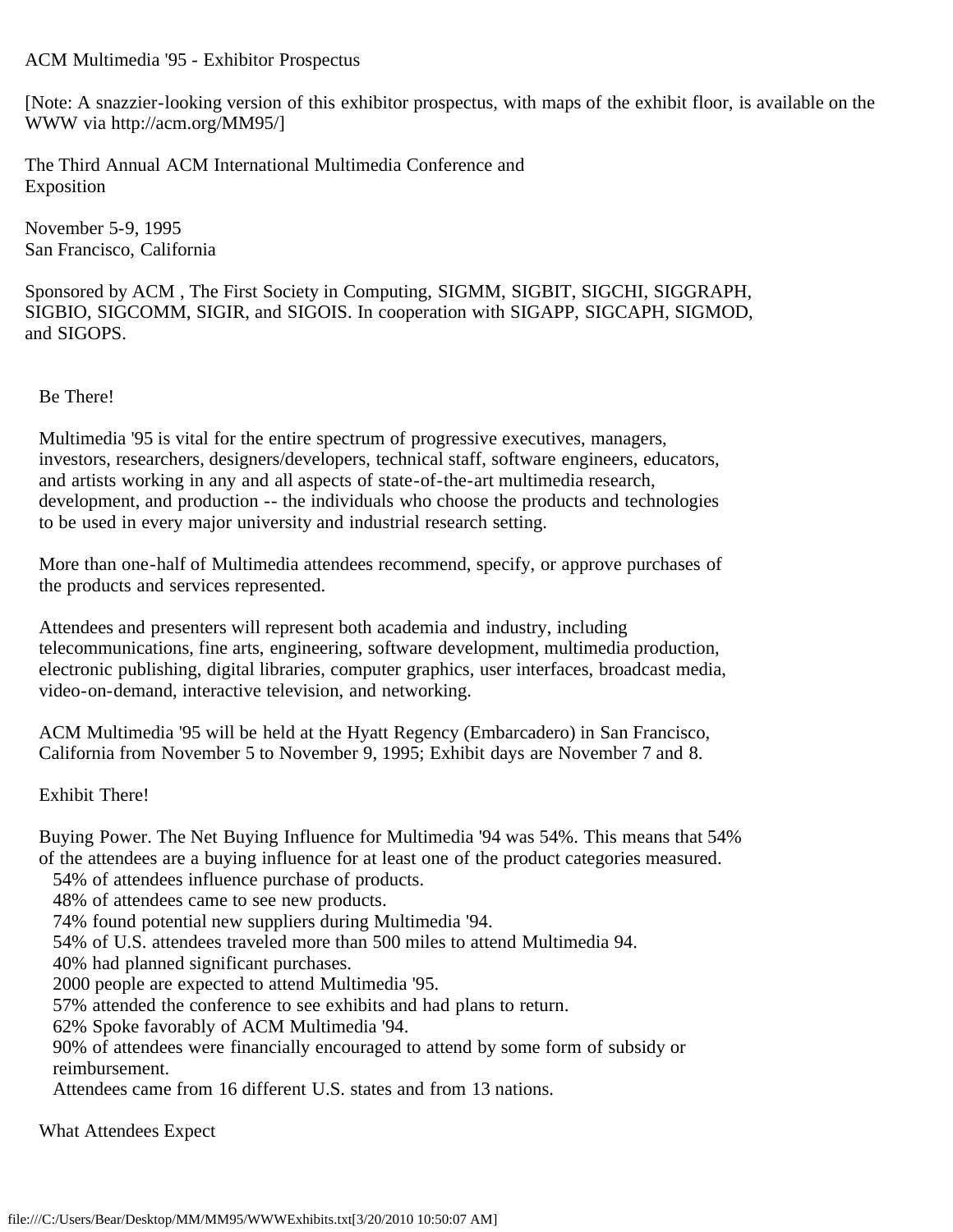Exhibitors to display and present commercial solutions. Working systems examples. Manufacturers of hardware and software. Companies and contacts for authoring tools. Latest products, ideas, and live demonstrations. Practical uses and applications, future trends. Info about state of the art multimedia production. New solutions to current technical problems. New user interfaces for navigating and managing media. Excellent technical quality. Media for the physically challenged. Multimedia's focus on social, cultural, and ethical applications. Motion picture, television, and stock footage industries. Pitfalls of multimedia and the best solutions Audio media Telecommunications

 Do you fall in these categories of what attendees are looking for? Then exhibit with us this year!

Who Will Attend

 Advertising and Marketing Managers Animators and Illustrators Art Directors Cable Programmers and Operators Cinematographers **Composers**  Computer Dealers Content Service Providers Creative Directors Developers Educators Engineering Managers Film and Video and CD Editors Graphic Designers Industry Investors Innovators Interactive TV Specialists Interface Software Designers LAN Executives and Managers Marketing Executives Media Developers Meeting Managers MIS Managers News Media Multimedia Programmers Operations Managers Pre and Post Production Managers Presentation Executives Producers Production Executives Product Managers Program Directors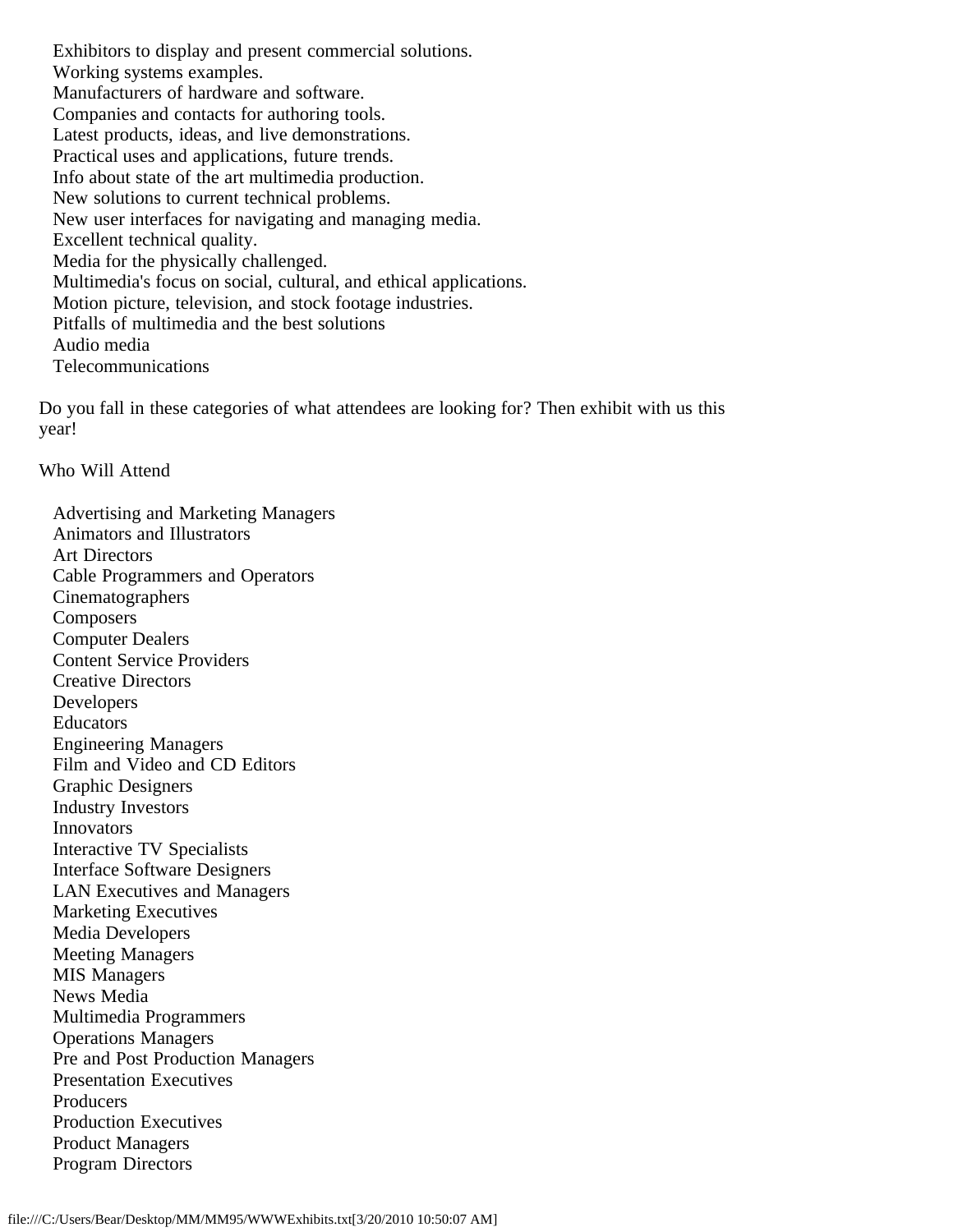Promotion Managers Publishers and Editors R and D Managers Researchers Software Publishers System Managers and Engineers Technical Executives Technical Service Managers Technical Writers Telecom and Datacom Managers VARs and VADs Video Service Professionals **Writers** 

Previous Participants

 ADVANCED IMAGING ALPEC-TEAM BAY AREA VIDEO COALITION FORE SYSTEMS FUTURE SYSTEMS IBM - AS/400 DIV. IBM - RISC SYSTEM DIV. KALEIDA LABS KLUWER ACADEMIC MICRO PUBLISHING NEWS MICROSOFT CORP. PACIFIC BELL PUBLICATIONS RESOURCE GRP. SF STATE MULTIMEDIA STUDIES SF CHAMBER OF COMMERCE SILICON GRAPHICS SPRINGER-VERLAG THE MIT PRESS UNIV. OF CA. - SANTA CRUZ VOCAL TECHNOLOGY WALNUT CREEK CDROM XEROX PARC YLEM (ARTISTS USING SCIENCE and TECHNOLOGY)

 Exhibiting companies and industry experts will provide an international forum for papers, panels, videos, demonstrations, courses, workshops, and exhibits focusing on all aspects of this multidisciplinary field: from underlying technologies to applications and issues, and from theory to practice.

# General Information

 Cost of space for Exhibitors in Exhibit Hall is \$15.00 per square foot. Minimum space requirement is 80 square feet (8' x 10'). Exhibitors receive one complimentary full registration per company. Cost of space for Publishers in Publishers' Row is \$12.00 per square foot. Sales of all types are restricted to Publishers' Row. Sponsorships and advertising are available to Exhibitors only. Exhibit Days are November 7 and 8, Tuesday and Wednesday.